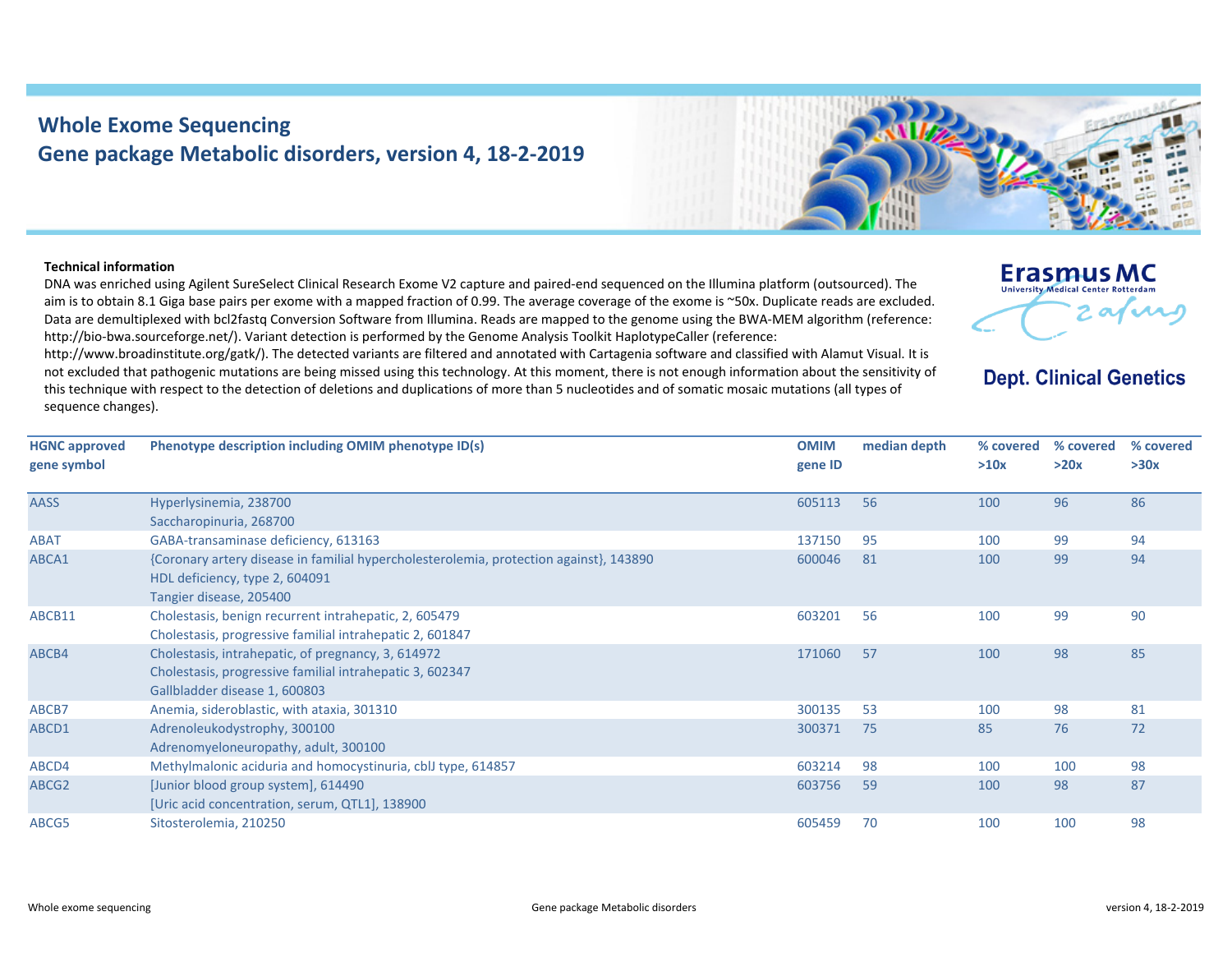| <b>HGNC approved</b> | Phenotype description including OMIM phenotype ID(s)                             | <b>OMIM</b> | median depth |      | % covered % covered | % covered |
|----------------------|----------------------------------------------------------------------------------|-------------|--------------|------|---------------------|-----------|
| gene symbol          |                                                                                  | gene ID     |              | >10x | >20x                | >30x      |
|                      |                                                                                  |             |              |      |                     |           |
| ABCG8                | {Gallbladder disease 4}, 611465                                                  | 605460      | 138          | 100  | 97                  | 95        |
|                      | Sitosterolemia, 210250                                                           |             |              |      |                     |           |
| ABHD12               | Polyneuropathy, hearing loss, ataxia, retinitis pigmentosa, and cataract, 612674 | 613599      | 57           | 100  | 100                 | 91        |
| ABHD5                | Chanarin-Dorfman syndrome, 275630                                                | 604780      | 62           | 100  | 100                 | 95        |
| <b>ACACA</b>         | Acetyl-CoA carboxylase deficiency, 613933                                        | 200350      | 64           | 100  | 99                  | 89        |
| ACAD <sub>8</sub>    | Isobutyryl-CoA dehydrogenase deficiency, 611283                                  | 604773      | 163          | 100  | 100                 | 100       |
| ACAD9                | Mitochondrial complex I deficiency due to ACAD9 deficiency, 611126               | 611103      | 88           | 100  | 100                 | 99        |
| <b>ACADM</b>         | Acyl-CoA dehydrogenase, medium chain, deficiency of, 201450                      | 607008      | 58           | 100  | 99                  | 90        |
| <b>ACADS</b>         | Acyl-CoA dehydrogenase, short-chain, deficiency of, 201470                       | 606885      | 118          | 100  | 100                 | 100       |
| <b>ACADSB</b>        | 2-methylbutyrylglycinuria, 610006                                                | 600301      | 59           | 100  | 99                  | 86        |
| <b>ACADVL</b>        | VLCAD deficiency, 201475                                                         | 609575      | 109          | 100  | 100                 | 97        |
| ACAT1                | Alpha-methylacetoacetic aciduria, 203750                                         | 607809      | 62           | 100  | 98                  | 89        |
| ACAT2                | ?ACAT2 deficiency, 614055                                                        | 100678      | 82           | 100  | 100                 | 94        |
| ACBD5                | No OMIM phenotype                                                                | 616618      | 76           | 100  | 98                  | 82        |
| ACO <sub>2</sub>     | Infantile cerebellar-retinal degeneration, 614559                                | 100850      | 138          | 100  | 97                  | 94        |
|                      | ?Optic atrophy 9, 616289                                                         |             |              |      |                     |           |
| ACOX1                | Peroxisomal acyl-CoA oxidase deficiency, 264470                                  | 609751      | 95           | 100  | 100                 | 98        |
| ACSF3                | Combined malonic and methylmalonic aciduria, 614265                              | 614245      | 144          | 100  | 100                 | 99        |
| ACY1                 | Aminoacylase 1 deficiency, 609924                                                | 104620      | 99           | 100  | 100                 | 100       |
| ADA                  | Adenosine deaminase deficiency, partial, 102700                                  | 608958      | 79           | 100  | 100                 | 95        |
|                      | Severe combined immunodeficiency due to ADA deficiency, 102700                   |             |              |      |                     |           |
| ADCY5                | Dyskinesia, familial, with facial myokymia, 606703                               | 600293      | 109          | 99   | 96                  | 93        |
| ADK                  | Hypermethioninemia due to adenosine kinase deficiency, 614300                    | 102750      | 44           | 100  | 91                  | 70        |
| <b>ADSL</b>          | Adenylosuccinase deficiency, 103050                                              | 608222      | 78           | 100  | 99                  | 92        |
| AGA                  | Aspartylglucosaminuria, 208400                                                   | 613228      | 62           | 100  | 99                  | 92        |
| <b>AGK</b>           | Cataract 38, autosomal recessive, 614691                                         | 610345      | 49           | 100  | 98                  | 88        |
|                      | Sengers syndrome, 212350                                                         |             |              |      |                     |           |
| AGL                  | Glycogen storage disease IIIa, 232400                                            | 610860      | 59           | 100  | 99                  | 90        |
|                      | Glycogen storage disease IIIb, 232400                                            |             |              |      |                     |           |
| AGPAT2               | Lipodystrophy, congenital generalized, type 1, 608594                            | 603100      | 128          | 100  | 100                 | 99        |
| <b>AGPS</b>          | Rhizomelic chondrodysplasia punctata, type 3, 600121                             | 603051      | 56           | 100  | 97                  | 82        |
| <b>AGXT</b>          | Hyperoxaluria, primary, type 1, 259900                                           | 604285      | 124          | 100  | 100                 | 100       |
| AGXT2                | [Beta-aminoisobutyric acid, urinary excretion of], 210100                        | 612471      | 63           | 100  | 98                  | 86        |
| <b>AHCY</b>          | Hypermethioninemia with deficiency of S-adenosylhomocysteine hydrolase, 613752   | 180960      | 143          | 96   | 96                  | 96        |
| AIFM1                | Combined oxidative phosphorylation deficiency 6, 300816                          | 300169      | 45           | 100  | 95                  | 78        |
|                      | Cowchock syndrome, 310490                                                        |             |              |      |                     |           |
|                      | Deafness, X-linked 5, 300614                                                     |             |              |      |                     |           |
|                      | Hemolytic anemia due to adenylate kinase deficiency, 612631                      | 103000      | 119          | 100  | 100                 | 100       |
| AK1                  |                                                                                  |             |              |      |                     |           |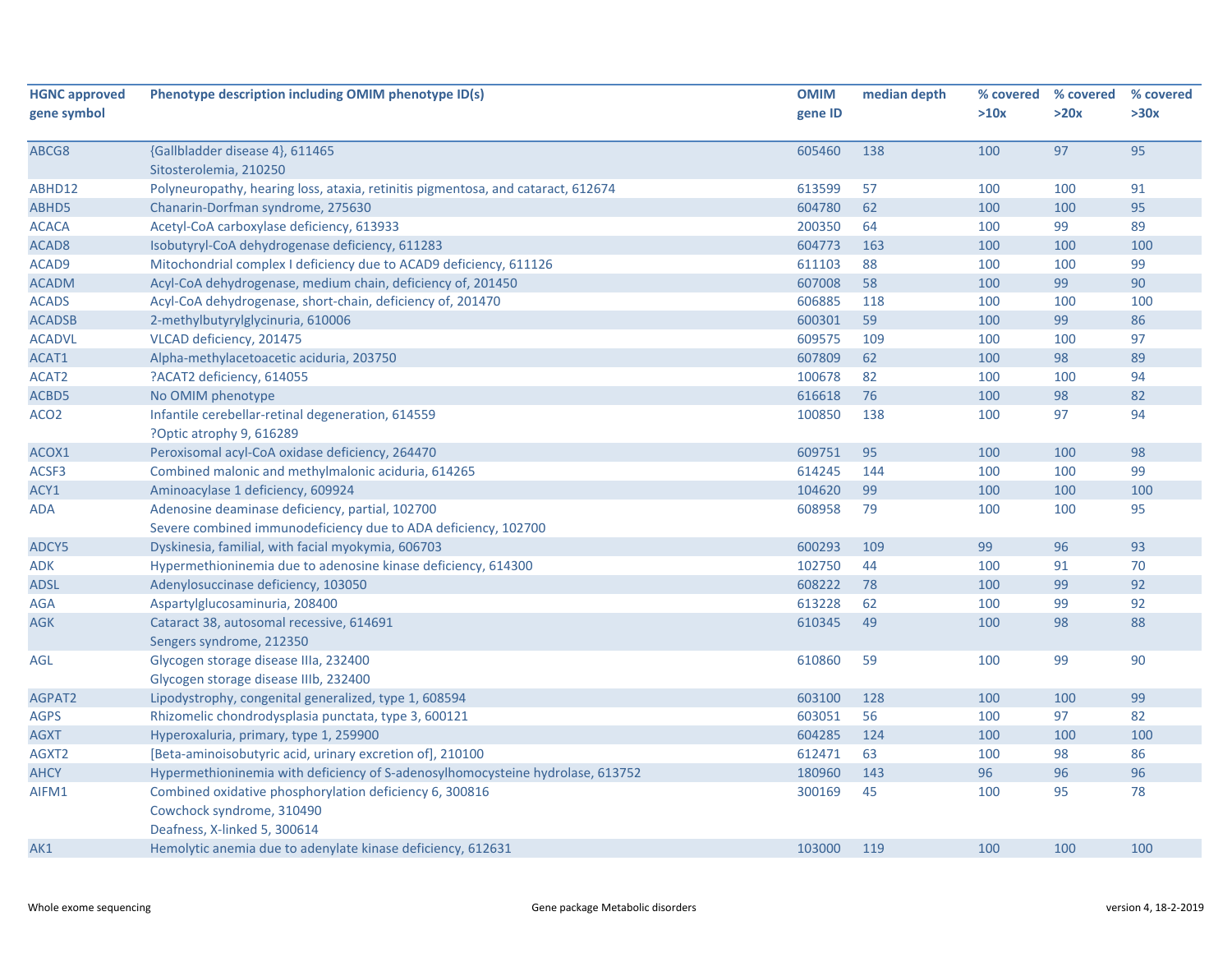| <b>HGNC approved</b> | Phenotype description including OMIM phenotype ID(s)                     | <b>OMIM</b> | median depth | % covered | % covered | % covered |
|----------------------|--------------------------------------------------------------------------|-------------|--------------|-----------|-----------|-----------|
| gene symbol          |                                                                          | gene ID     |              | >10x      | >20x      | >30x      |
| AK <sub>2</sub>      | Reticular dysgenesis, 267500                                             | 103020      | 69           | 100       | 100       | 92        |
| AKR1D1               | Bile acid synthesis defect, congenital, 2, 235555                        | 604741      | 54           | 100       | 100       | 91        |
| <b>ALAD</b>          | {Lead poisoning, susceptibility to}, 612740                              | 125270      | 96           | 100       | 100       | 100       |
|                      | Porphyria, acute hepatic, 612740                                         |             |              |           |           |           |
| ALAS2                | Anemia, sideroblastic, 1, 300751                                         | 301300      | 51           | 100       | 98        | 87        |
|                      | Protoporphyria, erythropoietic, 300752                                   |             |              |           |           |           |
| ALDH18A1             | Cutis laxa, autosomal dominant 3, 616603                                 | 138250      | 68           | 100       | 100       | 95        |
|                      | Cutis laxa, autosomal recessive, type IIIA, 219150                       |             |              |           |           |           |
|                      | Spastic paraplegia 9A, autosomal dominant, 601162                        |             |              |           |           |           |
|                      | Spastic paraplegia 9B, autosomal recessive, 616586                       |             |              |           |           |           |
| ALDH1A3              | Microphthalmia, isolated 8, 615113                                       | 600463      | 82           | 100       | 100       | 92        |
| ALDH3A2              | Sjogren-Larsson syndrome, 270200                                         | 609523      | 58           | 100       | 98        | 92        |
| ALDH4A1              | Hyperprolinemia, type II, 239510                                         | 606811      | 115          | 100       | 100       | 100       |
| ALDH5A1              | Succinic semialdehyde dehydrogenase deficiency, 271980                   | 610045      | 61           | 100       | 97        | 91        |
| ALDH6A1              | Methylmalonate semialdehyde dehydrogenase deficiency, 614105             | 603178      | 94           | 100       | 100       | 95        |
| ALDH7A1              | Epilepsy, pyridoxine-dependent, 266100                                   | 107323      | 60           | 100       | 98        | 81        |
| <b>ALDOA</b>         | Glycogen storage disease XII, 611881                                     | 103850      | 134          | 100       | 100       | 100       |
| <b>ALDOB</b>         | Fructose intolerance, hereditary, 229600                                 | 612724      | 89           | 100       | 100       | 100       |
| ALG1                 | Congenital disorder of glycosylation, type Ik, 608540                    | 605907      | 59           | 91        | 79        | $72$      |
| <b>ALG11</b>         | Congenital disorder of glycosylation, type Ip, 613661                    | 613666      | 61           | 100       | 100       | 97        |
| <b>ALG12</b>         | Congenital disorder of glycosylation, type Ig, 607143                    | 607144      | 152          | 100       | 100       | 100       |
| ALG13                | ?Congenital disorder of glycosylation, type Is, 300884                   | 300776      | 41           | 100       | 93        | 68        |
|                      | Epileptic encephalopathy, early infantile, 36, 300884                    |             |              |           |           |           |
| <b>ALG14</b>         | ?Myasthenic syndrome, congenital, 15, without tubular aggregates, 616227 | 612866      | 85           | 100       | 100       | 88        |
| ALG <sub>2</sub>     | ?Congenital disorder of glycosylation, type Ii, 607906                   | 607905      | 70           | 100       | 100       | 97        |
|                      | Myasthenic syndrome, congenital, 14, with tubular aggregates, 616228     |             |              |           |           |           |
| ALG3                 | Congenital disorder of glycosylation, type Id, 601110                    | 608750      | 78           | 100       | 100       | 100       |
| ALG6                 | Congenital disorder of glycosylation, type Ic, 603147                    | 604566      | 63           | 100       | 100       | 90        |
| ALG8                 | Congenital disorder of glycosylation, type Ih, 608104                    | 608103      | 54           | 100       | 99        | 88        |
|                      | Polycystic liver disease 3 with or without kidney cysts, 617874          |             |              |           |           |           |
| ALG9                 | Congenital disorder of glycosylation, type II, 608776                    | 606941      | 54           | 100       | 99        | 89        |
|                      | Gillessen-Kaesbach-Nishimura syndrome, 263210                            |             |              |           |           |           |
| ALOX12B              | Ichthyosis, congenital, autosomal recessive 2, 242100                    | 603741      | 106          | 100       | 100       | 99        |
| <b>ALPL</b>          | Hypophosphatasia, adult, 146300                                          | 171760      | 113          | 100       | 100       | 99        |
|                      | Hypophosphatasia, childhood, 241510                                      |             |              |           |           |           |
|                      | Hypophosphatasia, infantile, 241500                                      |             |              |           |           |           |
|                      | Odontohypophosphatasia, 146300                                           |             |              |           |           |           |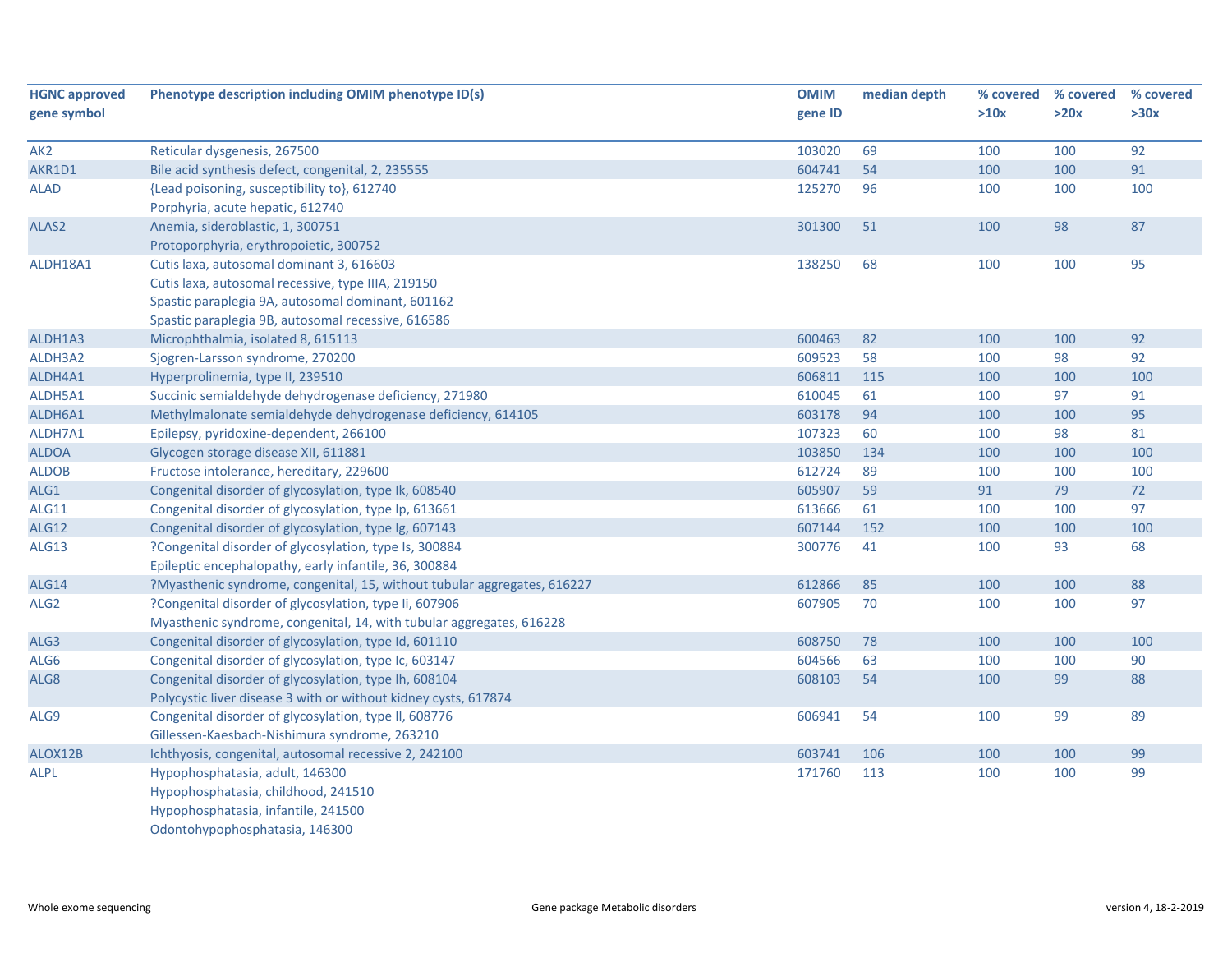| <b>HGNC approved</b><br>gene symbol | Phenotype description including OMIM phenotype ID(s)                       | <b>OMIM</b><br>gene ID | median depth | >10x | % covered % covered<br>>20x | % covered<br>>30x |
|-------------------------------------|----------------------------------------------------------------------------|------------------------|--------------|------|-----------------------------|-------------------|
|                                     |                                                                            |                        |              |      |                             |                   |
| <b>AMACR</b>                        | Alpha-methylacyl-CoA racemase deficiency, 614307                           | 604489                 | 80           | 100  | 100                         | 96                |
|                                     | Bile acid synthesis defect, congenital, 4, 214950                          |                        |              |      |                             |                   |
| AMN                                 | Megaloblastic anemia-1, Norwegian type, 261100                             | 605799                 | 90           | 100  | 96                          | 85                |
| AMPD1                               | Myopathy due to myoadenylate deaminase deficiency, 615511                  | 102770                 | 58           | 100  | 98                          | 89                |
| AMT                                 | Glycine encephalopathy, 605899                                             | 238310                 | 108          | 100  | 100                         | 100               |
| APOA1                               | Amyloidosis, 3 or more types, 105200                                       | 107680                 | 134          | 100  | 100                         | 100               |
|                                     | ApoA-I and apoC-III deficiency, combined                                   |                        |              |      |                             |                   |
|                                     | Corneal clouding, autosomal recessive                                      |                        |              |      |                             |                   |
|                                     | Hypoalphalipoproteinemia, 604091                                           |                        |              |      |                             |                   |
| <b>APOB</b>                         | Hypercholesterolemia, due to ligand-defective apo B, 144010                | 107730                 | 143          | 100  | 100                         | 99                |
|                                     | Hypobetalipoproteinemia, 615558                                            |                        |              |      |                             |                   |
| APOC2                               | Hyperlipoproteinemia, type Ib, 207750                                      | 608083                 | 79           | 100  | 100                         | 100               |
| <b>APOE</b>                         | Alzheimer disease-2, 104310                                                | 107741                 | 103          | 100  | 100                         | 97                |
|                                     | {Coronary artery disease, severe, susceptibility to}, 617347               |                        |              |      |                             |                   |
|                                     | Hyperlipoproteinemia, type III, 617347                                     |                        |              |      |                             |                   |
|                                     | Lipoprotein glomerulopathy, 611771                                         |                        |              |      |                             |                   |
|                                     | {?Macular degeneration, age-related}, 603075                               |                        |              |      |                             |                   |
|                                     | Sea-blue histiocyte disease, 269600                                        |                        |              |      |                             |                   |
| <b>APRT</b>                         | Adenine phosphoribosyltransferase deficiency, 614723                       | 102600                 | 86           | 100  | 100                         | 100               |
| APTX                                | Ataxia, early-onset, with oculomotor apraxia and hypoalbuminemia, 208920   | 606350                 | 67           | 100  | 98                          | 87                |
| ARG1                                | Argininemia, 207800                                                        | 608313                 | 63           | 100  | 100                         | 92                |
| <b>ARSA</b>                         | Metachromatic leukodystrophy, 250100                                       | 607574                 | 136          | 100  | 100                         | 100               |
| <b>ARSB</b>                         | Mucopolysaccharidosis type VI (Maroteaux-Lamy), 253200                     | 611542                 | 68           | 100  | 100                         | 95                |
| ASAH1                               | Farber lipogranulomatosis, 228000                                          | 613468                 | 57           | 100  | 98                          | 85                |
|                                     | Spinal muscular atrophy with progressive myoclonic epilepsy, 159950        |                        |              |      |                             |                   |
| <b>ASL</b>                          | Argininosuccinic aciduria, 207900                                          | 608310                 | 110          | 100  | 100                         | 98                |
| ASNS                                | Asparagine synthetase deficiency, 615574                                   | 108370                 | 64           | 100  | 99                          | 90                |
| <b>ASPA</b>                         | Canavan disease, 271900                                                    | 608034                 | 49           | 100  | 98                          | 86                |
| ASS1                                | Citrullinemia, 215700                                                      | 603470                 | 111          | 100  | 97                          | 88                |
| <b>ATIC</b>                         | AICA-ribosiduria due to ATIC deficiency, 608688                            | 601731                 | 54           | 100  | 99                          | 93                |
| ATP5F1E                             | ?Mitochondrial complex V (ATP synthase) deficiency, nuclear type 3, 614053 | 606153                 | 81           | 100  | 100                         | 100               |
| ATP6AP1                             | Immunodeficiency 47, 300972                                                | 300197                 | 70           | 100  | 99                          | 96                |
| ATP6V0A2                            | Cutis laxa, autosomal recessive, type IIA, 219200                          | 611716                 | 70           | 100  | 99                          | 94                |
|                                     | Wrinkly skin syndrome, 278250                                              |                        |              |      |                             |                   |
| ATP7A                               | Menkes disease, 309400                                                     | 300011                 | 40           | 100  | 95                          | 71                |
|                                     | Occipital horn syndrome, 304150                                            |                        |              |      |                             |                   |
|                                     | Spinal muscular atrophy, distal, X-linked 3, 300489                        |                        |              |      |                             |                   |
| ATP7B                               | Wilson disease, 277900                                                     | 606882                 | 88           | 100  | 100                         | 98                |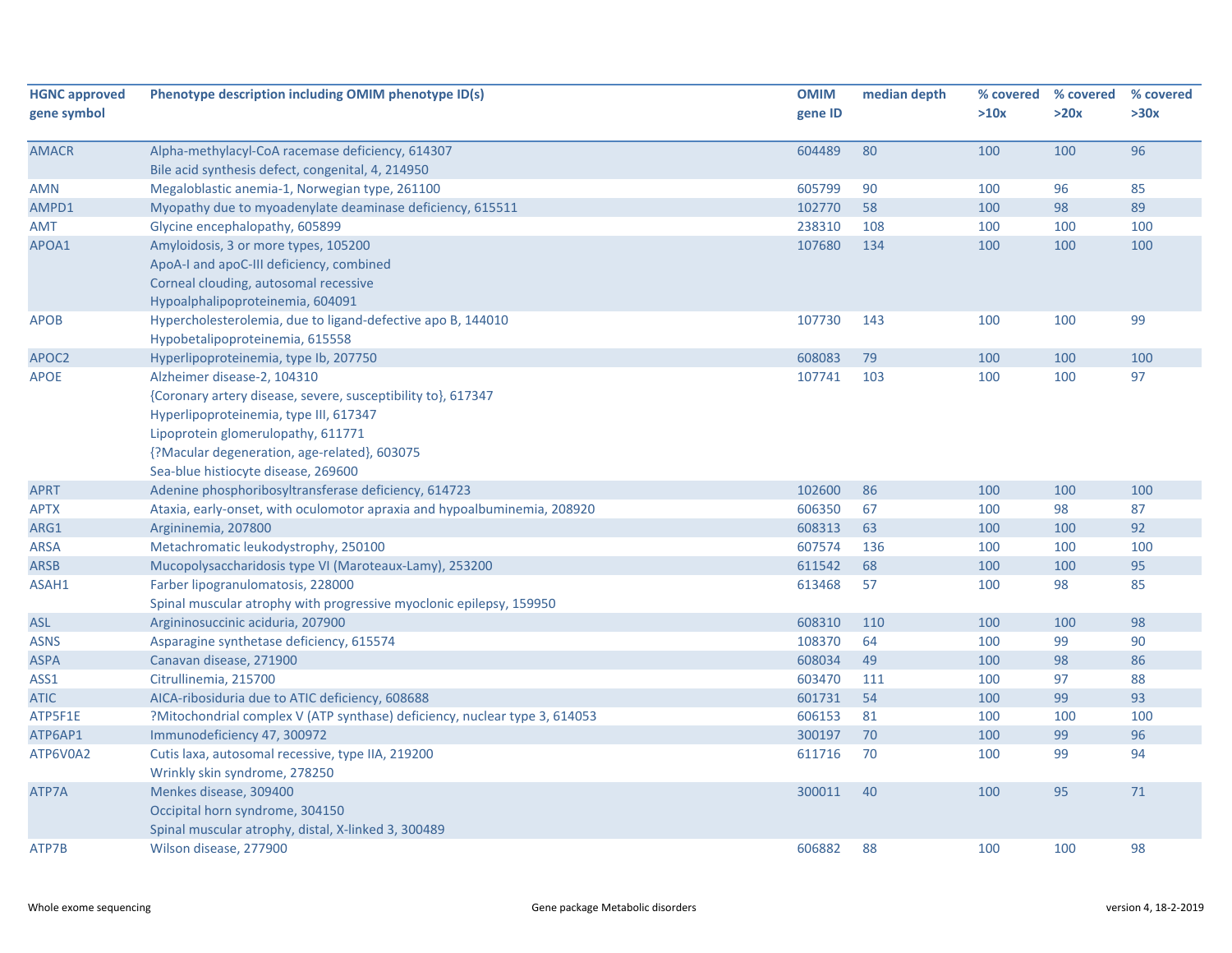| <b>HGNC approved</b> | Phenotype description including OMIM phenotype ID(s)                                                                   | <b>OMIM</b> | median depth | % covered | % covered | % covered |
|----------------------|------------------------------------------------------------------------------------------------------------------------|-------------|--------------|-----------|-----------|-----------|
| gene symbol          |                                                                                                                        | gene ID     |              | >10x      | >20x      | >30x      |
|                      |                                                                                                                        |             |              |           |           |           |
| ATP8B1               | Cholestasis, benign recurrent intrahepatic, 243300                                                                     | 602397      | 60           | 100       | 98        | 89        |
|                      | Cholestasis, intrahepatic, of pregnancy, 1, 147480                                                                     |             |              |           |           |           |
|                      | Cholestasis, progressive familial intrahepatic 1, 211600                                                               |             |              |           |           |           |
| ATPAF2               | ?Mitochondrial complex V (ATP synthase) deficiency, nuclear type 1, 604273                                             | 608918      | 68           | 100       | 100       | 98        |
| <b>AUH</b>           | 3-methylglutaconic aciduria, type I, 250950                                                                            | 600529      | 84           | 100       | 100       | 95        |
| <b>B3GALNT1</b>      | [Blood group, P1PK system, P(k) phenotype], 111400                                                                     | 603094      | 78           | 100       | 100       | 100       |
|                      | [Blood group, globoside system], 615021                                                                                |             |              |           |           |           |
| <b>B3GALNT2</b>      | Muscular dystrophy-dystroglycanopathy (congenital with brain and eye anomalies, type A, 11, 615181                     | 610194      | 52           | 100       | 99        | 89        |
| <b>B3GALT6</b>       | Ehlers-Danlos syndrome, spondylodysplastic type, 2, 615349                                                             | 615291      | 66           | 79        | 75        | 72        |
|                      | Spondyloepimetaphyseal dysplasia with joint laxity, type 1, with or without fractures, 271640                          |             |              |           |           |           |
| B3GAT3               | Multiple joint dislocations, short stature, craniofacial dysmorphism, with or without congenital heart defects, 606374 |             | 125          | 100       | 100       | 100       |
|                      | 245600                                                                                                                 |             |              |           |           |           |
| <b>B3GLCT</b>        | Peters-plus syndrome, 261540                                                                                           | 610308      | 60           | 100       | 95        | 79        |
| B4GALNT1             | Spastic paraplegia 26, autosomal recessive, 609195                                                                     | 601873      | 108          | 100       | 100       | 100       |
| B4GALT1              | Congenital disorder of glycosylation, type IId, 607091                                                                 | 137060      | 98           | 100       | 100       | 98        |
| B4GALT7              | Ehlers-Danlos syndrome, spondylodysplastic type, 1, 130070                                                             | 604327      | 129          | 100       | 100       | 98        |
| <b>BAAT</b>          | Hypercholanemia, familial, 607748                                                                                      | 602938      | 62           | 100       | 97        | 83        |
| <b>BCKDHA</b>        | Maple syrup urine disease, type Ia, 248600                                                                             | 608348      | 146          | 100       | 100       | 99        |
| <b>BCKDHB</b>        | Maple syrup urine disease, type lb, 248600                                                                             | 248611      | 56           | 100       | 98        | 89        |
| BCO1                 | ?Hypercarotenemia and vitamin A deficiency, autosomal dominant, 115300                                                 | 605748      | 63           | 100       | 100       | 94        |
| BCS1L                | Bjornstad syndrome, 262000                                                                                             | 603647      | 165          | 100       | 100       | 100       |
|                      | GRACILE syndrome, 603358                                                                                               |             |              |           |           |           |
|                      | Leigh syndrome, 256000                                                                                                 |             |              |           |           |           |
|                      | Mitochondrial complex III deficiency, nuclear type 1, 124000                                                           |             |              |           |           |           |
| <b>BLVRA</b>         | Hyperbiliverdinemia, 614156                                                                                            | 109750      | 70           | 100       | 100       | 96        |
| BMP <sub>2</sub>     | Brachydactyly, type A2, 112600                                                                                         | 112261      | 112          | 100       | 100       | 98        |
|                      | {HFE hemochromatosis, modifier of}, 235200                                                                             |             |              |           |           |           |
|                      | Short stature, facial dysmorphism, and skeletal anomalies with or without cardiac anomalies, 617877                    |             |              |           |           |           |
| BOLA3                | Multiple mitochondrial dysfunctions syndrome 2 with hyperglycinemia, 614299                                            | 613183      | 67           | 100       | 99        | 82        |
| <b>BPGM</b>          | Erythrocytosis due to bisphosphoglycerate mutase deficiency, 222800                                                    | 613896      | 59           | 100       | 100       | 96        |
| <b>BTD</b>           | Biotinidase deficiency, 253260                                                                                         | 609019      | 82           | 100       | 100       | 98        |
| C1GALT1C1            | Tn polyagglutination syndrome, somatic, 300622                                                                         | 300611      | 40           | 100       | 100       | 85        |
| CA5A                 | Hyperammonemia due to carbonic anhydrase VA deficiency, 615751                                                         | 114761      | 164          | 100       | 100       | 100       |
| CAD                  | Epileptic encephalopathy, early infantile, 50, 616457                                                                  | 114010      | 109          | 100       | 100       | 100       |
| CANT1                | Desbuquois dysplasia 1, 251450                                                                                         | 613165      | 124          | 100       | 100       | 100       |
|                      | Epiphyseal dysplasia, multiple, 7, 617719                                                                              |             |              |           |           |           |
| <b>CAT</b>           | Acatalasemia, 614097                                                                                                   | 115500      | 61           | 100       | 98        | 87        |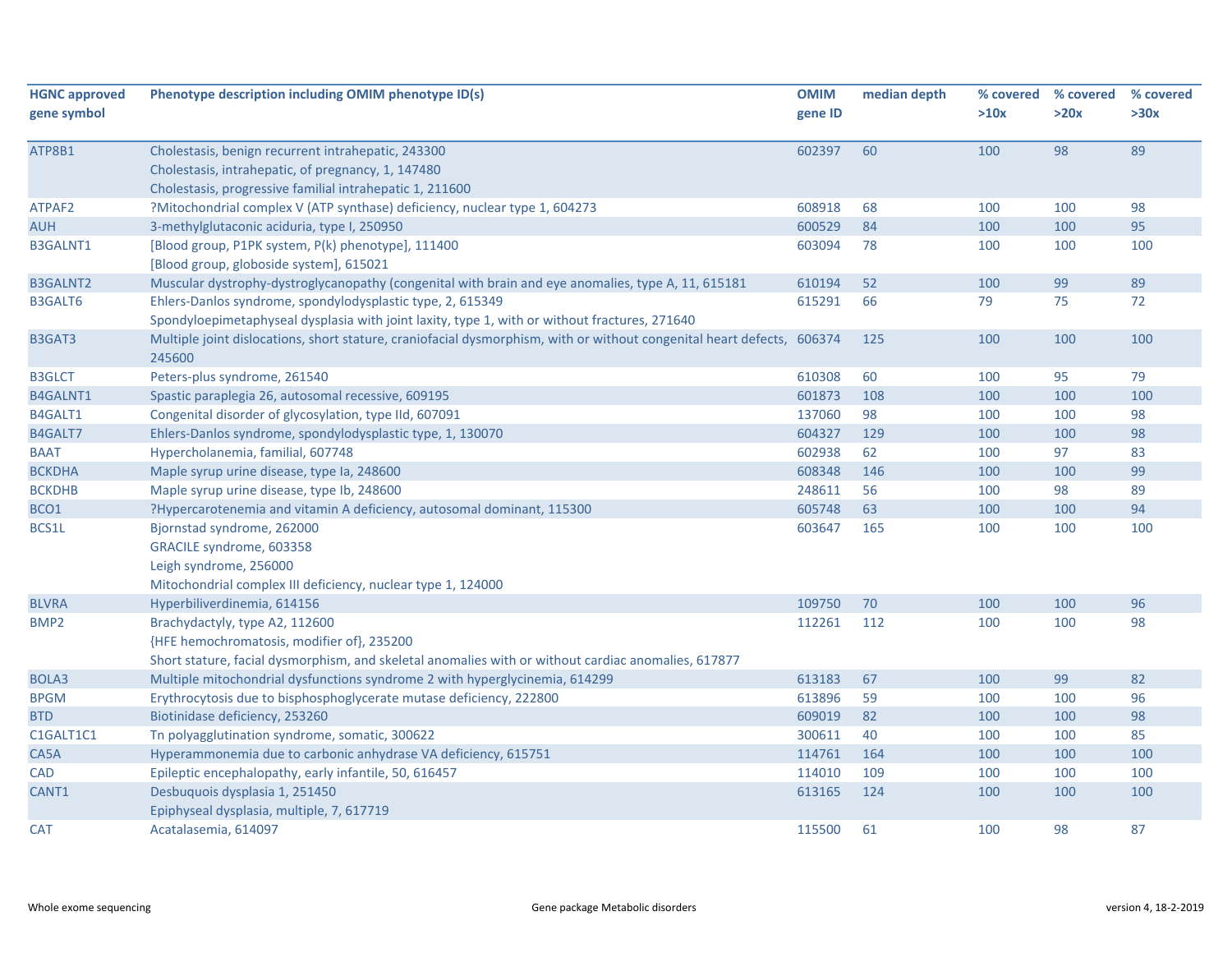| <b>HGNC approved</b> | Phenotype description including OMIM phenotype ID(s)                                                  | <b>OMIM</b> | median depth |      | % covered % covered | % covered |
|----------------------|-------------------------------------------------------------------------------------------------------|-------------|--------------|------|---------------------|-----------|
| gene symbol          |                                                                                                       | gene ID     |              | >10x | >20x                | >30x      |
| <b>CBS</b>           | Homocystinuria, B6-responsive and nonresponsive types, 236200                                         | 613381      | 122          | 100  | 100                 | 100       |
|                      | Thrombosis, hyperhomocysteinemic, 236200                                                              |             |              |      |                     |           |
| <b>CCDC115</b>       | Congenital disorder of glycosylation, type IIo, 616828                                                | 613734      | 63           | 85   | 82                  | 79        |
| <b>CD320</b>         | Methylmalonic aciduria, transient, due to transcobalamin receptor defect, 613646                      | 606475      | 90           | 100  | 100                 | 99        |
| <b>CEL</b>           | Maturity-onset diabetes of the young, type VIII, 609812                                               | 114840      | 145          | 97   | 93                  | 91        |
| <b>CERKL</b>         | Retinitis pigmentosa 26, 608380                                                                       | 608381      | 63           | 100  | 99                  | 89        |
| CERS3                | Ichthyosis, congenital, autosomal recessive 9, 615023                                                 | 615276      | 57           | 100  | 99                  | 91        |
| <b>CETP</b>          | [High density lipoprotein cholesterol level QTL 10], 143470<br>Hyperalphalipoproteinemia, 143470      | 118470      | 86           | 100  | 100                 | 100       |
| <b>CHKB</b>          | Muscular dystrophy, congenital, megaconial type, 602541                                               | 612395      | 104          | 100  | 100                 | 100       |
| CHST14               | Ehlers-Danlos syndrome, musculocontractural type 1, 601776                                            | 608429      | 123          | 100  | 98                  | 97        |
| CHST <sub>3</sub>    | Spondyloepiphyseal dysplasia with congenital joint dislocations, 143095                               | 603799      | 120          | 100  | 100                 | 100       |
| CHST6                | Macular corneal dystrophy, 217800                                                                     | 605294      | 240          | 100  | 100                 | 100       |
| CHSY1                | Temtamy preaxial brachydactyly syndrome, 605282                                                       | 608183      | 71           | 99   | 96                  | 92        |
| CLDN16               | Hypomagnesemia 3, renal, 248250                                                                       | 603959      | 64           | 100  | 100                 | 95        |
| CLDN19               | Hypomagnesemia 5, renal, with ocular involvement, 248190                                              | 610036      | 143          | 100  | 100                 | 100       |
| CLN3                 | Ceroid lipofuscinosis, neuronal, 3, 204200                                                            | 607042      | 101          | 100  | 100                 | 99        |
| CLN <sub>5</sub>     | Ceroid lipofuscinosis, neuronal, 5, 256731                                                            | 608102      | 62           | 100  | 100                 | 99        |
| CLN <sub>6</sub>     | Ceroid lipofuscinosis, neuronal, 6, 601780                                                            | 606725      | 117          | 100  | 100                 | 99        |
|                      | Ceroid lipofuscinosis, neuronal, Kufs type, adult onset, 204300                                       |             |              |      |                     |           |
| CLN8                 | Ceroid lipofuscinosis, neuronal, 8, 600143                                                            | 607837      | 123          | 100  | 100                 | 100       |
|                      | Ceroid lipofuscinosis, neuronal, 8, Northern epilepsy variant, 610003                                 |             |              |      |                     |           |
| <b>CLPB</b>          | 3-methylglutaconic aciduria, type VII, with cataracts, neurologic involvement and neutropenia, 616271 | 616254      | 110          | 100  | 100                 | 99        |
| <b>CLPS</b>          | No OMIM phenotype                                                                                     | 120105      | 98           | 100  | 100                 | 100       |
| <b>CLPX</b>          | ?Protoporphyria, erythropoietic, 2, 618015                                                            | 615611      | 47           | 100  | 95                  | 74        |
| CNDP1                | No OMIM phenotype                                                                                     | 609064      | 64           | 100  | 99                  | 92        |
| CNNM <sub>2</sub>    | Hypomagnesemia 6, renal, 613882                                                                       | 607803      | 148          | 100  | 100                 | 97        |
|                      | Hypomagnesemia, seizures, and mental retardation, 616418                                              |             |              |      |                     |           |
| COG1                 | Congenital disorder of glycosylation, type IIg, 611209                                                | 606973      | 89           | 100  | 99                  | 95        |
| COG <sub>2</sub>     | ?Congenital disorder of glycosylation, type IIq, 617395                                               | 606974      | 56           | 100  | 99                  | 89        |
| COG4                 | Congenital disorder of glycosylation, type IIj, 613489                                                | 606976      | 75           | 100  | 100                 | 96        |
| COG5                 | Congenital disorder of glycosylation, type IIi, 613612                                                | 606821      | 58           | 100  | 98                  | 87        |
| COG <sub>6</sub>     | Congenital disorder of glycosylation, type III, 614576<br>Shaheen syndrome, 615328                    | 606977      | 58           | 100  | 98                  | 82        |
| COG7                 | Congenital disorder of glycosylation, type IIe, 608779                                                | 606978      | 77           | 100  | 100                 | 96        |
| COG8                 | Congenital disorder of glycosylation, type IIh, 611182                                                | 606979      | 120          | 100  | 100                 | 100       |
| COQ <sub>2</sub>     | Coenzyme Q10 deficiency, primary, 1, 607426<br>{Multiple system atrophy, susceptibility to}, 146500   | 609825      | 60           | 100  | 99                  | 89        |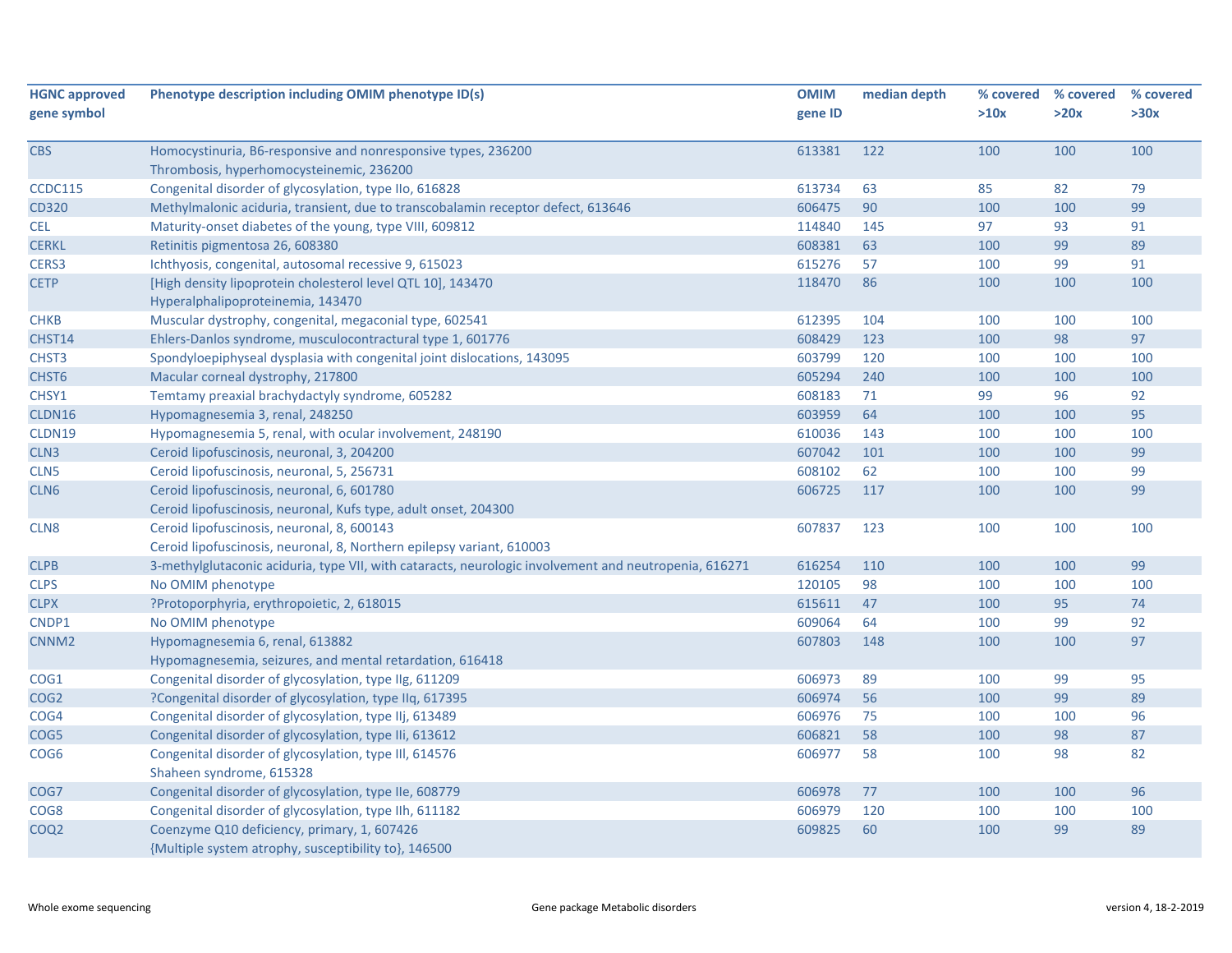| <b>HGNC approved</b><br>gene symbol | Phenotype description including OMIM phenotype ID(s)                                       | <b>OMIM</b><br>gene ID | median depth | % covered<br>>10x | % covered<br>>20x | % covered<br>>30x |
|-------------------------------------|--------------------------------------------------------------------------------------------|------------------------|--------------|-------------------|-------------------|-------------------|
|                                     |                                                                                            |                        |              |                   |                   |                   |
| COQ8A                               | Coenzyme Q10 deficiency, primary, 4, 612016                                                | 606980                 | 125          | 100               | 100               | 99                |
| <b>COX10</b>                        | Leigh syndrome due to mitochondrial COX4 deficiency, 256000                                | 602125                 | 131          | 100               | 100               | 96                |
|                                     | Mitochondrial complex IV deficiency, 220110                                                |                        |              |                   |                   |                   |
| COX15                               | Cardioencephalomyopathy, fatal infantile, due to cytochrome c oxidase deficiency 2, 615119 | 603646                 | 56           | 100               | 97                | 87                |
|                                     | Leigh syndrome due to cytochrome c oxidase deficiency, 256000                              |                        |              |                   |                   |                   |
| COX6B1                              | Mitochondrial complex IV deficiency, 220110                                                | 124089                 | 87           | 100               | 100               | 100               |
| CP                                  | Cerebellar ataxia, 604290                                                                  | 117700                 | 54           | 100               | 99                | 89                |
|                                     | Hemosiderosis, systemic, due to aceruloplasminemia, 604290                                 |                        |              |                   |                   |                   |
|                                     | [Hypoceruloplasminemia, hereditary], 604290                                                |                        |              |                   |                   |                   |
| <b>CPOX</b>                         | Coproporphyria, 121300                                                                     | 612732                 | 69           | 100               | 100               | 93                |
|                                     | Harderoporphyria, 121300                                                                   |                        |              |                   |                   |                   |
| CPS1                                | Carbamoylphosphate synthetase I deficiency, 237300                                         | 608307                 | 52           | 100               | 99                | 91                |
|                                     | {Pulmonary hypertension, neonatal, susceptibility to}, 615371                              |                        |              |                   |                   |                   |
|                                     | {Venoocclusive disease after bone marrow transplantation}                                  |                        |              |                   |                   |                   |
| CPT1A                               | CPT deficiency, hepatic, type IA, 255120                                                   | 600528                 | 100          | 100               | 100               | 97                |
| CPT <sub>2</sub>                    | CPT II deficiency, infantile, 600649                                                       | 600650                 | 93           | 100               | 100               | 99                |
|                                     | CPT II deficiency, lethal neonatal, 608836                                                 |                        |              |                   |                   |                   |
|                                     | CPT II deficiency, myopathic, stress-induced, 255110                                       |                        |              |                   |                   |                   |
|                                     | {Encephalopathy, acute, infection-induced, 4, susceptibility to}, 614212                   |                        |              |                   |                   |                   |
| <b>CTH</b>                          | Cystathioninuria, 219500                                                                   | 607657                 | 66           | 100               | 100               | 94                |
|                                     | Homocysteine, total plasma, elevated                                                       |                        |              |                   |                   |                   |
| <b>CTNS</b>                         | Cystinosis, atypical nephropathic, 219800                                                  | 606272                 | 112          | 100               | 100               | 100               |
|                                     | Cystinosis, late-onset juvenile or adolescent nephropathic, 219900                         |                        |              |                   |                   |                   |
|                                     | Cystinosis, nephropathic, 219800                                                           |                        |              |                   |                   |                   |
|                                     | Cystinosis, ocular nonnephropathic, 219750                                                 |                        |              |                   |                   |                   |
| <b>CTSA</b>                         | Galactosialidosis, 256540                                                                  | 613111                 | 118          | 100               | 100               | 100               |
| <b>CTSC</b>                         | Haim-Munk syndrome, 245010                                                                 | 602365                 | 64           | 100               | 100               | 94                |
|                                     | Papillon-Lefevre syndrome, 245000                                                          |                        |              |                   |                   |                   |
|                                     | Periodontitis 1, juvenile, 170650                                                          |                        |              |                   |                   |                   |
| <b>CTSD</b>                         | Ceroid lipofuscinosis, neuronal, 10, 610127                                                | 116840                 | 138          | 100               | 100               | 100               |
| <b>CTSK</b>                         | Pycnodysostosis, 265800                                                                    | 601105                 | 51           | 100               | 100               | 95                |
| <b>CUBN</b>                         | Megaloblastic anemia-1, Finnish type, 261100                                               | 602997                 | 71           | 100               | 99                | 90                |
| CYB5R3                              | Methemoglobinemia, type I, 250800                                                          | 613213                 | 120          | 100               | 100               | 100               |
|                                     | Methemoglobinemia, type II, 250800                                                         |                        |              |                   |                   |                   |
| <b>CYP27A1</b>                      | Cerebrotendinous xanthomatosis, 213700                                                     | 606530                 | 126          | 100               | 100               | 100               |
| <b>CYP27B1</b>                      | Vitamin D-dependent rickets, type I, 264700                                                | 609506                 | 109          | 100               | 100               | 100               |
| CYP7A1                              | No OMIM phenotype                                                                          | 118455                 | 59           | 100               | 100               | 96                |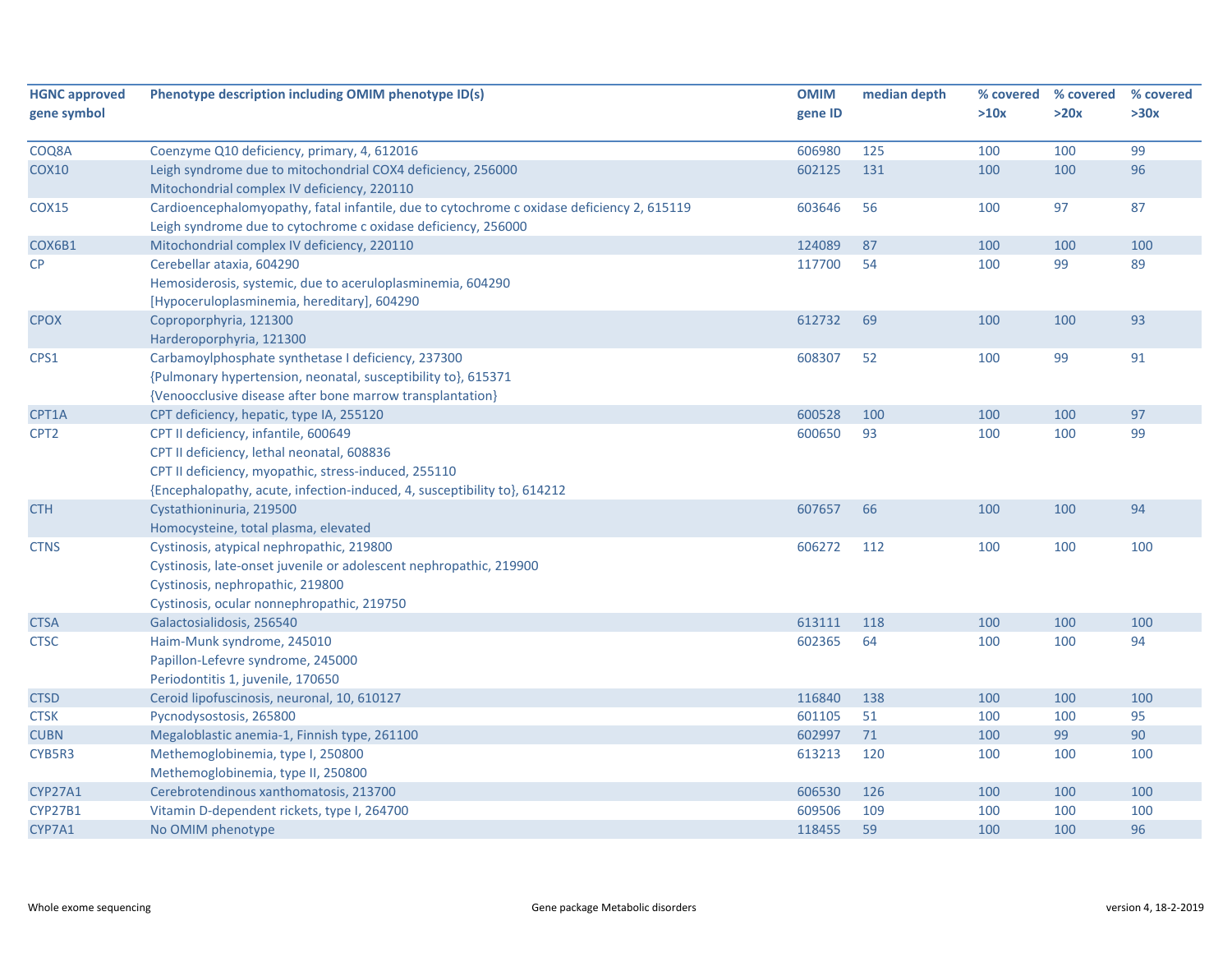| <b>HGNC approved</b><br>gene symbol | Phenotype description including OMIM phenotype ID(s)                                                            | <b>OMIM</b><br>gene ID | median depth | % covered<br>>10x | % covered<br>>20x | % covered<br>>30x |
|-------------------------------------|-----------------------------------------------------------------------------------------------------------------|------------------------|--------------|-------------------|-------------------|-------------------|
|                                     |                                                                                                                 |                        |              |                   |                   |                   |
| CYP7B1                              | Bile acid synthesis defect, congenital, 3, 613812                                                               | 603711                 | 60           | 100               | 100               | 96                |
|                                     | Spastic paraplegia 5A, autosomal recessive, 270800                                                              |                        |              |                   |                   |                   |
| D2HGDH                              | D-2-hydroxyglutaric aciduria, 600721                                                                            | 609186                 | 148          | 100               | 100               | 100               |
| DARS <sub>2</sub>                   | Leukoencephalopathy with brain stem and spinal cord involvement and lactate elevation, 611105                   | 610956                 | 53           | 100               | 100               | 92                |
| <b>DBH</b>                          | Dopamine beta-hydroxylase deficiency, 223360                                                                    | 609312                 | 126          | 100               | 100               | 100               |
|                                     | [Dopamine-beta-hydroxylase activity levels, plasma]                                                             |                        |              |                   |                   |                   |
| <b>DBT</b>                          | Maple syrup urine disease, type II, 248600                                                                      | 248610                 | 99           | 100               | 100               | 98                |
| <b>DCXR</b>                         | [Pentosuria], 260800                                                                                            | 608347                 | 156          | 100               | 100               | 100               |
| <b>DDC</b>                          | Aromatic L-amino acid decarboxylase deficiency, 608643                                                          | 107930                 | 75           | 100               | 97                | 89                |
| DDHD1                               | Spastic paraplegia 28, autosomal recessive, 609340                                                              | 614603                 | 96           | 100               | 98                | 88                |
| <b>DDOST</b>                        | ?Congenital disorder of glycosylation, type Ir, 614507                                                          | 602202                 | 85           | 100               | 100               | 100               |
| DGAT1                               | ?Diarrhea 7, 615863                                                                                             | 604900                 | 108          | 97                | 91                | 88                |
| <b>DGKE</b>                         | {Hemolytic uremic syndrome, atypical, susceptibility to, 7}, 615008                                             | 601440                 | 92           | 100               | 100               | 93                |
|                                     | Nephrotic syndrome, type 7, 615008                                                                              |                        |              |                   |                   |                   |
| <b>DGUOK</b>                        | Mitochondrial DNA depletion syndrome 3 (hepatocerebral type), 251880                                            | 601465                 | 67           | 100               | 99                | 83                |
|                                     | Portal hypertension, noncirrhotic, 617068                                                                       |                        |              |                   |                   |                   |
|                                     | Progressive external ophthalmoplegia with mitochondrial DNA deletions, autosomal recessive 4, 617070            |                        |              |                   |                   |                   |
| DHCR24                              | Desmosterolosis, 602398                                                                                         | 606418                 | 113          | 100               | 100               | 100               |
| DHCR7                               | Smith-Lemli-Opitz syndrome, 270400                                                                              | 602858                 | 98           | 100               | 100               | 100               |
| <b>DHDDS</b>                        | ?Congenital disorder of glycosylation, type 1bb, 613861                                                         | 608172                 | 61           | 100               | 100               | 99                |
|                                     | Developmental delay and seizures with or without movement abnormalities, 617836                                 |                        |              |                   |                   |                   |
|                                     | Retinitis pigmentosa 59, 613861                                                                                 |                        |              |                   |                   |                   |
| <b>DHFR</b>                         | Megaloblastic anemia due to dihydrofolate reductase deficiency, 613839                                          | 126060                 | 74           | 100               | 100               | 97                |
| <b>DHODH</b>                        | Miller syndrome, 263750                                                                                         | 126064                 | 83           | 100               | 100               | 92                |
| DHTKD1                              | 2-aminoadipic 2-oxoadipic aciduria, 204750                                                                      | 614984                 | 76           | 100               | 100               | 96                |
|                                     | ?Charcot-Marie-Tooth disease, axonal, type 2Q, 615025                                                           |                        |              |                   |                   |                   |
| <b>DLAT</b>                         | Pyruvate dehydrogenase E2 deficiency, 245348                                                                    | 608770                 | 70           | 100               | 96                | 83                |
| <b>DLD</b>                          | Dihydrolipoamide dehydrogenase deficiency, 246900                                                               | 238331                 | 66           | 100               | 100               | 94                |
| <b>DLST</b>                         | No OMIM phenotype                                                                                               | 126063                 | 72           | 100               | 100               | 98                |
| <b>DMGDH</b>                        | Dimethylglycine dehydrogenase deficiency, 605850                                                                | 605849                 | 64           | 100               | 100               | 96                |
| DNAJC12                             | Hyperphenylalaninemia, mild, non-BH4-deficient, 617384                                                          | 606060                 | 60           | 100               | 94                | 85                |
| DNAJC19                             | 3-methylglutaconic aciduria, type V, 610198                                                                     | 608977                 | 65           | 100               | 100               | 89                |
| <b>DNAJC5</b>                       | Ceroid lipofuscinosis, neuronal, 4, Parry type, 162350                                                          | 611203                 | 218          | 100               | 100               | 100               |
| DNM1L                               | Encephalopathy, lethal, due to defective mitochondrial peroxisomal fission 1, 614388<br>Optic atrophy 5, 610708 | 603850                 | 61           | 100               | 98                | 89                |
| DNMT1                               | Cerebellar ataxia, deafness, and narcolepsy, autosomal dominant, 604121                                         | 126375                 | 87           | 100               | 99                | 95                |
|                                     | Neuropathy, hereditary sensory, type IE, 614116                                                                 |                        |              |                   |                   |                   |
| <b>DOLK</b>                         | Congenital disorder of glycosylation, type Im, 610768                                                           | 610746                 | 123          | 100               | 100               | 100               |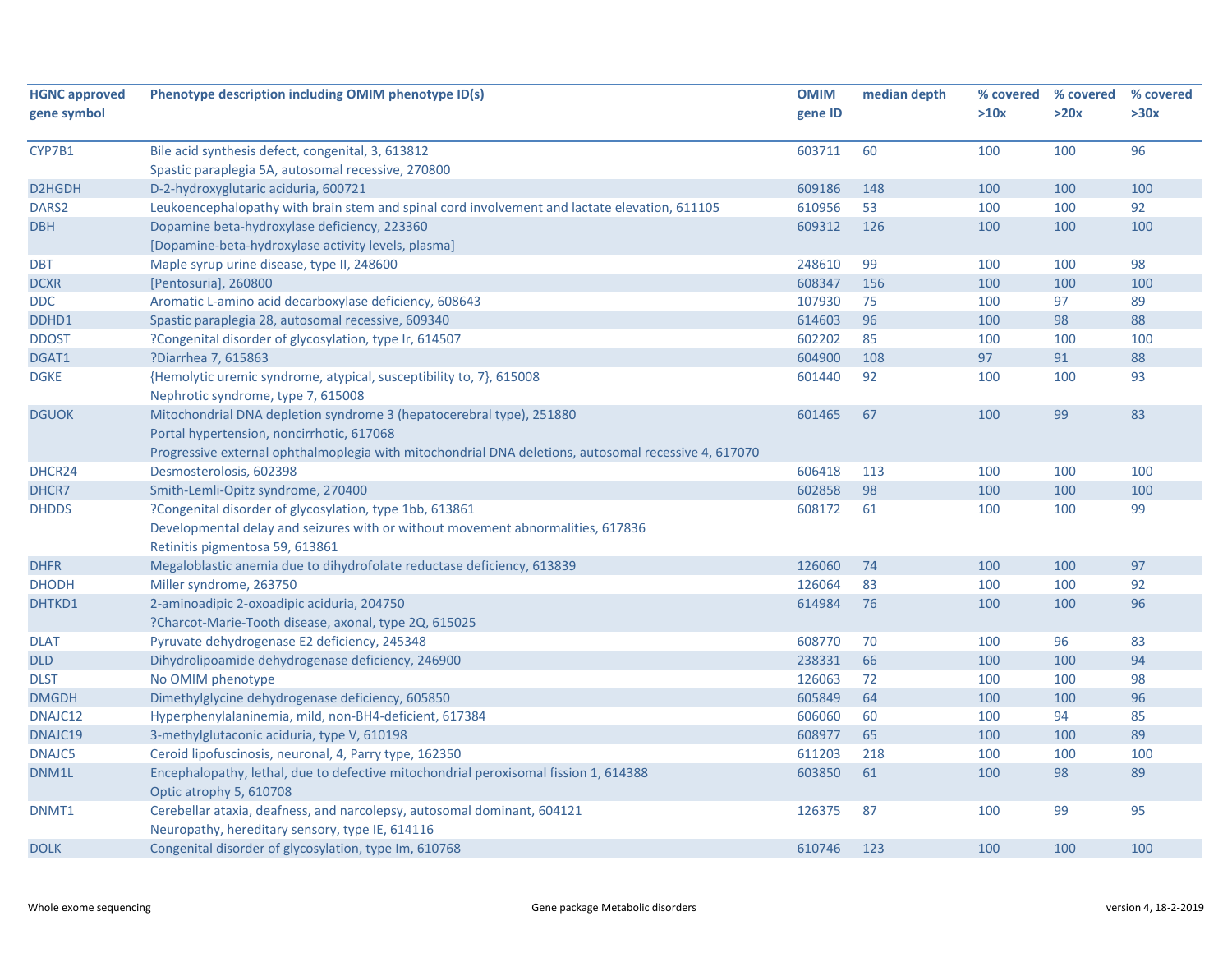| <b>HGNC approved</b> | Phenotype description including OMIM phenotype ID(s)                      | <b>OMIM</b> | median depth | % covered | % covered | % covered |
|----------------------|---------------------------------------------------------------------------|-------------|--------------|-----------|-----------|-----------|
| gene symbol          |                                                                           | gene ID     |              | >10x      | >20x      | >30x      |
| DPAGT1               | Congenital disorder of glycosylation, type Ij, 608093                     | 191350      | 66           | 100       | 100       | 97        |
|                      | Myasthenic syndrome, congenital, 13, with tubular aggregates, 614750      |             |              |           |           |           |
| DPEP1                | No OMIM phenotype                                                         | 179780      | 115          | 100       | 100       | 100       |
| DPM1                 | Congenital disorder of glycosylation, type Ie, 608799                     | 603503      | 70           | 93        | 89        | 83        |
| DPM <sub>2</sub>     | Congenital disorder of glycosylation, type Iu, 615042                     | 603564      | 67           | 100       | 100       | 96        |
| DPM3                 | Congenital disorder of glycosylation, type Io, 612937                     | 605951      | 227          | 100       | 100       | 100       |
| <b>DPYD</b>          | Dihydropyrimidine dehydrogenase deficiency, 274270                        | 612779      | 54           | 100       | 99        | 90        |
|                      | 5-fluorouracil toxicity, 274270                                           |             |              |           |           |           |
| <b>DPYS</b>          | Dihydropyrimidinuria, 222748                                              | 613326      | 63           | 100       | 100       | 96        |
| <b>EBP</b>           | Chondrodysplasia punctata, X-linked dominant, 302960                      | 300205      | 76           | 100       | 100       | 100       |
|                      | MEND syndrome, 300960                                                     |             |              |           |           |           |
| ECHS1                | Mitochondrial short-chain enoyl-CoA hydratase 1 deficiency, 616277        | 602292      | 74           | 100       | 100       | 98        |
| <b>EGF</b>           | Hypomagnesemia 4, renal, 611718                                           | 131530      | 63           | 100       | 99        | 92        |
| ELOVL4               | Ichthyosis, spastic quadriplegia, and mental retardation, 614457          | 605512      | 61           | 100       | 100       | 93        |
|                      | Spinocerebellar ataxia 34, 133190                                         |             |              |           |           |           |
|                      | Stargardt disease 3, 600110                                               |             |              |           |           |           |
| ENO <sub>3</sub>     | ?Glycogen storage disease XIII, 612932                                    | 131370      | 138          | 100       | 100       | 100       |
| <b>EOGT</b>          | Adams-Oliver syndrome 4, 615297                                           | 614789      | 50           | 100       | 99        | 86        |
| EPG5                 | Vici syndrome, 242840                                                     | 615068      | 61           | 100       | 99        | 93        |
| EPHX1                | ?Hypercholanemia, familial, 607748                                        | 132810      | 120          | 100       | 100       | 99        |
| EPHX2                | {Hypercholesterolemia, familial, due to LDLR defect, modifier of}, 143890 | 132811      | 80           | 100       | 100       | 92        |
| EPM2A                | Epilepsy, progressive myoclonic 2A (Lafora), 254780                       | 607566      | 76           | 89        | 87        | 84        |
| <b>ETFA</b>          | Glutaric acidemia IIA, 231680                                             | 608053      | 53           | 100       | 100       | 92        |
| <b>ETFB</b>          | Glutaric acidemia IIB, 231680                                             | 130410      | 102          | 100       | 100       | 100       |
| <b>ETFDH</b>         | Glutaric acidemia IIC, 231680                                             | 231675      | 73           | 100       | 100       | 97        |
| ETHE1                | Ethylmalonic encephalopathy, 602473                                       | 608451      | 108          | 100       | 100       | 93        |
| EXT1                 | Chondrosarcoma, 215300                                                    | 608177      | 63           | 100       | 98        | 92        |
|                      | Exostoses, multiple, type 1, 133700                                       |             |              |           |           |           |
| EXT <sub>2</sub>     | Exostoses, multiple, type 2, 133701                                       | 608210      | 89           | 100       | 99        | 94        |
|                      | ?Seizures, scoliosis, and macrocephaly syndrome, 616682                   |             |              |           |           |           |
| FA2H                 | Spastic paraplegia 35, autosomal recessive, 612319                        | 611026      | 73           | 100       | 100       | 95        |
| <b>FAH</b>           | Tyrosinemia, type I, 276700                                               | 613871      | 91           | 100       | 100       | 98        |
| <b>FASTKD2</b>       | ?Mitochondrial complex IV deficiency, 220110                              | 612322      | 65           | 100       | 99        | 92        |
| FBP1                 | Fructose-1,6-bisphosphatase deficiency, 229700                            | 611570      | 121          | 100       | 100       | 100       |
| <b>FECH</b>          | Protoporphyria, erythropoietic, 1, 177000                                 | 612386      | 57           | 100       | 100       | 90        |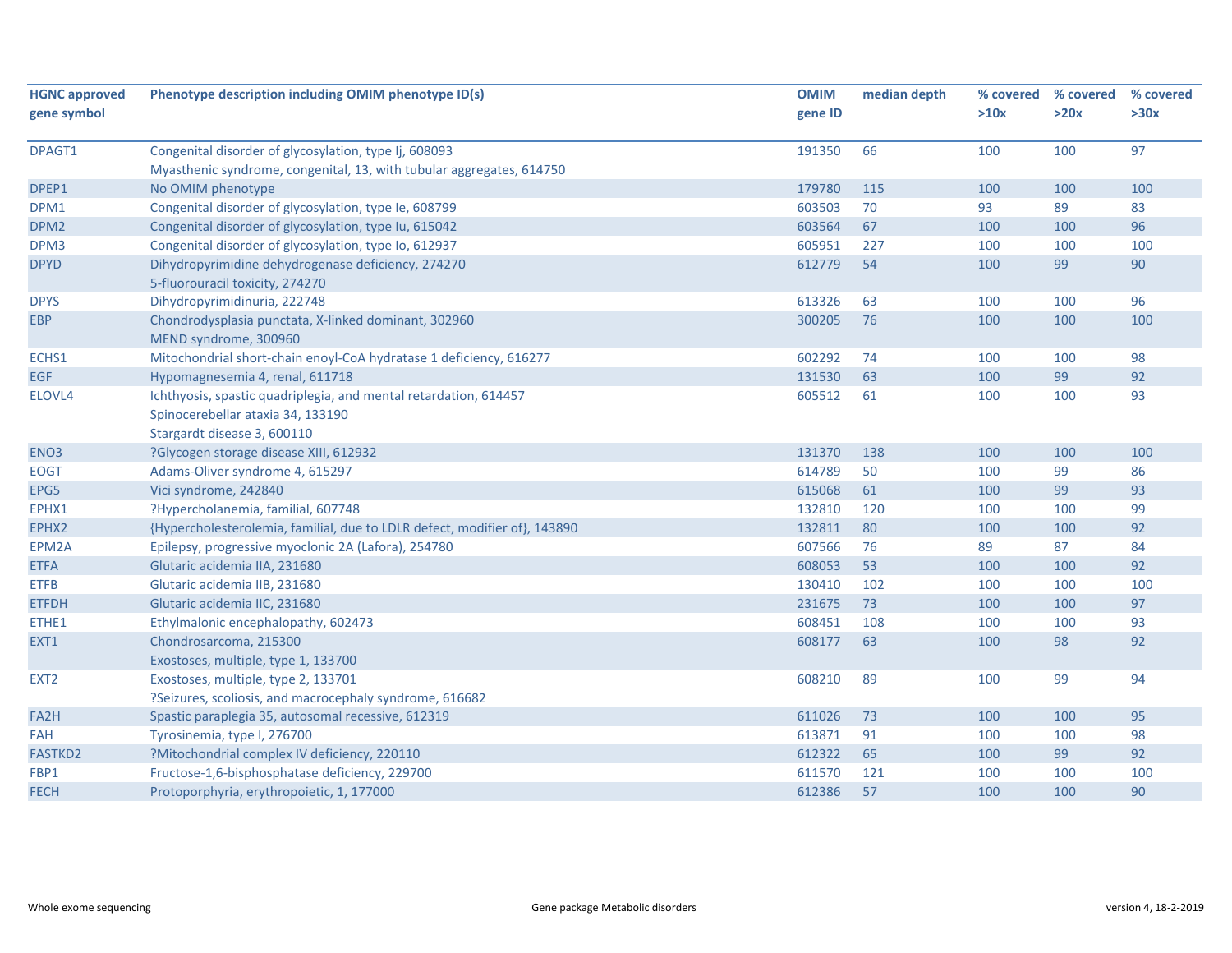| <b>HGNC approved</b> | Phenotype description including OMIM phenotype ID(s)                                                     | <b>OMIM</b> | median depth |      | % covered % covered % covered |      |
|----------------------|----------------------------------------------------------------------------------------------------------|-------------|--------------|------|-------------------------------|------|
| gene symbol          |                                                                                                          | gene ID     |              | >10x | >20x                          | >30x |
| FGFR2                | Antley-Bixler syndrome without genital anomalies or disordered steroidogenesis, 207410                   | 176943      | 63           | 100  | 99                            | 90   |
|                      | Apert syndrome, 101200                                                                                   |             |              |      |                               |      |
|                      | Beare-Stevenson cutis gyrata syndrome, 123790                                                            |             |              |      |                               |      |
|                      | Bent bone dysplasia syndrome, 614592                                                                     |             |              |      |                               |      |
|                      | Craniofacial-skeletal-dermatologic dysplasia, 101600                                                     |             |              |      |                               |      |
|                      | Craniosynostosis, nonspecific                                                                            |             |              |      |                               |      |
|                      | Crouzon syndrome, 123500                                                                                 |             |              |      |                               |      |
|                      | Gastric cancer, somatic, 613659                                                                          |             |              |      |                               |      |
|                      | Jackson-Weiss syndrome, 123150                                                                           |             |              |      |                               |      |
|                      | LADD syndrome, 149730                                                                                    |             |              |      |                               |      |
|                      | Pfeiffer syndrome, 101600                                                                                |             |              |      |                               |      |
|                      | Saethre-Chotzen syndrome, 101400                                                                         |             |              |      |                               |      |
|                      | Scaphocephaly and Axenfeld-Rieger anomaly                                                                |             |              |      |                               |      |
|                      | Scaphocephaly, maxillary retrusion, and mental retardation, 609579                                       |             |              |      |                               |      |
| FH                   | Fumarase deficiency, 606812                                                                              | 136850      | 70           | 99   | 94                            | 86   |
|                      | Leiomyomatosis and renal cell cancer, 150800                                                             |             |              |      |                               |      |
| <b>FKRP</b>          | Muscular dystrophy-dystroglycanopathy (congenital with brain and eye anomalies), type A, 5, 613153       | 606596      | 130          | 100  | 100                           | 100  |
|                      | Muscular dystrophy-dystroglycanopathy (congenital with or without mental retardation), type B, 5, 606612 |             |              |      |                               |      |
|                      | Muscular dystrophy-dystroglycanopathy (limb-girdle), type C, 5, 607155                                   |             |              |      |                               |      |
| <b>FKTN</b>          | Cardiomyopathy, dilated, 1X, 611615                                                                      | 607440      | 72           | 100  | 100                           | 98   |
|                      | Muscular dystrophy-dystroglycanopathy (congenital with brain and eye anomalies), type A, 4, 253800       |             |              |      |                               |      |
|                      | Muscular dystrophy-dystroglycanopathy (congenital without mental retardation), type B, 4, 613152         |             |              |      |                               |      |
|                      | Muscular dystrophy-dystroglycanopathy (limb-girdle), type C, 4, 611588                                   |             |              |      |                               |      |
| FLAD1                | Lipid storage myopathy due to flavin adenine dinucleotide synthetase deficiency, 255100                  | 610595      | 124          | 100  | 100                           | 100  |
| FMO3                 | Trimethylaminuria, 602079                                                                                | 136132      | 59           | 100  | 99                            | 92   |
| FOLR1                | Neurodegeneration due to cerebral folate transport deficiency, 613068                                    | 136430      | 96           | 100  | 100                           | 100  |
| <b>FOXRED1</b>       | Leigh syndrome due to mitochondrial complex I deficiency, 256000                                         | 613622      | 85           | 100  | 100                           | 100  |
|                      | Mitochondrial complex I deficiency, 252010                                                               |             |              |      |                               |      |
| <b>FTCD</b>          | Glutamate formiminotransferase deficiency, 229100                                                        | 606806      | 93           | 99   | 96                            | 93   |
| <b>FUCA1</b>         | Fucosidosis, 230000                                                                                      | 612280      | 79           | 100  | 100                           | 94   |
| FXYD <sub>2</sub>    | Hypomagnesemia 2, renal, 154020                                                                          | 601814      | 89           | 100  | 100                           | 100  |
| G6PC                 | Glycogen storage disease la, 232200                                                                      | 613742      | 96           | 100  | 100                           | 100  |
| G6PC3                | Dursun syndrome, 612541                                                                                  | 611045      | 96           | 100  | 100                           | 100  |
|                      | Neutropenia, severe congenital 4, autosomal recessive, 612541                                            |             |              |      |                               |      |
| G6PD                 | Hemolytic anemia, G6PD deficient (favism), 300908                                                        | 305900      | 90           | 100  | 100                           | 99   |
|                      | {Resistance to malaria due to G6PD deficiency}, 611162                                                   |             |              |      |                               |      |
| GAA                  | Glycogen storage disease II, 232300                                                                      | 606800      | 140          | 100  | 100                           | 100  |
| GAD1                 | ?Cerebral palsy, spastic quadriplegic, 1, 603513                                                         | 605363      | 78           | 100  | 100                           | 96   |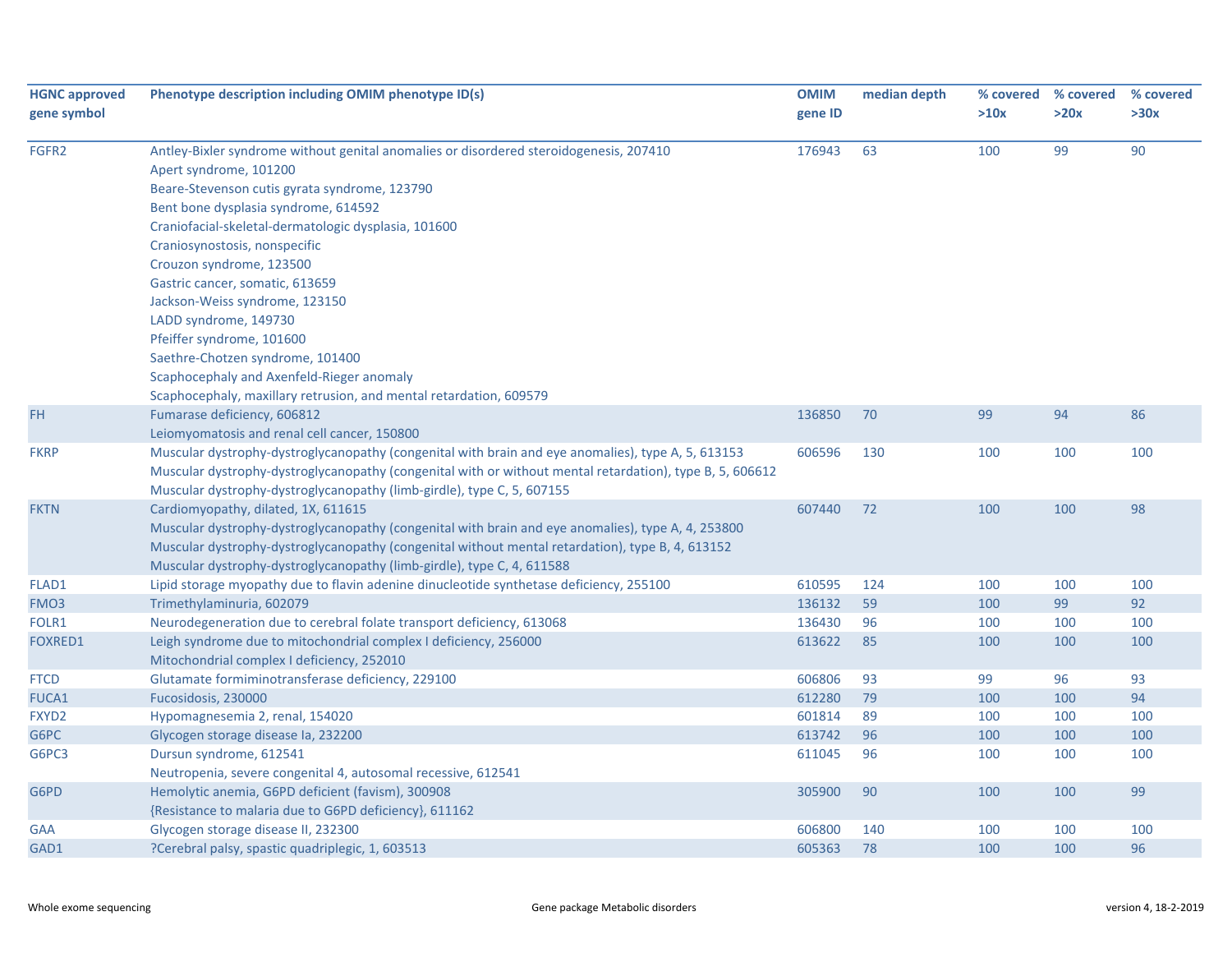| <b>HGNC approved</b><br>gene symbol | Phenotype description including OMIM phenotype ID(s)                         | <b>OMIM</b><br>gene ID | median depth | % covered<br>>10x | % covered<br>>20x | % covered<br>>30x |
|-------------------------------------|------------------------------------------------------------------------------|------------------------|--------------|-------------------|-------------------|-------------------|
|                                     |                                                                              |                        |              |                   |                   |                   |
| <b>GALC</b>                         | Krabbe disease, 245200                                                       | 606890                 | 47           | 100               | 97                | 82                |
| <b>GALE</b><br>GALK1                | Galactose epimerase deficiency, 230350                                       | 606953<br>604313       | 109<br>133   | 100<br>100        | 100<br>100        | 100<br>98         |
|                                     | Galactokinase deficiency with cataracts, 230200                              |                        |              |                   |                   | 93                |
| <b>GALNS</b>                        | Mucopolysaccharidosis IVA, 253000                                            | 612222                 | 76           | 100               | 98                |                   |
| GALNT3                              | Tumoral calcinosis, hyperphosphatemic, familial, 1, 211900                   | 601756                 | 60           | 100               | 100               | 95                |
| <b>GALT</b>                         | Galactosemia, 230400                                                         | 606999                 | 146          | 100               | 100               | 100               |
| <b>GAMT</b>                         | Cerebral creatine deficiency syndrome 2, 612736                              | 601240                 | 80           | 100               | 99                | 95                |
| <b>GANAB</b>                        | Polycystic kidney disease 3, 600666                                          | 104160                 | 71           | 100               | 99                | 94                |
| <b>GATM</b>                         | Cerebral creatine deficiency syndrome 3, 612718                              | 602360                 | 56           | 100               | 100               | 93                |
| <b>GBA</b>                          | Gaucher disease, perinatal lethal, 608013                                    | 606463                 | 173          | 100               | 100               | 100               |
|                                     | Gaucher disease, type I, 230800                                              |                        |              |                   |                   |                   |
|                                     | Gaucher disease, type II, 230900                                             |                        |              |                   |                   |                   |
|                                     | Gaucher disease, type III, 231000                                            |                        |              |                   |                   |                   |
|                                     | Gaucher disease, type IIIC, 231005                                           |                        |              |                   |                   |                   |
|                                     | {Lewy body dementia, susceptibility to}, 127750                              |                        |              |                   |                   |                   |
|                                     | {Parkinson disease, late-onset, susceptibility to}, 168600                   |                        |              |                   |                   |                   |
| GBA2                                | Spastic paraplegia 46, autosomal recessive, 614409                           | 609471                 | 129          | 100               | 100               | 100               |
| GBE1                                | Glycogen storage disease IV, 232500                                          | 607839                 | 55           | 100               | 97                | 83                |
|                                     | Polyglucosan body disease, adult form, 263570                                |                        |              |                   |                   |                   |
| <b>GCDH</b>                         | Glutaricaciduria, type I, 231670                                             | 608801                 | 104          | 100               | 100               | 100               |
| GCH1                                | Dystonia, DOPA-responsive, with or without hyperphenylalaninemia, 128230     | 600225                 | 49           | 100               | 100               | 91                |
|                                     | Hyperphenylalaninemia, BH4-deficient, B, 233910                              |                        |              |                   |                   |                   |
| <b>GCK</b>                          | Diabetes mellitus, noninsulin-dependent, late onset, 125853                  | 138079                 | 117          | 100               | 100               | 100               |
|                                     | Diabetes mellitus, permanent neonatal, 606176                                |                        |              |                   |                   |                   |
|                                     | Hyperinsulinemic hypoglycemia, familial, 3, 602485                           |                        |              |                   |                   |                   |
|                                     | MODY, type II, 125851                                                        |                        |              |                   |                   |                   |
| <b>GCLC</b>                         | Hemolytic anemia due to gamma-glutamylcysteine synthetase deficiency, 230450 | 606857                 | 76           | 100               | 100               | 93                |
|                                     | {Myocardial infarction, susceptibility to}, 608446                           |                        |              |                   |                   |                   |
| <b>GCSH</b>                         | ?Glycine encephalopathy, 605899                                              | 238330                 | 88           | 100               | 91                | 63                |
| GFM1                                | Combined oxidative phosphorylation deficiency 1, 609060                      | 606639                 | 61           | 100               | 99                | 92                |
| GFPT1                               | Myasthenia, congenital, 12, with tubular aggregates, 610542                  | 138292                 | 49           | 100               | 98                | 84                |
| GGT1                                | ?Glutathioninuria, 231950                                                    | 612346                 | 59           | 77                | 64                | 59                |
| GIF                                 | Intrinsic factor deficiency, 261000                                          | 609342                 | 72           | 100               | 100               | 96                |
| <b>GK</b>                           | Glycerol kinase deficiency, 307030                                           | 300474                 | 40           | 99                | 86                | 60                |
| <b>GLA</b>                          | Fabry disease, 301500                                                        | 300644                 | 88           | 100               | 100               | 100               |
|                                     | Fabry disease, cardiac variant, 301500                                       |                        |              |                   |                   |                   |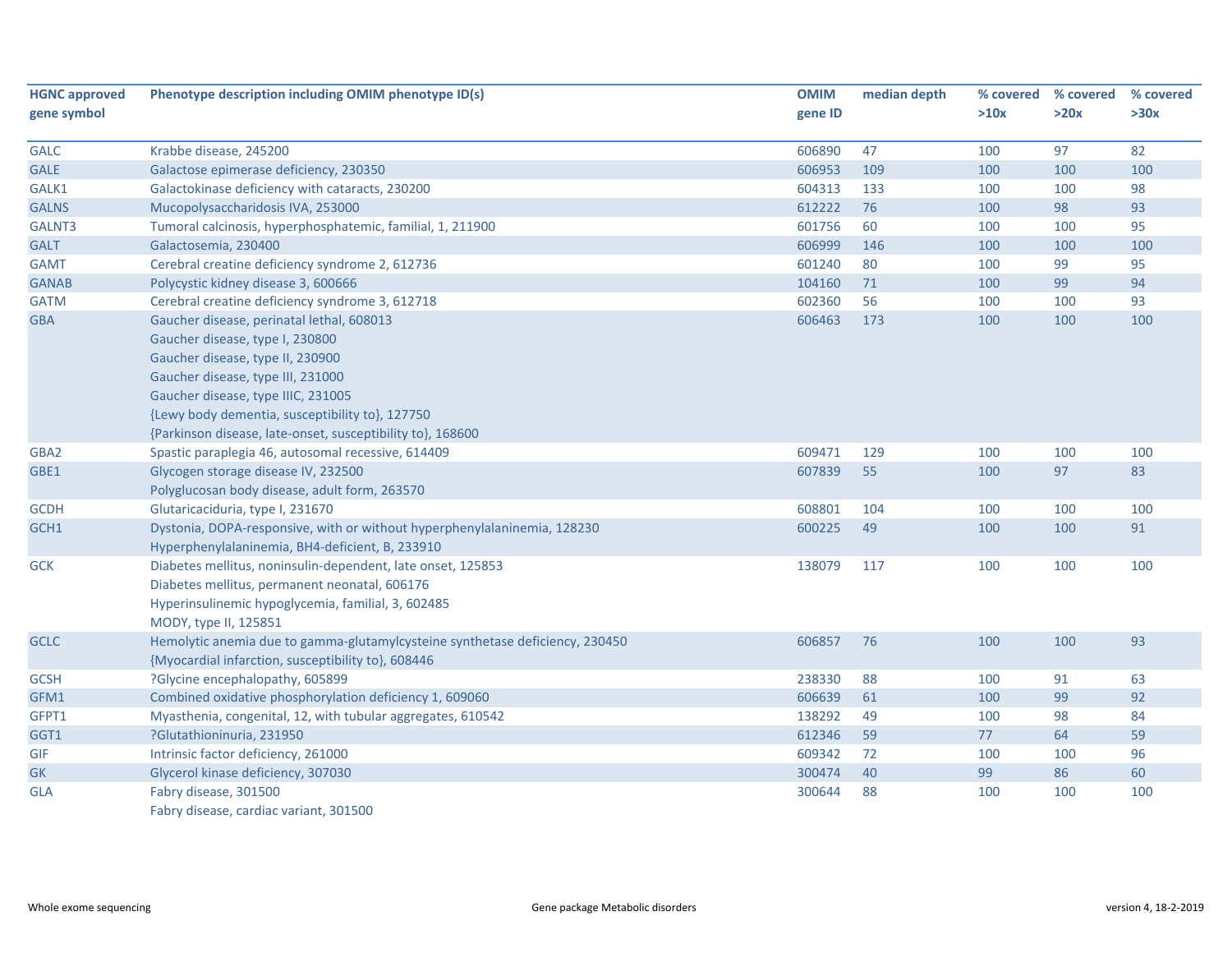| <b>HGNC approved</b> | Phenotype description including OMIM phenotype ID(s)                                                | <b>OMIM</b> | median depth | % covered | % covered | % covered |
|----------------------|-----------------------------------------------------------------------------------------------------|-------------|--------------|-----------|-----------|-----------|
| gene symbol          |                                                                                                     | gene ID     |              | >10x      | >20x      | >30x      |
| GLB1                 | GM1-gangliosidosis, type I, 230500                                                                  | 611458      | 96           | 100       | 100       | 96        |
|                      | GM1-gangliosidosis, type II, 230600                                                                 |             |              |           |           |           |
|                      | GM1-gangliosidosis, type III, 230650                                                                |             |              |           |           |           |
|                      | Mucopolysaccharidosis type IVB (Morquio), 253010                                                    |             |              |           |           |           |
| <b>GLDC</b>          | Glycine encephalopathy, 605899                                                                      | 238300      | 61           | 100       | 97        | 87        |
| GLRA1                | Hyperekplexia 1, 149400                                                                             | 138491      | 77           | 100       | 99        | 93        |
| GLRX5                | Anemia, sideroblastic, 3, pyridoxine-refractory, 616860                                             | 609588      | 66           | 100       | 91        | 81        |
|                      | Spasticity, childhood-onset, with hyperglycinemia, 616859                                           |             |              |           |           |           |
| GLUD1                | Hyperinsulinism-hyperammonemia syndrome, 606762                                                     | 138130      | 89           | 99        | 96        | 88        |
| <b>GLUL</b>          | Glutamine deficiency, congenital, 610015                                                            | 138290      | 82           | 100       | 100       | 100       |
| <b>GLYCTK</b>        | D-glyceric aciduria, 220120                                                                         | 610516      | 135          | 100       | 100       | 100       |
| GM2A                 | GM2-gangliosidosis, AB variant, 272750                                                              | 613109      | 85           | 100       | 100       | 100       |
| <b>GMPPA</b>         | Alacrima, achalasia, and mental retardation syndrome, 615510                                        | 615495      | 99           | 100       | 100       | 99        |
| <b>GMPPB</b>         | Muscular dystrophy-dystroglycanopathy (congenital with brain and eye anomalies), type A, 14, 615350 | 615320      | 168          | 100       | 100       | 100       |
|                      | Muscular dystrophy-dystroglycanopathy (congenital with mental retardation), type B, 14, 615351      |             |              |           |           |           |
|                      | Muscular dystrophy-dystroglycanopathy (limb-girdle), type C, 14, 615352                             |             |              |           |           |           |
| <b>GNE</b>           | Nonaka myopathy, 605820                                                                             | 603824      | 80           | 100       | 100       | 97        |
|                      | Sialuria, 269921                                                                                    |             |              |           |           |           |
| <b>GNMT</b>          | Glycine N-methyltransferase deficiency, 606664                                                      | 606628      | 109          | 100       | 100       | 100       |
| <b>GNPAT</b>         | Rhizomelic chondrodysplasia punctata, type 2, 222765                                                | 602744      | 66           | 100       | 99        | 91        |
| <b>GNPTAB</b>        | Mucolipidosis II alpha/beta, 252500                                                                 | 607840      | 54           | 100       | 98        | 89        |
|                      | Mucolipidosis III alpha/beta, 252600                                                                |             |              |           |           |           |
| <b>GNPTG</b>         | Mucolipidosis III gamma, 252605                                                                     | 607838      | 149          | 100       | 100       | 95        |
| <b>GNS</b>           | Mucopolysaccharidosis type IIID, 252940                                                             | 607664      | 60           | 100       | 100       | 96        |
| GPD1                 | Hypertriglyceridemia, transient infantile, 614480                                                   | 138420      | 71           | 100       | 100       | 99        |
| <b>GPHN</b>          | Molybdenum cofactor deficiency C, 615501                                                            | 603930      | 59           | 100       | 100       | 93        |
| <b>GPI</b>           | Hemolytic anemia, nonspherocytic, due to glucose phosphate isomerase deficiency, 613470             | 172400      | 117          | 100       | 100       | 100       |
| GPX1                 | Hemolytic anemia due to glutathione peroxidase deficiency, 614164                                   | 138320      | 79           | 100       | 100       | 100       |
| <b>GRHPR</b>         | Hyperoxaluria, primary, type II, 260000                                                             | 604296      | 84           | 100       | 100       | 100       |
| <b>GSS</b>           | Glutathione synthetase deficiency, 266130                                                           | 601002      | 82           | 100       | 100       | 98        |
|                      | Hemolytic anemia due to glutathione synthetase deficiency, 231900                                   |             |              |           |           |           |
| GSTZ1                | [Maleylacetoacetate isomerase deficiency], 617596                                                   | 603758      | 94           | 100       | 100       | 100       |
| <b>GUSB</b>          | Mucopolysaccharidosis VII, 253220                                                                   | 611499      | 100          | 100       | 100       | 97        |
| GYG1                 | ?Glycogen storage disease XV, 613507                                                                | 603942      | 51           | 100       | 100       | 85        |
|                      | Polyglucosan body myopathy 2, 616199                                                                |             |              |           |           |           |
| GYS1                 | Glycogen storage disease 0, muscle, 611556                                                          | 138570      | 115          | 100       | 100       | 100       |
| GYS2                 | Glycogen storage disease 0, liver, 240600                                                           | 138571      | 54           | 100       | 99        | 92        |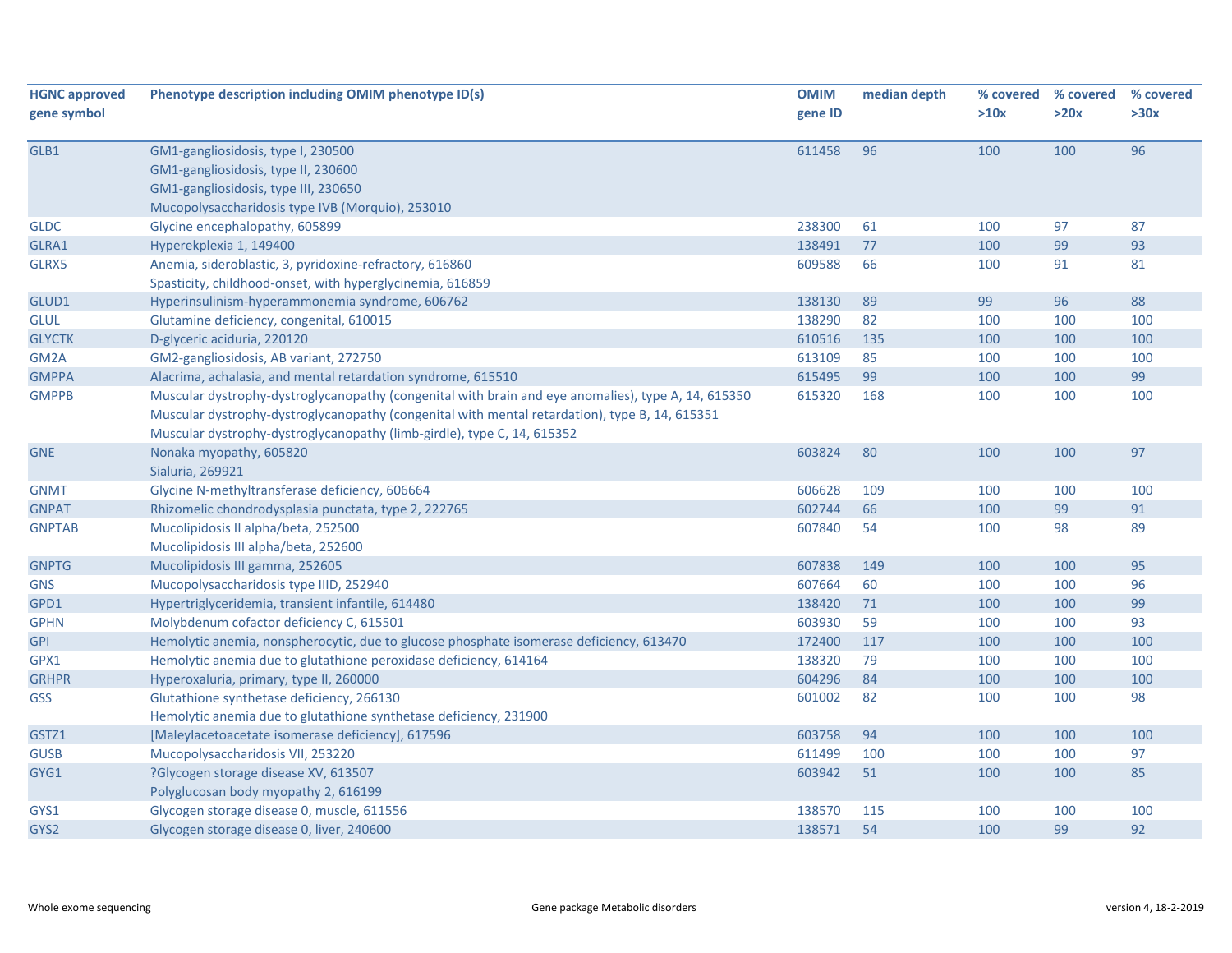| <b>HGNC approved</b> | Phenotype description including OMIM phenotype ID(s)                                                                                                                                                                                                                                   | <b>OMIM</b> | median depth | % covered | % covered | % covered |
|----------------------|----------------------------------------------------------------------------------------------------------------------------------------------------------------------------------------------------------------------------------------------------------------------------------------|-------------|--------------|-----------|-----------|-----------|
| gene symbol          |                                                                                                                                                                                                                                                                                        | gene ID     |              | >10x      | >20x      | >30x      |
| <b>HADH</b>          | 3-hydroxyacyl-CoA dehydrogenase deficiency, 231530                                                                                                                                                                                                                                     | 601609      | 67           | 100       | 100       | 98        |
|                      | Hyperinsulinemic hypoglycemia, familial, 4, 609975                                                                                                                                                                                                                                     |             |              |           |           |           |
| <b>HADHA</b>         | Fatty liver, acute, of pregnancy, 609016                                                                                                                                                                                                                                               | 600890      | 90           | 100       | 100       | 93        |
|                      | HELLP syndrome, maternal, of pregnancy, 609016<br>LCHAD deficiency, 609016                                                                                                                                                                                                             |             |              |           |           |           |
|                      | Trifunctional protein deficiency, 609015                                                                                                                                                                                                                                               |             |              |           |           |           |
| <b>HADHB</b>         | Trifunctional protein deficiency, 609015                                                                                                                                                                                                                                               | 143450      | 58           | 100       | 100       | 91        |
| <b>HAL</b>           | [Histidinemia], 235800                                                                                                                                                                                                                                                                 | 609457      | 79           | 100       | 100       | 95        |
| <b>HAMP</b>          | Hemochromatosis, type 2B, 613313                                                                                                                                                                                                                                                       | 606464      | 154          | 100       | 100       | 100       |
| HCFC1                | Mental retardation, X-linked 3 (methylmalonic acidemia and homocysteinemia, cblX type), 309541                                                                                                                                                                                         | 300019      | 71           | 100       | 98        | 89        |
| <b>HEXA</b>          | GM2-gangliosidosis, several forms, 272800<br>[Hex A pseudodeficiency], 272800<br>Tay-Sachs disease, 272800                                                                                                                                                                             | 606869      | 79           | 100       | 100       | 96        |
| <b>HEXB</b>          | Sandhoff disease, infantile, juvenile, and adult forms, 268800                                                                                                                                                                                                                         | 606873      | 106          | 100       | 100       | 95        |
| <b>HFE</b>           | {Alzheimer disease, susceptibility to}, 104300<br>Hemochromatosis, 235200<br>{Microvascular complications of diabetes 7}, 612635<br>{Porphyria cutanea tarda, susceptibility to}, 176100<br>{Porphyria variegata, susceptibility to}, 176200<br>[Transferrin serum level QTL2], 614193 | 613609      | 81           | 100       | 100       | 97        |
| <b>HGD</b>           | Alkaptonuria, 203500                                                                                                                                                                                                                                                                   | 607474      | 54           | 100       | 99        | 91        |
| <b>HGSNAT</b>        | Mucopolysaccharidosis type IIIC (Sanfilippo C), 252930<br>Retinitis pigmentosa 73, 616544                                                                                                                                                                                              | 610453      | 60           | 94        | 94        | 88        |
| <b>HIBCH</b>         | 3-hydroxyisobutryl-CoA hydrolase deficiency, 250620                                                                                                                                                                                                                                    | 610690      | 45           | 100       | 91        | 67        |
| HK1                  | Hemolytic anemia due to hexokinase deficiency, 235700<br>Neuropathy, hereditary motor and sensory, Russe type, 605285<br>Retinitis pigmentosa 79, 617460                                                                                                                               | 142600      | 93           | 100       | 99        | 98        |
| <b>HLCS</b>          | Holocarboxylase synthetase deficiency, 253270                                                                                                                                                                                                                                          | 609018      | 85           | 100       | 100       | 97        |
| <b>HMBS</b>          | Porphyria, acute intermittent, 176000<br>Porphyria, acute intermittent, nonerythroid variant, 176000                                                                                                                                                                                   | 609806      | 82           | 100       | 100       | 100       |
| <b>HMGCL</b>         | HMG-CoA lyase deficiency, 246450                                                                                                                                                                                                                                                       | 613898      | 78           | 100       | 100       | 100       |
| HMGCS2               | HMG-CoA synthase-2 deficiency, 605911                                                                                                                                                                                                                                                  | 600234      | 69           | 100       | 100       | 97        |
| HMOX1                | Heme oxygenase-1 deficiency, 614034<br>{Pulmonary disease, chronic obstructive, susceptibility to}, 606963                                                                                                                                                                             | 141250      | 102          | 100       | 100       | 100       |
| HOGA1                | Hyperoxaluria, primary, type III, 613616                                                                                                                                                                                                                                               | 613597      | 125          | 100       | 100       | 100       |
| <b>HPD</b>           | Hawkinsinuria, 140350<br>Tyrosinemia, type III, 276710                                                                                                                                                                                                                                 | 609695      | 94           | 100       | 100       | 96        |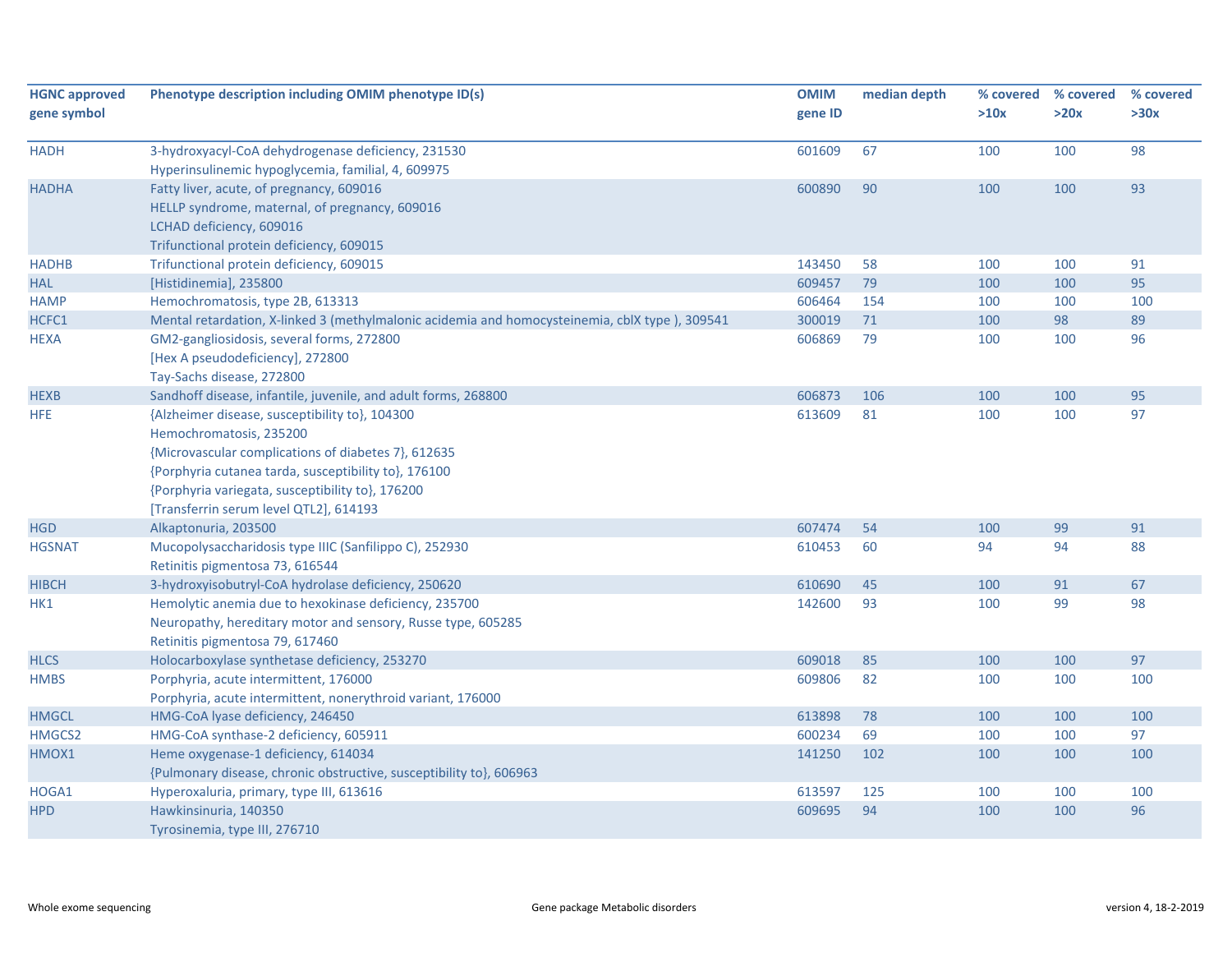| <b>HGNC approved</b> | Phenotype description including OMIM phenotype ID(s)                                               | <b>OMIM</b> | median depth |      | % covered % covered | % covered |
|----------------------|----------------------------------------------------------------------------------------------------|-------------|--------------|------|---------------------|-----------|
| gene symbol          |                                                                                                    | gene ID     |              | >10x | >20x                | >30x      |
| HPRT1                | HPRT-related gout, 300323                                                                          | 308000      | 34           | 100  | 93                  | 70        |
|                      | Lesch-Nyhan syndrome, 300322                                                                       |             |              |      |                     |           |
| HPS1                 | Hermansky-Pudlak syndrome 1, 203300                                                                | 604982      | 97           | 100  | 100                 | 97        |
| <b>HS6ST1</b>        | {Hypogonadotropic hypogonadism 15 with or without anosmia}, 614880                                 | 604846      | 145          | 100  | 100                 | 99        |
| <b>HSD11B1</b>       | Cortisone reductase deficiency 2, 614662                                                           | 600713      | 54           | 100  | 100                 | 96        |
| <b>HSD11B2</b>       | Apparent mineralocorticoid excess, 218030                                                          | 614232      | 136          | 92   | 87                  | 83        |
| <b>HSD17B10</b>      | HSD10 mitochondrial disease, 300438                                                                | 300256      | 62           | 100  | 100                 | 100       |
| <b>HSD17B4</b>       | D-bifunctional protein deficiency, 261515                                                          | 601860      | 54           | 100  | 96                  | 87        |
|                      | Perrault syndrome 1, 233400                                                                        |             |              |      |                     |           |
| HSD3B2               | Adrenal hyperplasia, congenital, due to 3-beta-hydroxysteroid dehydrogenase 2 deficiency, 201810   | 613890      | 122          | 100  | 100                 | 100       |
| HSD3B7               | Bile acid synthesis defect, congenital, 1, 607765                                                  | 607764      | 110          | 100  | 100                 | 100       |
| HYAL1                | ?Mucopolysaccharidosis type IX, 601492                                                             | 607071      | 99           | 100  | 100                 | 100       |
| IBA57                | Multiple mitochondrial dysfunctions syndrome 3, 615330                                             | 615316      | 126          | 100  | 100                 | 98        |
|                      | ?Spastic paraplegia 74, autosomal recessive, 616451                                                |             |              |      |                     |           |
| IDH <sub>2</sub>     | D-2-hydroxyglutaric aciduria 2, 613657                                                             | 147650      | 99           | 100  | 100                 | 99        |
| IDH3B                | Retinitis pigmentosa 46, 612572                                                                    | 604526      | 97           | 100  | 100                 | 100       |
| <b>IDS</b>           | Mucopolysaccharidosis II, 309900                                                                   | 300823      | 68           | 100  | 98                  | 84        |
| <b>IDUA</b>          | Mucopolysaccharidosis Ih, 607014                                                                   | 252800      | 127          | 100  | 99                  | 94        |
|                      | Mucopolysaccharidosis Ih/s, 607015                                                                 |             |              |      |                     |           |
|                      | Mucopolysaccharidosis Is, 607016                                                                   |             |              |      |                     |           |
| IMPAD1               | Chondrodysplasia with joint dislocations, GPAPP type, 614078                                       | 614010      | 125          | 100  | 99                  | 94        |
| IMPDH1               | Leber congenital amaurosis 11, 613837                                                              | 146690      | 99           | 100  | 99                  | 94        |
|                      | Retinitis pigmentosa 10, 180105                                                                    |             |              |      |                     |           |
| <b>INPPL1</b>        | Opsismodysplasia, 258480                                                                           | 600829      | 101          | 100  | 100                 | 99        |
| <b>ISCU</b>          | Myopathy with lactic acidosis, hereditary, 255125                                                  | 611911      | 72           | 100  | 100                 | 97        |
| <b>ISPD</b>          | Muscular dystrophy-dystroglycanopathy (congenital with brain and eye anomalies), type A, 7, 614643 | 614631      | 77           | 100  | 99                  | 92        |
|                      | Muscular dystrophy-dystroglycanopathy (limb-girdle), type C, 7, 616052                             |             |              |      |                     |           |
| <b>ITPA</b>          | Epileptic encephalopathy, early infantile, 35, 616647                                              | 147520      | 115          | 100  | 100                 | 100       |
|                      | [Inosine triphosphatase deficiency], 613850                                                        |             |              |      |                     |           |
| <b>IVD</b>           | Isovaleric acidemia, 243500                                                                        | 607036      | 105          | 100  | 100                 | 98        |
| <b>KHK</b>           | [Fructosuria], 229800                                                                              | 614058      | 116          | 100  | 100                 | 99        |
| <b>KYNU</b>          | ?Hydroxykynureninuria, 236800                                                                      | 605197      | 64           | 100  | 100                 | 91        |
|                      | Vertebral, cardiac, renal, and limb defects syndrome 2, 617661                                     |             |              |      |                     |           |
| L2HGDH               | L-2-hydroxyglutaric aciduria, 236792                                                               | 609584      | 61           | 100  | 100                 | 93        |
| LAMP2                | Danon disease, 300257                                                                              | 309060      | 40           | 100  | 91                  | 68        |
| LARGE1               | Muscular dystrophy-dystroglycanopathy (congenital with brain and eye anomalies), type A, 6, 613154 | 603590      | 86           | 100  | 100                 | 98        |
|                      | Muscular dystrophy-dystroglycanopathy (congenital with mental retardation), type B, 6, 608840      |             |              |      |                     |           |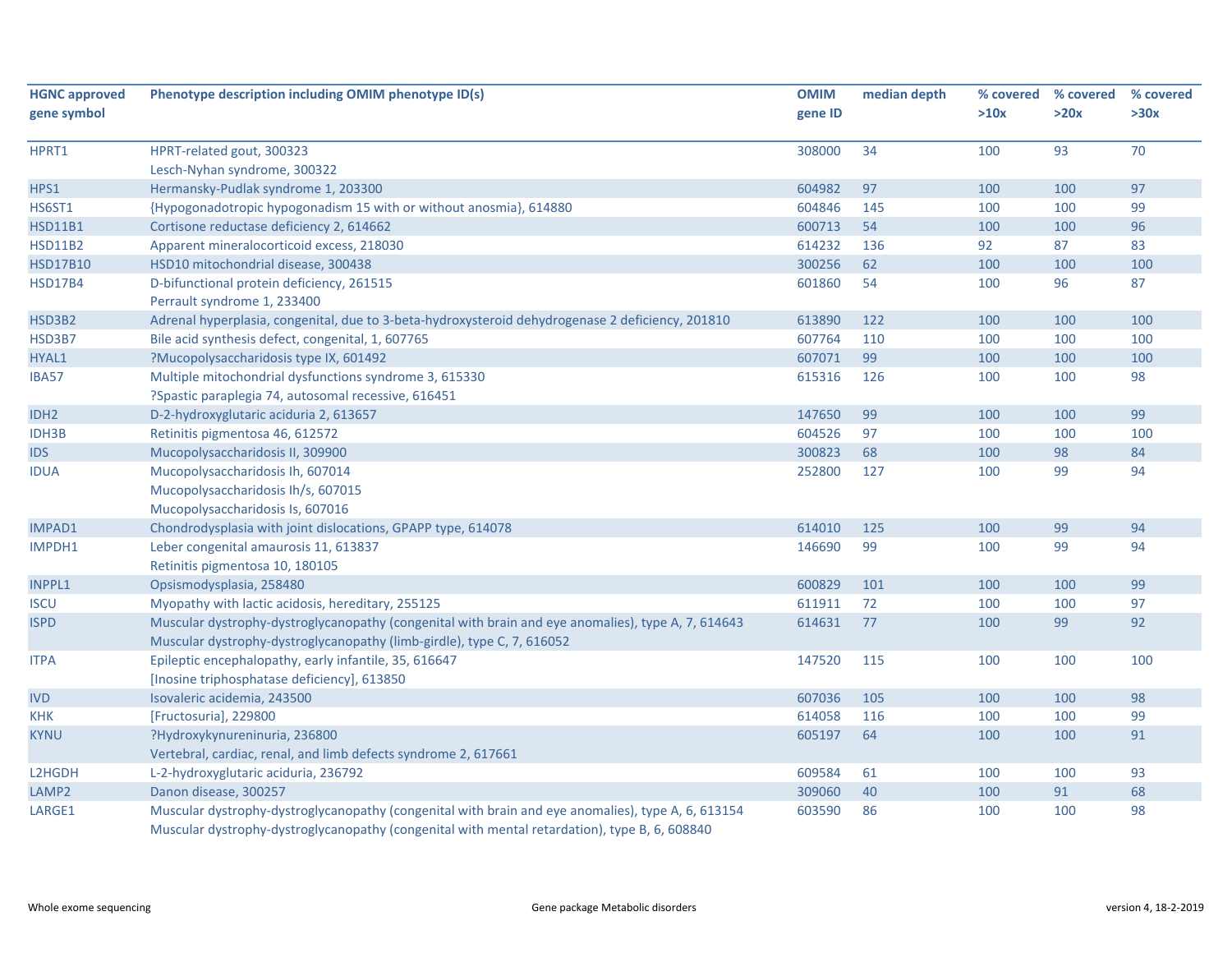| <b>HGNC approved</b> | Phenotype description including OMIM phenotype ID(s)                                            | <b>OMIM</b> | median depth | % covered | % covered | % covered |
|----------------------|-------------------------------------------------------------------------------------------------|-------------|--------------|-----------|-----------|-----------|
| gene symbol          |                                                                                                 | gene ID     |              | >10x      | >20x      | >30x      |
|                      |                                                                                                 |             |              |           |           |           |
| <b>LBR</b>           | Greenberg skeletal dysplasia, 215140                                                            | 600024      | 57           | 100       | 99        | 92        |
|                      | Pelger-Huet anomaly, 169400                                                                     |             |              |           |           |           |
|                      | Pelger-Huet anomaly with mild skeletal anomalies, 618019                                        |             |              |           |           |           |
|                      | ?Reynolds syndrome, 613471                                                                      |             |              |           |           |           |
| <b>LCAT</b>          | Fish-eye disease, 136120                                                                        | 606967      | 124          | 100       | 100       | 97        |
|                      | Norum disease, 245900                                                                           |             |              |           |           |           |
| <b>LCT</b>           | Lactase deficiency, congenital, 223000                                                          | 603202      | 103          | 100       | 100       | 100       |
| <b>LDHA</b>          | Glycogen storage disease XI, 612933                                                             | 150000      | 51           | 100       | 97        | 79        |
| <b>LDLR</b>          | Hypercholesterolemia, familial, 143890                                                          | 606945      | 207          | 100       | 100       | 100       |
|                      | LDL cholesterol level QTL2, 143890                                                              |             |              |           |           |           |
| <b>LFNG</b>          | ?Spondylocostal dysostosis 3, autosomal recessive, 609813                                       | 602576      | 112          | 86        | 83        | 82        |
| <b>LIPA</b>          | Cholesteryl ester storage disease, 278000                                                       | 613497      | 58           | 100       | 100       | 93        |
|                      | Wolman disease, 278000                                                                          |             |              |           |           |           |
| <b>LIPC</b>          | {Diabetes mellitus, noninsulin-dependent}, 125853                                               | 151670      | 73           | 100       | 100       | 96        |
|                      | Hepatic lipase deficiency, 614025                                                               |             |              |           |           |           |
|                      | [High density lipoprotein cholesterol level QTL 12], 612797                                     |             |              |           |           |           |
| <b>LIPI</b>          | {Hypertriglyceridemia, susceptibility to}, 145750                                               | 609252      | 52           | 100       | 98        | 84        |
| LMBRD1               | Methylmalonic aciduria and homocystinuria, cblF type, 277380                                    | 612625      | 57           | 100       | 96        | 76        |
| LPIN1                | Myoglobinuria, acute recurrent, autosomal recessive, 268200                                     | 605518      | 72           | 100       | 99        | 93        |
| LPIN <sub>2</sub>    | Majeed syndrome, 609628                                                                         | 605519      | 65           | 100       | 99        | 93        |
| <b>LPL</b>           | Combined hyperlipidemia, familial, 144250                                                       | 609708      | 102          | 100       | 100       | 98        |
|                      | [High density lipoprotein cholesterol level QTL 11]                                             |             |              |           |           |           |
|                      | Lipoprotein lipase deficiency, 238600                                                           |             |              |           |           |           |
| LRP <sub>2</sub>     | Donnai-Barrow syndrome, 222448                                                                  | 600073      | 58           | 100       | 99        | 91        |
| <b>LRPPRC</b>        | Leigh syndrome, French-Canadian type, 220111                                                    | 607544      | 51           | 100       | 98        | 84        |
| LTC4S                | Leukotriene C4 synthase deficiency, 614037                                                      | 246530      | 70           | 100       | 87        | 76        |
| <b>LYST</b>          | Chediak-Higashi syndrome, 214500                                                                | 606897      | 62           | 100       | 98        | 91        |
| MAN1B1               | Mental retardation, autosomal recessive 15, 614202                                              | 604346      | 120          | 100       | 100       | 100       |
| MAN2B1               | Mannosidosis, alpha-, types I and II, 248500                                                    | 609458      | 110          | 100       | 100       | 100       |
| <b>MANBA</b>         | Mannosidosis, beta, 248510                                                                      | 609489      | 76           | 100       | 98        | 92        |
| <b>MAOA</b>          | {Antisocial behavior}, 300615                                                                   | 309850      | 42           | 100       | 97        | 83        |
|                      | Brunner syndrome, 300615                                                                        |             |              |           |           |           |
| MAT1A                | Hypermethioninemia, persistent, autosomal dominant, due to methionine adenosyltransferase I/III | 610550      | 100          | 100       | 100       | 100       |
|                      | deficiency, 250850                                                                              |             |              |           |           |           |
|                      | Methionine adenosyltransferase deficiency, autosomal recessive, 250850                          |             |              |           |           |           |
| MCCC1                | 3-Methylcrotonyl-CoA carboxylase 1 deficiency, 210200                                           | 609010      | 60           | 100       | 99        | 89        |
| MCCC <sub>2</sub>    | 3-Methylcrotonyl-CoA carboxylase 2 deficiency, 210210                                           | 609014      | 56           | 100       | 99        | 90        |
| <b>MCEE</b>          | Methylmalonyl-CoA epimerase deficiency, 251120                                                  | 608419      | 69           | 100       | 100       | 91        |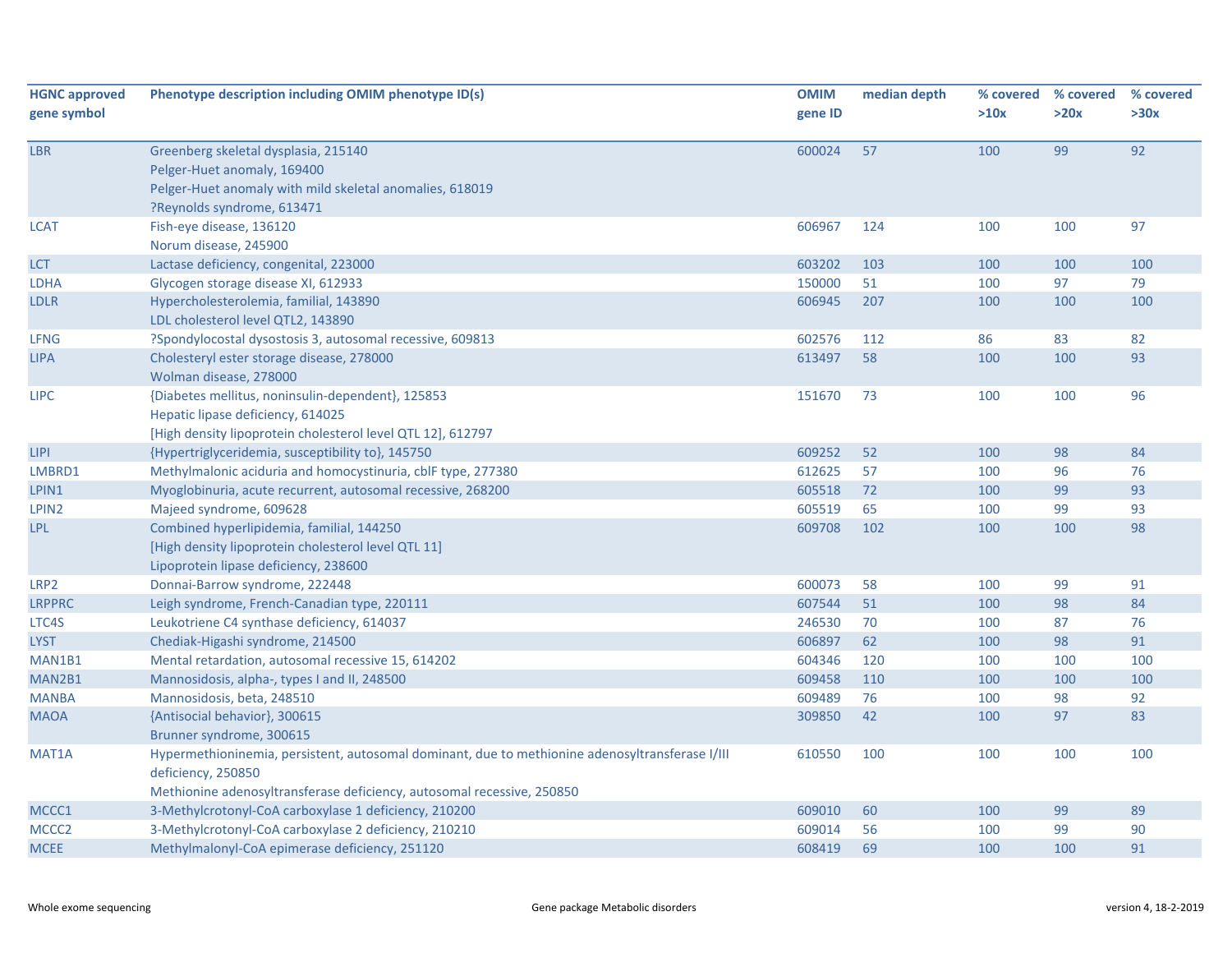| <b>HGNC approved</b> | Phenotype description including OMIM phenotype ID(s)                                                                                  | <b>OMIM</b> | median depth |      | % covered % covered | % covered |
|----------------------|---------------------------------------------------------------------------------------------------------------------------------------|-------------|--------------|------|---------------------|-----------|
| gene symbol          |                                                                                                                                       | gene ID     |              | >10x | >20x                | >30x      |
|                      |                                                                                                                                       |             |              |      |                     |           |
| MCOLN1               | Mucolipidosis IV, 252650                                                                                                              | 605248      | 121          | 100  | 100                 | 100       |
| MFSD8                | Ceroid lipofuscinosis, neuronal, 7, 610951                                                                                            | 611124      | 56           | 100  | 99                  | 89        |
|                      | Macular dystrophy with central cone involvement, 616170                                                                               |             |              |      |                     |           |
| MGAT <sub>2</sub>    | Congenital disorder of glycosylation, type IIa, 212066                                                                                | 602616      | 94           | 100  | 100                 | 100       |
| <b>MLYCD</b>         | Malonyl-CoA decarboxylase deficiency, 248360                                                                                          | 606761      | 69           | 100  | 98                  | 90        |
| <b>MMAA</b>          | Methylmalonic aciduria, vitamin B12-responsive, 251100                                                                                | 607481      | 67           | 100  | 100                 | 97        |
| <b>MMAB</b>          | Methylmalonic aciduria, vitamin B12-responsive, due to defect in synthesis of adenosylcobalamin, cblB<br>complementation type, 251110 | 607568      | 78           | 100  | 100                 | 96        |
| <b>MMACHC</b>        | Methylmalonic aciduria and homocystinuria, cblC type, 277400                                                                          | 609831      | 115          | 100  | 100                 | 100       |
| <b>MMADHC</b>        | Homocystinuria, cblD type, variant 1, 277410                                                                                          | 611935      | 55           | 100  | 99                  | 81        |
|                      | Methylmalonic aciduria and homocystinuria, cbID type, 277410                                                                          |             |              |      |                     |           |
|                      | Methylmalonic aciduria, cblD type, variant 2, 277410                                                                                  |             |              |      |                     |           |
| <b>MOCOS</b>         | Xanthinuria, type II, 603592                                                                                                          | 613274      | 76           | 100  | 99                  | 92        |
| MOCS1                | Molybdenum cofactor deficiency A, 252150                                                                                              | 603707      | 108          | 100  | 100                 | 99        |
| MOCS <sub>2</sub>    | Molybdenum cofactor deficiency B, 252160                                                                                              | 603708      | 60           | 100  | 100                 | 94        |
| MOCS3                | No OMIM phenotype                                                                                                                     | 609277      | 175          | 100  | 100                 | 100       |
| <b>MOGS</b>          | Congenital disorder of glycosylation, type IIb, 606056                                                                                | 601336      | 117          | 100  | 100                 | 100       |
| MPDU1                | Congenital disorder of glycosylation, type If, 609180                                                                                 | 604041      | 78           | 100  | 100                 | 98        |
| <b>MPI</b>           | Congenital disorder of glycosylation, type Ib, 602579                                                                                 | 154550      | 161          | 100  | 100                 | 98        |
| <b>MPV17</b>         | Mitochondrial DNA depletion syndrome 6 (hepatocerebral type), 256810                                                                  | 137960      | 92           | 100  | 100                 | 98        |
| MRPS16               | Combined oxidative phosphorylation deficiency 2, 610498                                                                               | 609204      | 101          | 100  | 100                 | 100       |
| MRPS22               | Combined oxidative phosphorylation deficiency 5, 611719                                                                               | 605810      | 70           | 100  | 100                 | 91        |
| MSMO1                | Microcephaly, congenital cataract, and psoriasiform dermatitis, 616834                                                                | 607545      | 86           | 100  | 100                 | 96        |
| MTHFD1               | Combined immunodeficiency and megaloblastic anemia with or without hyperhomocysteinemia, 617780                                       | 172460      | 67           | 100  | 99                  | 91        |
|                      | {Neural tube defects, folate-sensitive, susceptibility to}, 601634                                                                    |             |              |      |                     |           |
| <b>MTHFR</b>         | Homocystinuria due to MTHFR deficiency, 236250                                                                                        | 607093      | 95           | 100  | 100                 | 99        |
|                      | {Neural tube defects, susceptibility to}, 601634                                                                                      |             |              |      |                     |           |
|                      | {Schizophrenia, susceptibility to}, 181500                                                                                            |             |              |      |                     |           |
|                      | {Thromboembolism, susceptibility to}, 188050                                                                                          |             |              |      |                     |           |
|                      | {Vascular disease, susceptibility to}                                                                                                 |             |              |      |                     |           |
| MTM1                 | Myotubular myopathy, X-linked, 310400                                                                                                 | 300415      | 37           | 100  | 88                  | 65        |
| <b>MTR</b>           | Homocystinuria-megaloblastic anemia, cblG complementation type, 250940                                                                | 156570      | 69           | 100  | 99                  | 93        |
|                      | {Neural tube defects, folate-sensitive, susceptibility to}, 601634                                                                    |             |              |      |                     |           |
| <b>MTRR</b>          | Homocystinuria-megaloblastic anemia, cbl E type, 236270                                                                               | 602568      | 81           | 100  | 99                  | 96        |
|                      | {Neural tube defects, folate-sensitive, susceptibility to}, 601634                                                                    |             |              |      |                     |           |
| <b>MTTP</b>          | Abetalipoproteinemia, 200100                                                                                                          | 157147      | 55           | 100  | 99                  | 92        |
|                      | {Metabolic syndrome, protection against}, 605552                                                                                      |             |              |      |                     |           |
| <b>MUT</b>           | Methylmalonic aciduria, mut(0) type, 251000                                                                                           | 609058      | 62           | 100  | 99                  | 91        |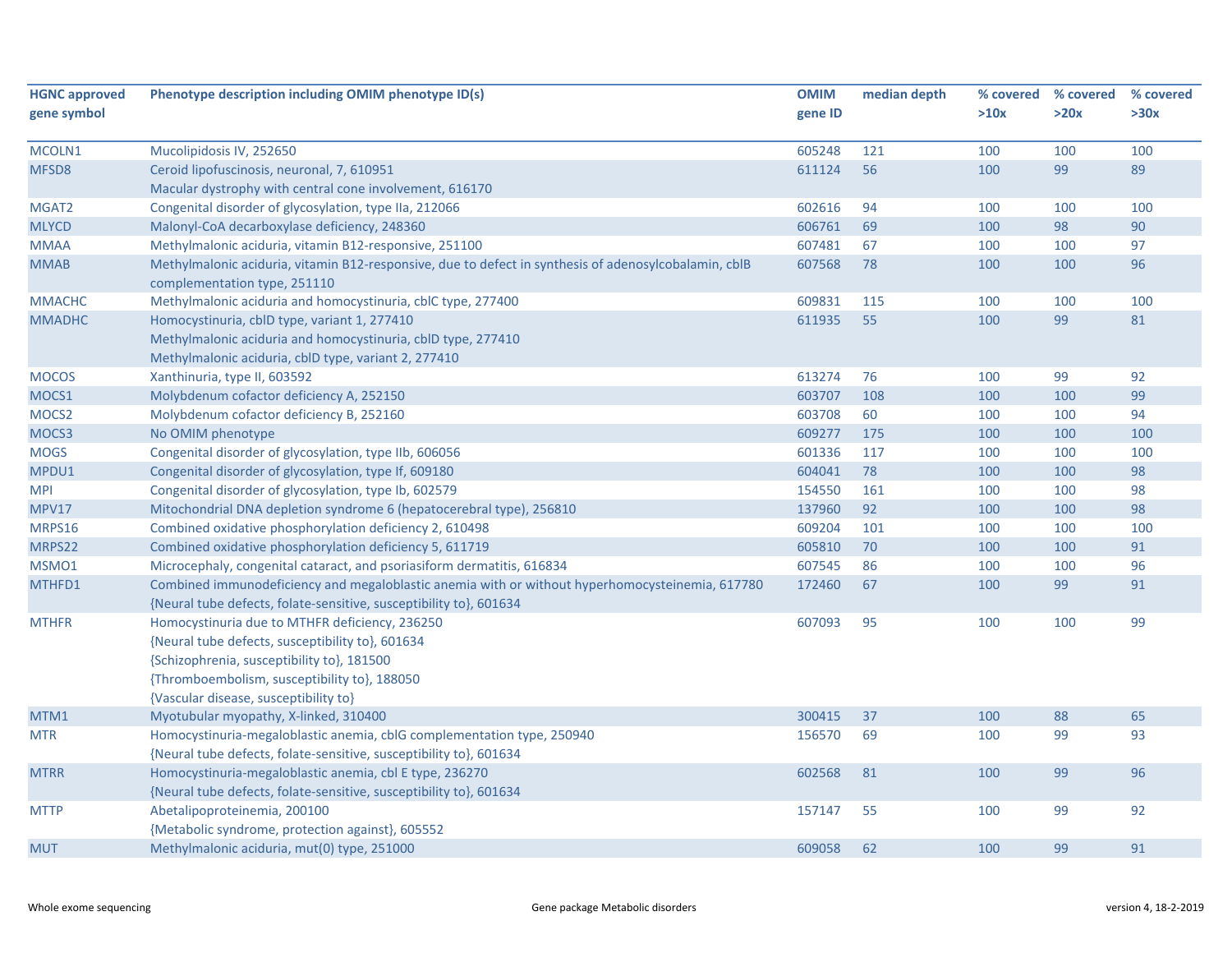| <b>HGNC approved</b><br>gene symbol | Phenotype description including OMIM phenotype ID(s)                                                            | <b>OMIM</b><br>gene ID | median depth | % covered<br>>10x | % covered<br>>20x | % covered<br>>30x |
|-------------------------------------|-----------------------------------------------------------------------------------------------------------------|------------------------|--------------|-------------------|-------------------|-------------------|
| <b>MVK</b>                          | Hyper-IgD syndrome, 260920<br>Mevalonic aciduria, 610377<br>Porokeratosis 3, multiple types, 175900             | 251170                 | 96           | 100               | 100               | 98                |
| <b>NAGA</b>                         | Kanzaki disease, 609242<br>Schindler disease, type I, 609241<br>Schindler disease, type III, 609241             | 104170                 | 114          | 100               | 100               | 99                |
| <b>NAGLU</b>                        | ?Charcot-Marie-Tooth disease, axonal, type 2V, 616491<br>Mucopolysaccharidosis type IIIB (Sanfilippo B), 252920 | 609701                 | 114          | 100               | 97                | 93                |
| <b>NAGS</b>                         | N-acetylglutamate synthase deficiency, 237310                                                                   | 608300                 | 102          | 100               | 100               | 100               |
| <b>NANS</b>                         | Spondyloepimetaphyseal dysplasia, Camera-Genevieve type, 610442                                                 | 605202                 | 57           | 100               | 99                | 93                |
| NAT8L                               | ?N-acetylaspartate deficiency, 614063                                                                           | 610647                 | 68           | 95                | 90                | 85                |
| NDUFA1                              | Mitochondrial complex I deficiency, 252010                                                                      | 300078                 | 99           | 100               | 100               | 100               |
| NDUFA11                             | Mitochondrial complex I deficiency, 252010                                                                      | 612638                 | 115          | 100               | 100               | 100               |
| NDUFA2                              | Leigh syndrome due to mitochondrial complex I deficiency, 256000                                                | 602137                 | 98           | 100               | 100               | 100               |
| NDUFAF1                             | Mitochondrial complex I deficiency, 252010                                                                      | 606934                 | 53           | 100               | 100               | 90                |
| NDUFAF2                             | Mitochondrial complex I deficiency, 252010                                                                      | 609653                 | 103          | 100               | 88                | 71                |
| <b>NDUFAF3</b>                      | Mitochondrial complex I deficiency, 252010                                                                      | 612911                 | 125          | 100               | 100               | 100               |
| NDUFAF4                             | Mitochondrial complex I deficiency, 252010                                                                      | 611776                 | 83           | 100               | 100               | 100               |
| NDUFAF5                             | Mitochondrial complex 1 deficiency, 252010                                                                      | 612360                 | 63           | 100               | 99                | 89                |
| NDUFS1                              | Mitochondrial complex I deficiency, 252010                                                                      | 157655                 | 61           | 100               | 99                | 87                |
| <b>NDUFS2</b>                       | Mitochondrial complex I deficiency, 252010                                                                      | 602985                 | 71           | 100               | 100               | 96                |
| NDUFS3                              | Leigh syndrome due to mitochondrial complex I deficiency, 256000<br>Mitochondrial complex I deficiency, 252010  | 603846                 | 102          | 100               | 100               | 100               |
| NDUFS4                              | Leigh syndrome, 256000<br>Mitochondrial complex I deficiency, 252010                                            | 602694                 | 69           | 100               | 100               | 97                |
| <b>NDUFS6</b>                       | Mitochondrial complex I deficiency, 252010                                                                      | 603848                 | 69           | 100               | 100               | 97                |
| <b>NDUFS7</b>                       | Leigh syndrome, 256000                                                                                          | 601825                 | 114          | 100               | 100               | 99                |
| <b>NDUFS8</b>                       | Leigh syndrome due to mitochondrial complex I deficiency, 256000                                                | 602141                 | 131          | 100               | 100               | 100               |
| NDUFV1                              | Mitochondrial complex I deficiency, 252010                                                                      | 161015                 | 122          | 100               | 100               | 100               |
| NDUFV2                              | Mitochondrial complex I deficiency, 252010                                                                      | 600532                 | 45           | 100               | 93                | 75                |
| NEU1                                | Sialidosis, type I, 256550<br>Sialidosis, type II, 256550                                                       | 608272                 | 143          | 100               | 100               | 100               |
| NFU1                                | Multiple mitochondrial dysfunctions syndrome 1, 605711                                                          | 608100                 | 58           | 100               | 100               | 90                |
| NHLRC1                              | Epilepsy, progressive myoclonic 2B (Lafora), 254780                                                             | 608072                 | 130          | 100               | 100               | 100               |
| NPC1                                | Niemann-Pick disease, type C1, 257220<br>Niemann-Pick disease, type D, 257220                                   | 607623                 | 74           | 100               | 100               | 97                |
| NPC <sub>2</sub>                    | Niemann-pick disease, type C2, 607625                                                                           | 601015                 | 87           | 100               | 100               | 100               |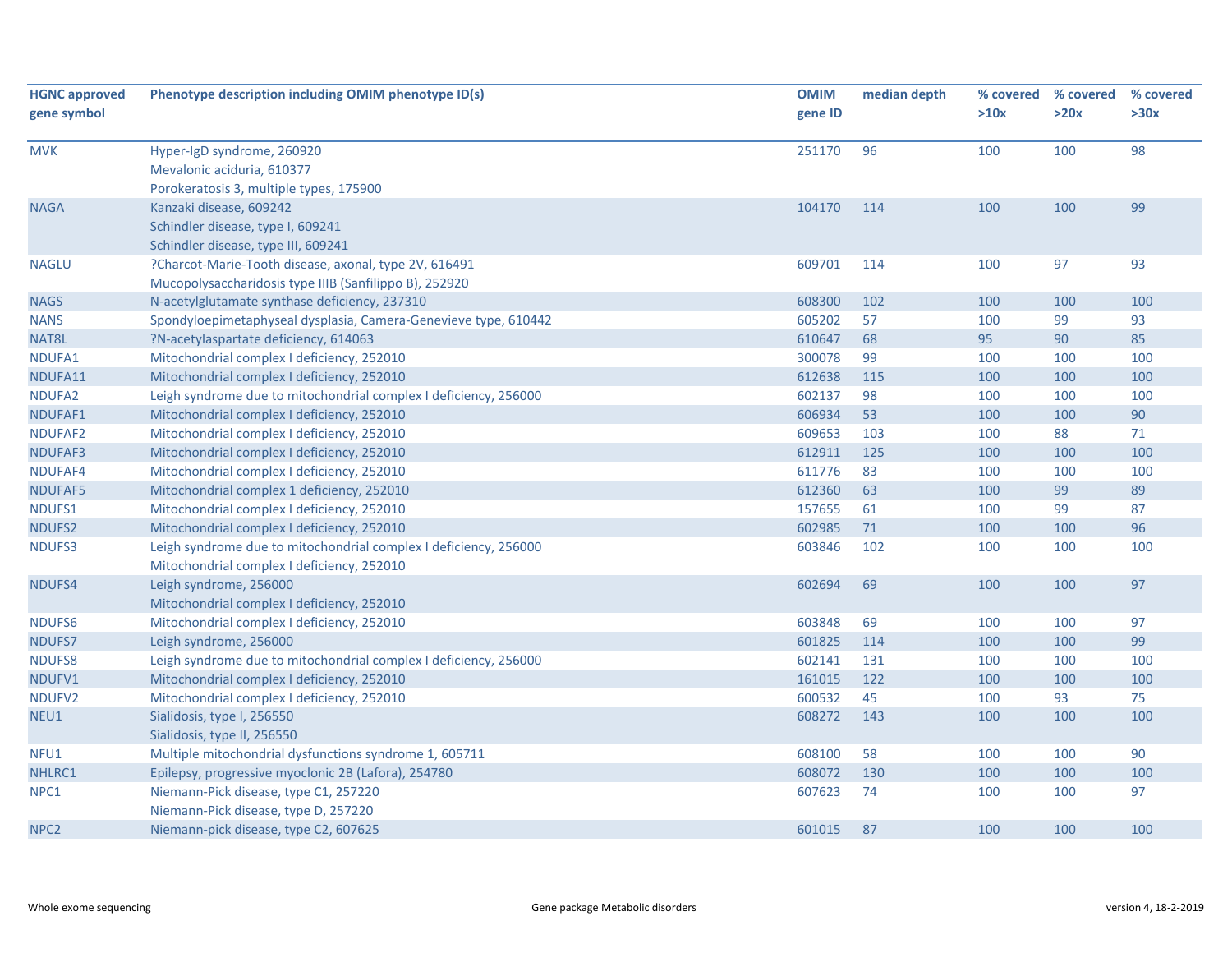| <b>HGNC approved</b> | Phenotype description including OMIM phenotype ID(s)                             | <b>OMIM</b> | median depth | % covered | % covered | % covered |
|----------------------|----------------------------------------------------------------------------------|-------------|--------------|-----------|-----------|-----------|
| gene symbol          |                                                                                  | gene ID     |              | >10x      | >20x      | >30x      |
| <b>NSDHL</b>         | CHILD syndrome, 308050                                                           | 300275      | 62           | 100       | 98        | 88        |
|                      | CK syndrome, 300831                                                              |             |              |           |           |           |
| NT5C                 | No OMIM phenotype                                                                | 191720      | 90           | 100       | 88        | 72        |
| NT5C3A               | Anemia, hemolytic, due to UMPH1 deficiency, 266120                               | 606224      | 55           | 100       | 98        | 81        |
| NT5E                 | Calcification of joints and arteries, 211800                                     | 129190      | 80           | 100       | 100       | 96        |
| <b>NUBPL</b>         | Mitochondrial complex I deficiency, 252010                                       | 613621      | 51           | 100       | 100       | 93        |
| NUS1                 | ?Congenital disorder of glycosylation, type 1aa, 617082                          | 610463      | 53           | 100       | 98        | 87        |
|                      | Mental retardation, autosomal dominant 55, with seizures, 617831                 |             |              |           |           |           |
| <b>OAT</b>           | Gyrate atrophy of choroid and retina with or without ornithinemia, 258870        | 613349      | 54           | 100       | 94        | 80        |
| <b>OCRL</b>          | Dent disease 2, 300555                                                           | 300535      | 35           | 100       | 91        | 67        |
|                      | Lowe syndrome, 309000                                                            |             |              |           |           |           |
| <b>OGDH</b>          | Alpha-ketoglutarate dehydrogenase deficiency, 203740                             | 613022      | 119          | 100       | 100       | 98        |
| OPA1                 | Behr syndrome, 210000                                                            | 605290      | 53           | 100       | 96        | 83        |
|                      | {Glaucoma, normal tension, susceptibility to}, 606657                            |             |              |           |           |           |
|                      | ?Mitochondrial DNA depletion syndrome 14 (encephalocardiomyopathic type), 616896 |             |              |           |           |           |
|                      | Optic atrophy 1, 165500                                                          |             |              |           |           |           |
|                      | Optic atrophy plus syndrome, 125250                                              |             |              |           |           |           |
| OPA3                 | 3-methylglutaconic aciduria, type III, 258501                                    | 606580      | 124          | 100       | 100       | 100       |
|                      | Optic atrophy 3 with cataract, 165300                                            |             |              |           |           |           |
| <b>OPLAH</b>         | 5-oxoprolinase deficiency, 260005                                                | 614243      | 120          | 100       | 100       | 99        |
| <b>OTC</b>           | Ornithine transcarbamylase deficiency, 311250                                    | 300461      | 46           | 100       | 94        | 80        |
| OXCT1                | Succinyl CoA:3-oxoacid CoA transferase deficiency, 245050                        | 601424      | 68           | 100       | 100       | 92        |
| <b>PAH</b>           | [Hyperphenylalaninemia, non-PKU mild], 261600                                    | 612349      | 57           | 100       | 98        | 91        |
|                      | Phenylketonuria, 261600                                                          |             |              |           |           |           |
| PANK <sub>2</sub>    | HARP syndrome, 607236                                                            | 606157      | 72           | 100       | 100       | 96        |
|                      | Neurodegeneration with brain iron accumulation 1, 234200                         |             |              |           |           |           |
| $PC$                 | Pyruvate carboxylase deficiency, 266150                                          | 608786      | 135          | 100       | 100       | 99        |
| PCBD1                | Hyperphenylalaninemia, BH4-deficient, D, 264070                                  | 126090      | 75           | 100       | 100       | 94        |
| <b>PCCA</b>          | Propionicacidemia, 606054                                                        | 232000      | 58           | 100       | 99        | 90        |
| <b>PCCB</b>          | Propionicacidemia, 606054                                                        | 232050      | 62           | 100       | 97        | 92        |
| PCK1                 | ?Phosphoenolpyruvate carboxykinase deficiency, cytosolic, 261680                 | 614168      | 105          | 100       | 100       | 100       |
| PCK <sub>2</sub>     | PEPCK deficiency, mitochondrial, 261650                                          | 614095      | 115          | 100       | 100       | 100       |
| PDHA1                | Pyruvate dehydrogenase E1-alpha deficiency, 312170                               | 300502      | 41           | 99        | 93        | 77        |
| <b>PDHB</b>          | Pyruvate dehydrogenase E1-beta deficiency, 614111                                | 179060      | 59           | 100       | 100       | 90        |
| <b>PDHX</b>          | Lacticacidemia due to PDX1 deficiency, 245349                                    | 608769      | 65           | 100       | 100       | 95        |
| PDK1                 | No OMIM phenotype                                                                | 602524      | 72           | 100       | 99        | 91        |
| PDK <sub>2</sub>     | No OMIM phenotype                                                                | 602525      | 103          | 100       | 100       | 100       |
| PDK3                 | ?Charcot-Marie-Tooth disease, X-linked dominant, 6, 300905                       | 300906      | 44           | 100       | 91        | 67        |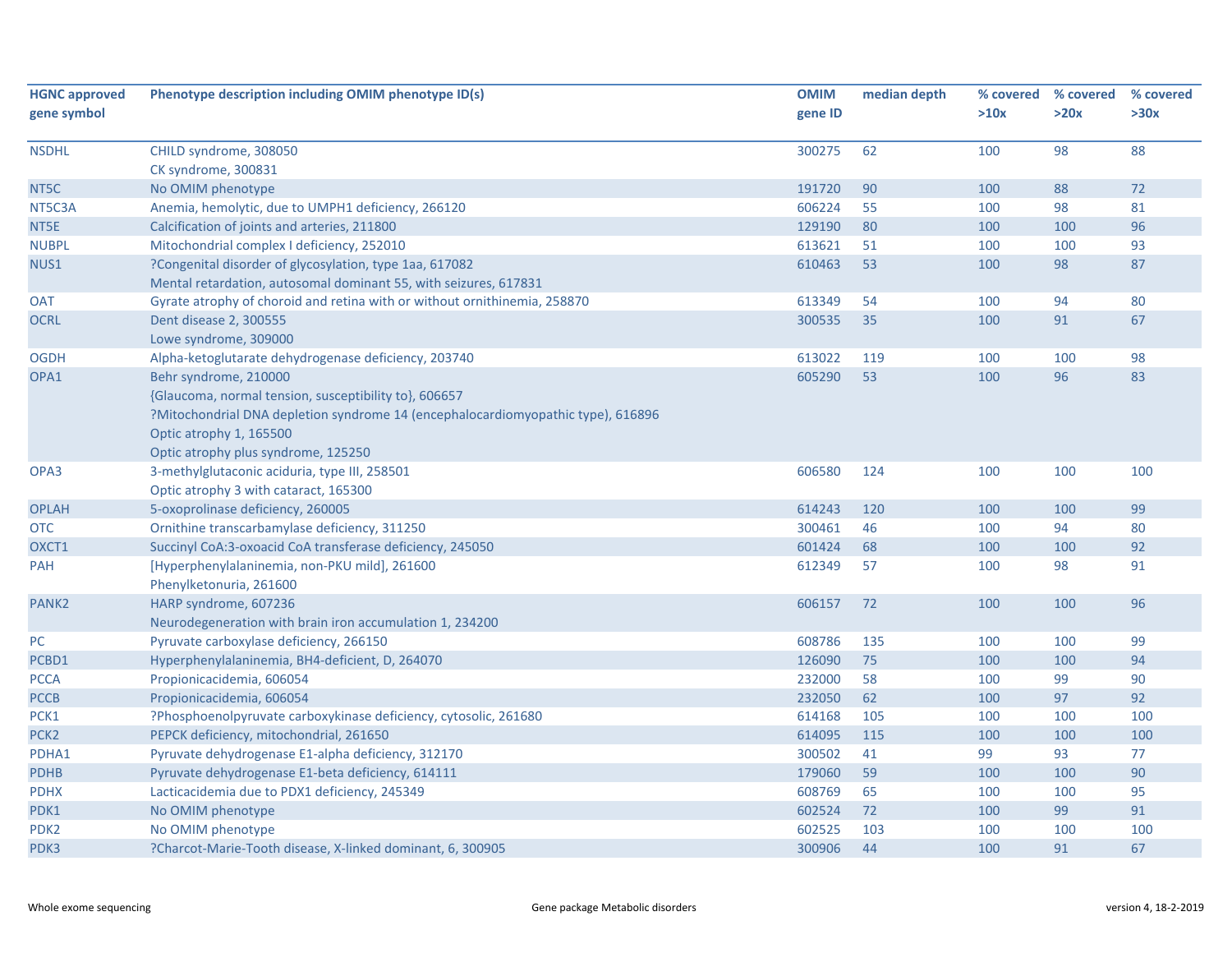| <b>HGNC approved</b> | Phenotype description including OMIM phenotype ID(s)         | <b>OMIM</b> | median depth |      | % covered % covered | % covered |
|----------------------|--------------------------------------------------------------|-------------|--------------|------|---------------------|-----------|
| gene symbol          |                                                              | gene ID     |              | >10x | >20x                | >30x      |
|                      |                                                              |             |              |      |                     |           |
| PDK4                 | No OMIM phenotype                                            | 602527      | 48           | 100  | 99                  | 86        |
| PDP1                 | Pyruvate dehydrogenase phosphatase deficiency, 608782        | 605993      | 76           | 100  | 100                 | 100       |
| PDP <sub>2</sub>     | No OMIM phenotype                                            | 615499      | 110          | 100  | 100                 | 100       |
| PDSS1                | Coenzyme Q10 deficiency, primary, 2, 614651                  | 607429      | 51           | 99   | 94                  | 83        |
| PDSS2                | Coenzyme Q10 deficiency, primary, 3, 614652                  | 610564      | 64           | 100  | 95                  | 81        |
| <b>PEPD</b>          | Prolidase deficiency, 170100                                 | 613230      | 92           | 100  | 100                 | 97        |
| PEX1                 | Heimler syndrome 1, 234580                                   | 602136      | 52           | 100  | 98                  | 90        |
|                      | Peroxisome biogenesis disorder 1A (Zellweger), 214100        |             |              |      |                     |           |
|                      | Peroxisome biogenesis disorder 1B (NALD/IRD), 601539         |             |              |      |                     |           |
| <b>PEX10</b>         | Peroxisome biogenesis disorder 6A (Zellweger), 614870        | 602859      | 96           | 100  | 100                 | 96        |
|                      | Peroxisome biogenesis disorder 6B, 614871                    |             |              |      |                     |           |
| PEX11B               | ?Peroxisome biogenesis disorder 14B, 614920                  | 603867      | 136          | 100  | 100                 | 100       |
| <b>PEX12</b>         | Peroxisome biogenesis disorder 3A (Zellweger), 614859        | 601758      | 57           | 100  | 99                  | 87        |
|                      | Peroxisome biogenesis disorder 3B, 266510                    |             |              |      |                     |           |
| <b>PEX13</b>         | Peroxisome biogenesis disorder 11A (Zellweger), 614883       | 601789      | 58           | 100  | 100                 | 95        |
|                      | Peroxisome biogenesis disorder 11B, 614885                   |             |              |      |                     |           |
| <b>PEX14</b>         | Peroxisome biogenesis disorder 13A (Zellweger), 614887       | 601791      | 123          | 100  | 100                 | 100       |
| <b>PEX16</b>         | Peroxisome biogenesis disorder 8A (Zellweger), 614876        | 603360      | 124          | 100  | 96                  | 93        |
|                      | Peroxisome biogenesis disorder 8B, 614877                    |             |              |      |                     |           |
| <b>PEX19</b>         | Peroxisome biogenesis disorder 12A (Zellweger), 614886       | 600279      | 56           | 100  | 100                 | 94        |
| PEX <sub>2</sub>     | Peroxisome biogenesis disorder 5A (Zellweger), 614866        | 170993      | 57           | 100  | 100                 | 100       |
|                      | Peroxisome biogenesis disorder 5B, 614867                    |             |              |      |                     |           |
| <b>PEX26</b>         | Peroxisome biogenesis disorder 7A (Zellweger), 614872        | 608666      | 123          | 100  | 100                 | 100       |
|                      | Peroxisome biogenesis disorder 7B, 614873                    |             |              |      |                     |           |
| PEX3                 | Peroxisome biogenesis disorder 10A (Zellweger), 614882       | 603164      | 50           | 100  | 99                  | 90        |
|                      | ?Peroxisome biogenesis disorder 10B, 617370                  |             |              |      |                     |           |
| PEX <sub>5</sub>     | Peroxisome biogenesis disorder 2A (Zellweger), 214110        | 600414      | 104          | 100  | 100                 | 99        |
|                      | Peroxisome biogenesis disorder 2B, 202370                    |             |              |      |                     |           |
|                      | Rhizomelic chondrodysplasia punctata, type 5, 616716         |             |              |      |                     |           |
| PEX <sub>6</sub>     | Heimler syndrome 2, 616617                                   | 601498      | 97           | 100  | 100                 | 96        |
|                      | Peroxisome biogenesis disorder 4A (Zellweger), 614862        |             |              |      |                     |           |
|                      | Peroxisome biogenesis disorder 4B, 614863                    |             |              |      |                     |           |
| PEX7                 | Peroxisome biogenesis disorder 9B, 614879                    | 601757      | 49           | 100  | 100                 | 95        |
|                      | Rhizomelic chondrodysplasia punctata, type 1, 215100         |             |              |      |                     |           |
| <b>PFKM</b>          | Glycogen storage disease VII, 232800                         | 610681      | 83           | 100  | 100                 | 98        |
| PGAM2                | Glycogen storage disease X, 261670                           | 612931      | 161          | 100  | 100                 | 100       |
| PGAP1                | Mental retardation, autosomal recessive 42, 615802           | 611655      | 56           | 100  | 97                  | 83        |
| PGAP2                | Hyperphosphatasia with mental retardation syndrome 3, 614207 | 615187      | 141          | 100  | 100                 | 100       |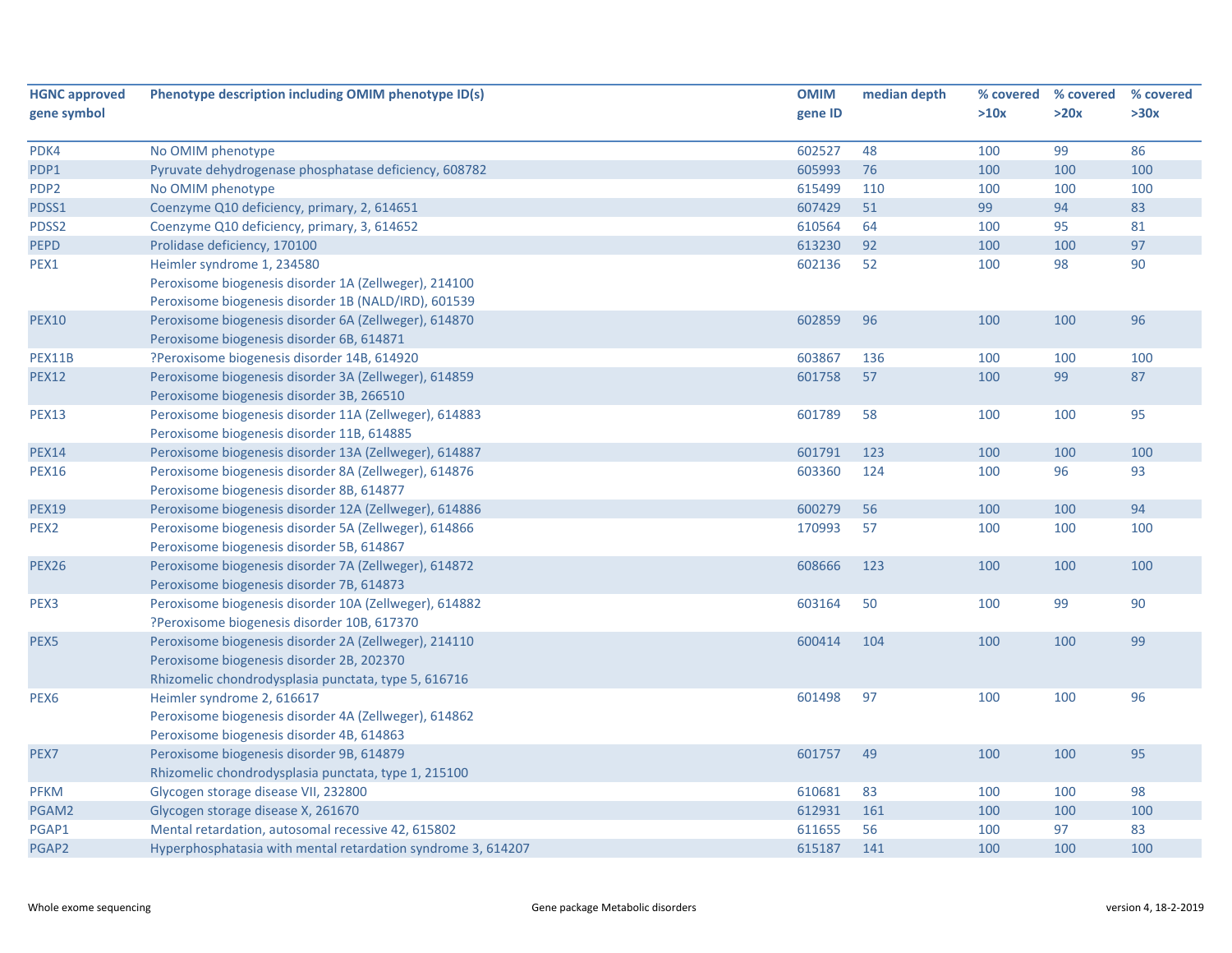| <b>HGNC approved</b> | Phenotype description including OMIM phenotype ID(s)                             | <b>OMIM</b> | median depth | % covered | % covered | % covered |
|----------------------|----------------------------------------------------------------------------------|-------------|--------------|-----------|-----------|-----------|
| gene symbol          |                                                                                  | gene ID     |              | >10x      | >20x      | >30x      |
|                      |                                                                                  |             |              |           |           |           |
| PGAP3                | Hyperphosphatasia with mental retardation syndrome 4, 615716                     | 611801      | 107          | 100       | 100       | 100       |
| PGK1                 | Phosphoglycerate kinase 1 deficiency, 300653                                     | 311800      | 37           | 100       | 99        | 81        |
| PGM1                 | Congenital disorder of glycosylation, type It, 614921                            | 171900      | 61           | 100       | 100       | 96        |
| PGM3                 | Immunodeficiency 23, 615816                                                      | 172100      | 75           | 100       | 100       | 94        |
| <b>PHGDH</b>         | Neu-Laxova syndrome 1, 256520                                                    | 606879      | 135          | 100       | 100       | 99        |
|                      | Phosphoglycerate dehydrogenase deficiency, 601815                                |             |              |           |           |           |
| PHKA1                | Muscle glycogenosis, 300559                                                      | 311870      | 40           | 100       | 93        | 69        |
| PHKA2                | Glycogen storage disease, type IXa1, 306000                                      | 300798      | 47           | 100       | 97        | 84        |
|                      | Glycogen storage disease, type IXa2, 306000                                      |             |              |           |           |           |
| <b>PHKB</b>          | Phosphorylase kinase deficiency of liver and muscle, autosomal recessive, 261750 | 172490      | 65           | 100       | 100       | 95        |
| PHKG1                | No OMIM phenotype                                                                | 172470      | 111          | 100       | 100       | 95        |
| PHKG2                | Cirrhosis due to liver phosphorylase kinase deficiency                           | 172471      | 119          | 100       | 100       | 100       |
|                      | Glycogen storage disease IXc, 613027                                             |             |              |           |           |           |
| PHYH                 | Refsum disease, 266500                                                           | 602026      | 109          | 100       | 98        | 87        |
| <b>PIGA</b>          | Multiple congenital anomalies-hypotonia-seizures syndrome 2, 300868              | 311770      | 56           | 100       | 100       | 93        |
|                      | Paroxysmal nocturnal hemoglobinuria, somatic, 300818                             |             |              |           |           |           |
| <b>PIGC</b>          | Glycosylphosphatidylinositol biosynthesis defect 16, 617816                      | 601730      | 122          | 100       | 100       | 100       |
| <b>PIGG</b>          | Mental retardation, autosomal recessive 53, 616917                               | 616918      | 92           | 100       | 100       | 98        |
| <b>PIGL</b>          | CHIME syndrome, 280000                                                           | 605947      | 87           | 100       | 100       | 97        |
| <b>PIGM</b>          | Glycosylphosphatidylinositol deficiency, 610293                                  | 610273      | 77           | 100       | 100       | 100       |
| <b>PIGN</b>          | Multiple congenital anomalies-hypotonia-seizures syndrome 1, 614080              | 606097      | 53           | 100       | 97        | 80        |
| <b>PIGO</b>          | Hyperphosphatasia with mental retardation syndrome 2, 614749                     | 614730      | 112          | 100       | 100       | 100       |
| <b>PIGQ</b>          | No OMIM phenotype                                                                | 605754      | 163          | 100       | 100       | 100       |
| <b>PIGT</b>          | Multiple congenital anomalies-hypotonia-seizures syndrome 3, 615398              | 610272      | 124          | 100       | 100       | 100       |
|                      | ?Paroxysmal nocturnal hemoglobinuria 2, 615399                                   |             |              |           |           |           |
| <b>PIGV</b>          | Hyperphosphatasia with mental retardation syndrome 1, 239300                     | 610274      | 87           | 100       | 100       | 99        |
| <b>PIGW</b>          | Glycosylphosphatidylinositol biosynthesis defect 11, 616025                      | 610275      | 75           | 100       | 100       | 100       |
| <b>PIGY</b>          | Hyperphosphatasia with mental retardation syndrome 6, 616809                     | 610662      | 42           | 100       | 100       | 92        |
| PIK3R1               | ?Agammaglobulinemia 7, autosomal recessive, 615214                               | 171833      | 72           | 100       | 100       | 94        |
|                      | Immunodeficiency 36, 616005                                                      |             |              |           |           |           |
|                      | SHORT syndrome, 269880                                                           |             |              |           |           |           |
| PIK3R5               | Ataxia-oculomotor apraxia 3, 615217                                              | 611317      | 101          | 100       | 100       | 99        |
| <b>PKLR</b>          | Adenosine triphosphate, elevated, of erythrocytes, 102900                        | 609712      | 145          | 100       | 100       | 100       |
|                      | Pyruvate kinase deficiency, 266200                                               |             |              |           |           |           |
| PLA2G6               | Infantile neuroaxonal dystrophy 1, 256600                                        | 603604      | 115          | 100       | 100       | 100       |
|                      | Neurodegeneration with brain iron accumulation 2B, 610217                        |             |              |           |           |           |
|                      | Parkinson disease 14, autosomal recessive, 612953                                |             |              |           |           |           |
| PLCB1                | Epileptic encephalopathy, early infantile, 12, 613722                            | 607120      | 51           | 100       | 99        | 89        |
|                      |                                                                                  |             |              |           |           |           |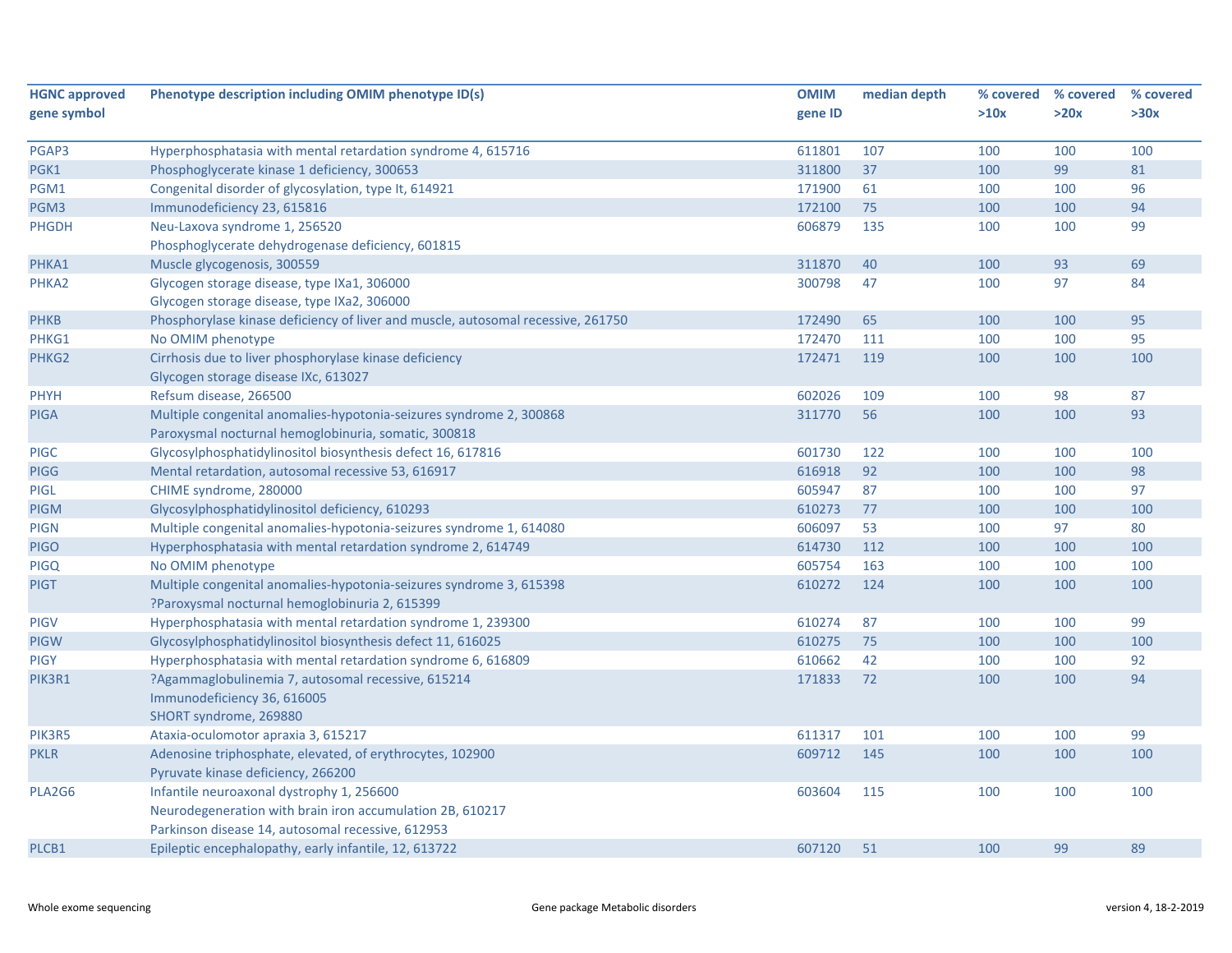| <b>HGNC approved</b> | Phenotype description including OMIM phenotype ID(s)                                                  | <b>OMIM</b> | median depth |      | % covered % covered | % covered |
|----------------------|-------------------------------------------------------------------------------------------------------|-------------|--------------|------|---------------------|-----------|
| gene symbol          |                                                                                                       | gene ID     |              | >10x | >20x                | >30x      |
|                      |                                                                                                       |             |              |      |                     |           |
| PLIN1                | Lipodystrophy, familial partial, type 4, 613877                                                       | 170290      | 95           | 100  | 100                 | 99        |
| PLOD1                | Ehlers-Danlos syndrome, kyphoscoliotic type, 1, 225400                                                | 153454      | 98           | 100  | 100                 | 99        |
| PLOD <sub>2</sub>    | Bruck syndrome 2, 609220                                                                              | 601865      | 48           | 100  | 96                  | 81        |
| PLOD3                | Lysyl hydroxylase 3 deficiency, 612394                                                                | 603066      | 97           | 100  | 100                 | 99        |
| PMM <sub>2</sub>     | Congenital disorder of glycosylation, type Ia, 212065                                                 | 601785      | 66           | 100  | 100                 | 93        |
| <b>PMPCA</b>         | Spinocerebellar ataxia, autosomal recessive 2, 213200                                                 | 613036      | 133          | 100  | 100                 | 100       |
| <b>PNLIP</b>         | ?Pancreatic lipase deficiency, 614338                                                                 | 246600      | 52           | 100  | 98                  | 89        |
| <b>PNP</b>           | Immunodeficiency due to purine nucleoside phosphorylase deficiency, 613179                            | 164050      | 61           | 100  | 99                  | 94        |
| PNPLA2               | Neutral lipid storage disease with myopathy, 610717                                                   | 609059      | 106          | 100  | 100                 | 100       |
| PNPLA6               | Boucher-Neuhauser syndrome, 215470                                                                    | 603197      | 113          | 100  | 100                 | 98        |
|                      | ?Laurence-Moon syndrome, 245800                                                                       |             |              |      |                     |           |
|                      | Oliver-McFarlane syndrome, 275400                                                                     |             |              |      |                     |           |
|                      | Spastic paraplegia 39, autosomal recessive, 612020                                                    |             |              |      |                     |           |
| <b>PNPO</b>          | Pyridoxamine 5'-phosphate oxidase deficiency, 610090                                                  | 603287      | 69           | 100  | 100                 | 94        |
| POFUT1               | Dowling-Degos disease 2, 615327                                                                       | 607491      | 103          | 100  | 100                 | 100       |
| POGLUT1              | Dowling-Degos disease 4, 615696                                                                       | 615618      | 45           | 100  | 99                  | 88        |
|                      | ?Muscular dystrophy, limb-girdle, type 2Z, 617232                                                     |             |              |      |                     |           |
| <b>POLG</b>          | Mitochondrial DNA depletion syndrome 4A (Alpers type), 203700                                         | 174763      | 103          | 100  | 100                 | 98        |
|                      | Mitochondrial DNA depletion syndrome 4B (MNGIE type), 613662                                          |             |              |      |                     |           |
|                      | Mitochondrial recessive ataxia syndrome (includes SANDO and SCAE), 607459                             |             |              |      |                     |           |
|                      | Progressive external ophthalmoplegia, autosomal dominant 1, 157640                                    |             |              |      |                     |           |
|                      | Progressive external ophthalmoplegia, autosomal recessive 1, 258450                                   |             |              |      |                     |           |
| POLG <sub>2</sub>    | Progressive external ophthalmoplegia with mitochondrial DNA deletions, autosomal dominant 4, 610131   | 604983      | 121          | 100  | 99                  | 93        |
| POLR3A               | Leukodystrophy, hypomyelinating, 7, with or without oligodontia and/or hypogonadotropic hypogonadism, | 614258      | 79           | 100  | 100                 | 94        |
|                      | 607694                                                                                                |             |              |      |                     |           |
| POLR3B               | Leukodystrophy, hypomyelinating, 8, with or without oligodontia and/or hypogonadotropic hypogonadism, | 614366      | 66           | 100  | 98                  | 88        |
|                      | 614381                                                                                                |             |              |      |                     |           |
| POMGNT1              | Muscular dystrophy-dystroglycanopathy (congenital with brain and eye anomalies), type A, 3, 253280    | 606822      | 80           | 100  | 100                 | 98        |
|                      | Muscular dystrophy-dystroglycanopathy (congenital with mental retardation), type B, 3, 613151         |             |              |      |                     |           |
|                      | Muscular dystrophy-dystroglycanopathy (limb-girdle), type C, 3, 613157                                |             |              |      |                     |           |
|                      | Retinitis pigmentosa 76, 617123                                                                       |             |              |      |                     |           |
| POMGNT2              | Muscular dystrophy-dystroglycanopathy (congenital with brain and eye anomalies, type A, 8, 614830     | 614828      | 145          | 100  | 100                 | 100       |
| <b>POMK</b>          | Muscular dystrophy-dystroglycanopathy (congenital with brain and eye anomalies), type A, 12, 615249   | 615247      | 80           | 100  | 100                 | 100       |
|                      | ?Muscular dystrophy-dystroglycanopathy (limb-girdle), type C, 12, 616094                              |             |              |      |                     |           |
| POMT1                | Muscular dystrophy-dystroglycanopathy (congenital with brain and eye anomalies), type A, 1, 236670    | 607423      | 96           | 100  | 100                 | 100       |
|                      | Muscular dystrophy-dystroglycanopathy (congenital with mental retardation), type B, 1, 613155         |             |              |      |                     |           |
|                      |                                                                                                       |             |              |      |                     |           |
|                      | Muscular dystrophy-dystroglycanopathy (limb-girdle), type C, 1, 609308                                |             |              |      |                     |           |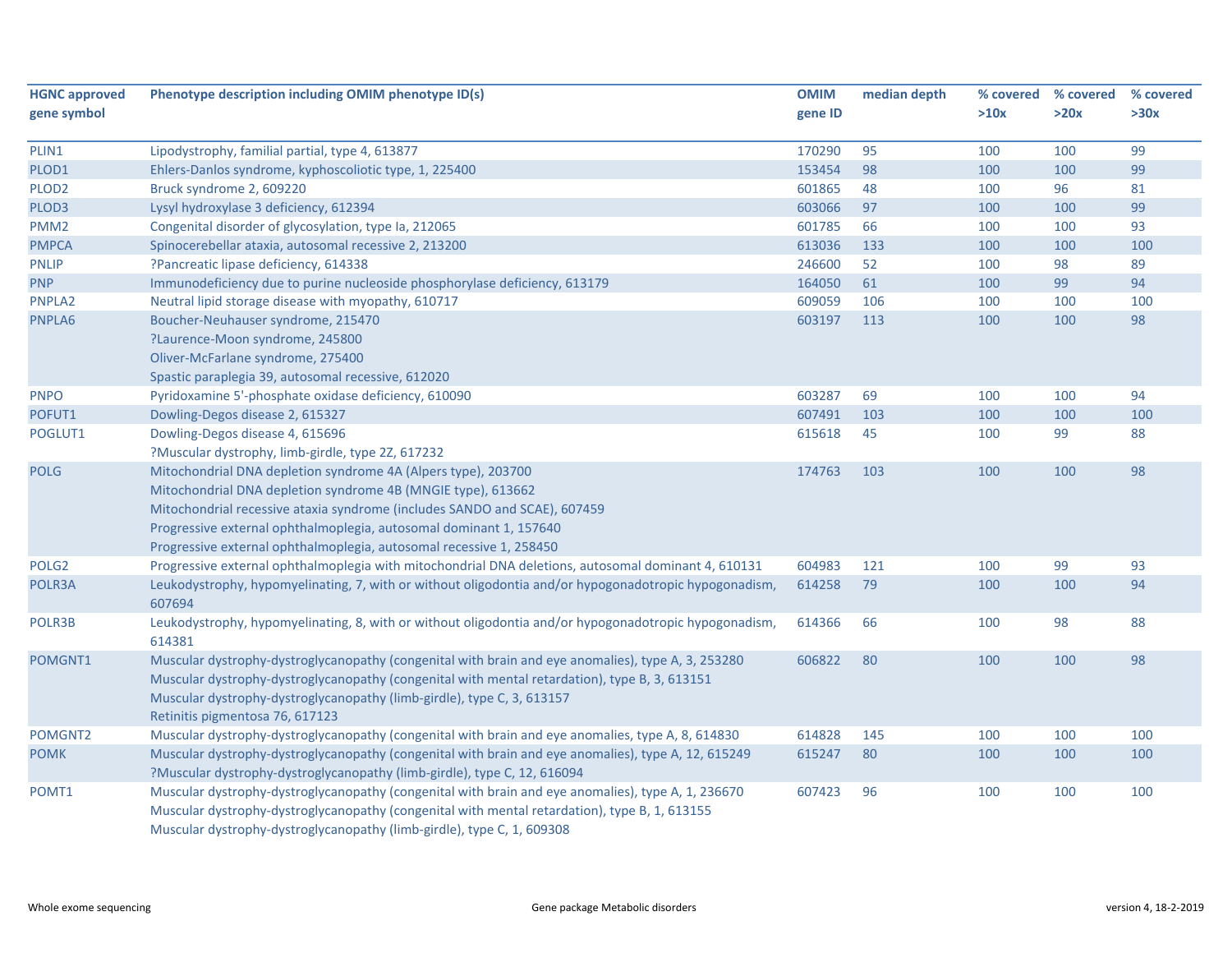| <b>HGNC approved</b> | Phenotype description including OMIM phenotype ID(s)                                               | <b>OMIM</b> | median depth | % covered | % covered | % covered |
|----------------------|----------------------------------------------------------------------------------------------------|-------------|--------------|-----------|-----------|-----------|
| gene symbol          |                                                                                                    | gene ID     |              | >10x      | >20x      | >30x      |
|                      |                                                                                                    |             |              |           |           |           |
| POMT <sub>2</sub>    | Muscular dystrophy-dystroglycanopathy (congenital with brain and eye anomalies), type A, 2, 613150 | 607439      | 78           | 100       | 100       | 95        |
|                      | Muscular dystrophy-dystroglycanopathy (congenital with mental retardation), type B, 2, 613156      |             |              |           |           |           |
|                      | Muscular dystrophy-dystroglycanopathy (limb-girdle), type C, 2, 613158                             |             |              |           |           |           |
| POR                  | Antley-Bixler syndrome with genital anomalies and disordered steroidogenesis, 201750               | 124015      | 152          | 100       | 100       | 100       |
|                      | Disordered steroidogenesis due to cytochrome P450 oxidoreductase, 613571                           |             |              |           |           |           |
| PPM1K                | ?Maple syrup urine disease, mild variant, 615135                                                   | 611065      | 68           | 100       | 100       | 93        |
| <b>PPOX</b>          | Porphyria variegata, 176200                                                                        | 600923      | 103          | 100       | 100       | 99        |
| PPT1                 | Ceroid lipofuscinosis, neuronal, 1, 256730                                                         | 600722      | 75           | 100       | 100       | 97        |
| PRKAG2               | Cardiomyopathy, hypertrophic 6, 600858                                                             | 602743      | 111          | 100       | 100       | 97        |
|                      | Glycogen storage disease of heart, lethal congenital, 261740                                       |             |              |           |           |           |
|                      | Wolff-Parkinson-White syndrome, 194200                                                             |             |              |           |           |           |
| <b>PRKCSH</b>        | Polycystic liver disease 1, 174050                                                                 | 177060      | 125          | 100       | 100       | 99        |
| <b>PRODH</b>         | Hyperprolinemia, type I, 239500                                                                    | 606810      | 96           | 100       | 96        | 88        |
|                      | {Schizophrenia, susceptibility to, 4}, 600850                                                      |             |              |           |           |           |
| PRPS1                | Arts syndrome, 301835                                                                              | 311850      | 44           | 100       | 96        | 81        |
|                      | Charcot-Marie-Tooth disease, X-linked recessive, 5, 311070                                         |             |              |           |           |           |
|                      | Deafness, X-linked 1, 304500, X-linked                                                             |             |              |           |           |           |
|                      | Gout, PRPS-related, 300661                                                                         |             |              |           |           |           |
|                      | Phosphoribosylpyrophosphate synthetase superactivity, 300661                                       |             |              |           |           |           |
| <b>PSAP</b>          | Combined SAP deficiency, 611721                                                                    | 176801      | 122          | 100       | 100       | 97        |
|                      | Gaucher disease, atypical, 610539                                                                  |             |              |           |           |           |
|                      | Krabbe disease, atypical, 611722                                                                   |             |              |           |           |           |
|                      | Metachromatic leukodystrophy due to SAP-b deficiency, 249900                                       |             |              |           |           |           |
| PSAT1                | Neu-Laxova syndrome 2, 616038                                                                      | 610936      | 57           | 100       | 100       | 91        |
|                      | ?Phosphoserine aminotransferase deficiency, 610992                                                 |             |              |           |           |           |
| <b>PSPH</b>          | Phosphoserine phosphatase deficiency, 614023                                                       | 172480      | 48           | 100       | 94        | 78        |
| PTS                  | Hyperphenylalaninemia, BH4-deficient, A, 261640                                                    | 612719      | 75           | 100       | 100       | 90        |
| PUS1                 | Myopathy, lactic acidosis, and sideroblastic anemia 1, 600462                                      | 608109      | 86           | 100       | 100       | 95        |
| PYCR1                | Cutis laxa, autosomal recessive, type IIB, 612940                                                  | 179035      | 96           | 100       | 100       | 96        |
|                      | Cutis laxa, autosomal recessive, type IIIB, 614438                                                 |             |              |           |           |           |
| <b>PYGL</b>          | Glycogen storage disease VI, 232700                                                                | 613741      | 75           | 100       | 99        | 90        |
| <b>PYGM</b>          | McArdle disease, 232600                                                                            | 608455      | 109          | 100       | 100       | 100       |
| <b>QDPR</b>          | Hyperphenylalaninemia, BH4-deficient, C, 261630                                                    | 612676      | 80           | 100       | 100       | 95        |
| RARS2                | Pontocerebellar hypoplasia, type 6, 611523                                                         | 611524      | 57           | 100       | 97        | 85        |
| RBCK1                | Polyglucosan body myopathy 1 with or without immunodeficiency, 615895                              | 610924      | 132          | 100       | 100       | 100       |
| RBP4                 | Microphthalmia, isolated, with coloboma 10, 616428                                                 | 180250      | 121          | 100       | 100       | 100       |
|                      | Retinal dystrophy, iris coloboma, and comedogenic acne syndrome, 615147                            |             |              |           |           |           |
| RFT1                 | Congenital disorder of glycosylation, type In, 612015                                              | 611908      | 55           | 100       | 98        | 88        |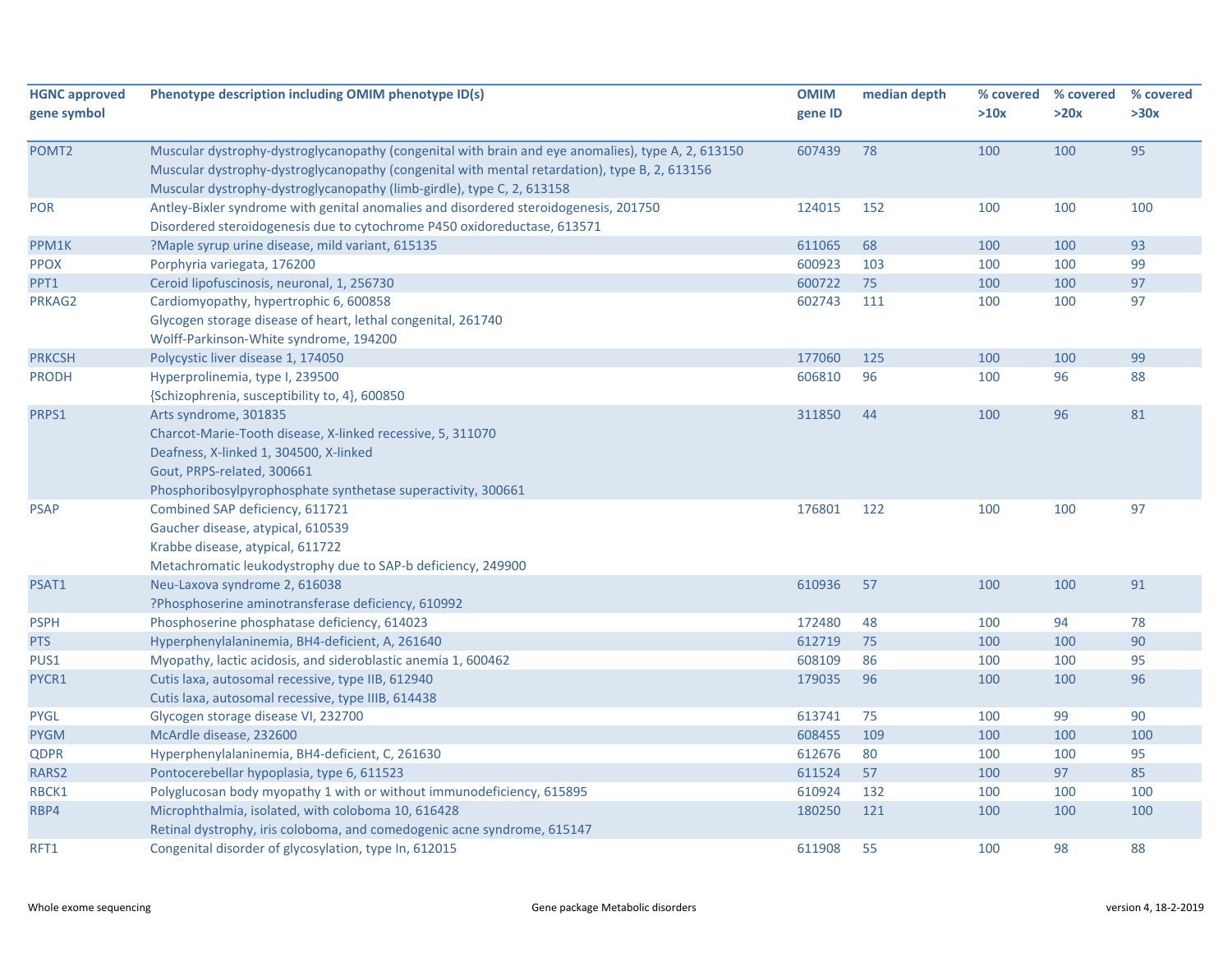| <b>HGNC approved</b> | Phenotype description including OMIM phenotype ID(s)                                                | <b>OMIM</b> | median depth | % covered | % covered | % covered |
|----------------------|-----------------------------------------------------------------------------------------------------|-------------|--------------|-----------|-----------|-----------|
| gene symbol          |                                                                                                     | gene ID     |              | >10x      | >20x      | >30x      |
| RNASEH2A             | Aicardi-Goutieres syndrome 4, 610333                                                                | 606034      | 98           | 100       | 100       | 100       |
| RNASEH2B             | Aicardi-Goutieres syndrome 2, 610181                                                                | 610326      | 54           | 100       | 100       | 88        |
| RNASEH2C             | Aicardi-Goutieres syndrome 3, 610329                                                                | 610330      | 279          | 100       | 100       | 100       |
| RNASET2              | Leukoencephalopathy, cystic, without megalencephaly, 612951                                         | 612944      | 100          | 100       | 100       | 94        |
| <b>RPIA</b>          | ?Ribose 5-phosphate isomerase deficiency, 608611                                                    | 180430      | 70           | 100       | 100       | 96        |
| RRM2B                | Mitochondrial DNA depletion syndrome 8A (encephalomyopathic type with renal tubulopathy), 612075    | 604712      | 79           | 100       | 100       | 98        |
|                      | Mitochondrial DNA depletion syndrome 8B (MNGIE type), 612075                                        |             |              |           |           |           |
|                      | Progressive external ophthalmoplegia with mitochondrial DNA deletions, autosomal dominant 5, 613077 |             |              |           |           |           |
| RXYLT1               | Muscular dystrophy-dystroglycanopathy (congenital with brain and eye anomalies), type A, 10, 615041 | 605862      | 91           | 100       | 98        | 87        |
| SAMHD1               | Aicardi-Goutieres syndrome 5, 612952                                                                | 606754      | 58           | 100       | 97        | 80        |
|                      | ?Chilblain lupus 2, 614415                                                                          |             |              |           |           |           |
| SAR1B                | Chylomicron retention disease, 246700                                                               | 607690      | 67           | 100       | 100       | 93        |
| <b>SARDH</b>         | [Sarcosinemia], 268900                                                                              | 604455      | 100          | 100       | 100       | 99        |
| SC5D                 | Lathosterolosis, 607330                                                                             | 602286      | 70           | 100       | 100       | 98        |
| SCARB2               | Epilepsy, progressive myoclonic 4, with or without renal failure, 254900                            | 602257      | 78           | 100       | 99        | 93        |
| SCO <sub>1</sub>     | Mitochondrial complex IV deficiency, 220110                                                         | 603644      | 97           | 100       | 100       | 97        |
| SCO <sub>2</sub>     | Cardioencephalomyopathy, fatal infantile, due to cytochrome c oxidase deficiency 1, 604377          | 604272      | 126          | 100       | 100       | 100       |
|                      | Myopia 6, 608908                                                                                    |             |              |           |           |           |
| SCP <sub>2</sub>     | ?Leukoencephalopathy with dystonia and motor neuropathy, 613724                                     | 184755      | 47           | 100       | 99        | 87        |
| <b>SDHA</b>          | Cardiomyopathy, dilated, 1GG, 613642                                                                | 600857      | 128          | 100       | 97        | 90        |
|                      | Leigh syndrome, 256000                                                                              |             |              |           |           |           |
|                      | Mitochondrial respiratory chain complex II deficiency, 252011                                       |             |              |           |           |           |
|                      | Paragangliomas 5, 614165                                                                            |             |              |           |           |           |
| SDHAF1               | Mitochondrial complex II deficiency, 252011                                                         | 612848      | 83           | 100       | 100       | 100       |
| <b>SDHB</b>          | Cowden syndrome 2, 612359                                                                           | 185470      | 138          | 100       | 100       | 100       |
|                      | Gastrointestinal stromal tumor, 606764                                                              |             |              |           |           |           |
|                      | Paraganglioma and gastric stromal sarcoma, 606864                                                   |             |              |           |           |           |
|                      | Paragangliomas 4, 115310                                                                            |             |              |           |           |           |
|                      | Pheochromocytoma, 171300                                                                            |             |              |           |           |           |
| <b>SDHC</b>          | Gastrointestinal stromal tumor, 606764                                                              | 602413      | 162          | 100       | 100       | 100       |
|                      | Paraganglioma and gastric stromal sarcoma, 606864                                                   |             |              |           |           |           |
|                      | Paragangliomas 3, 605373                                                                            |             |              |           |           |           |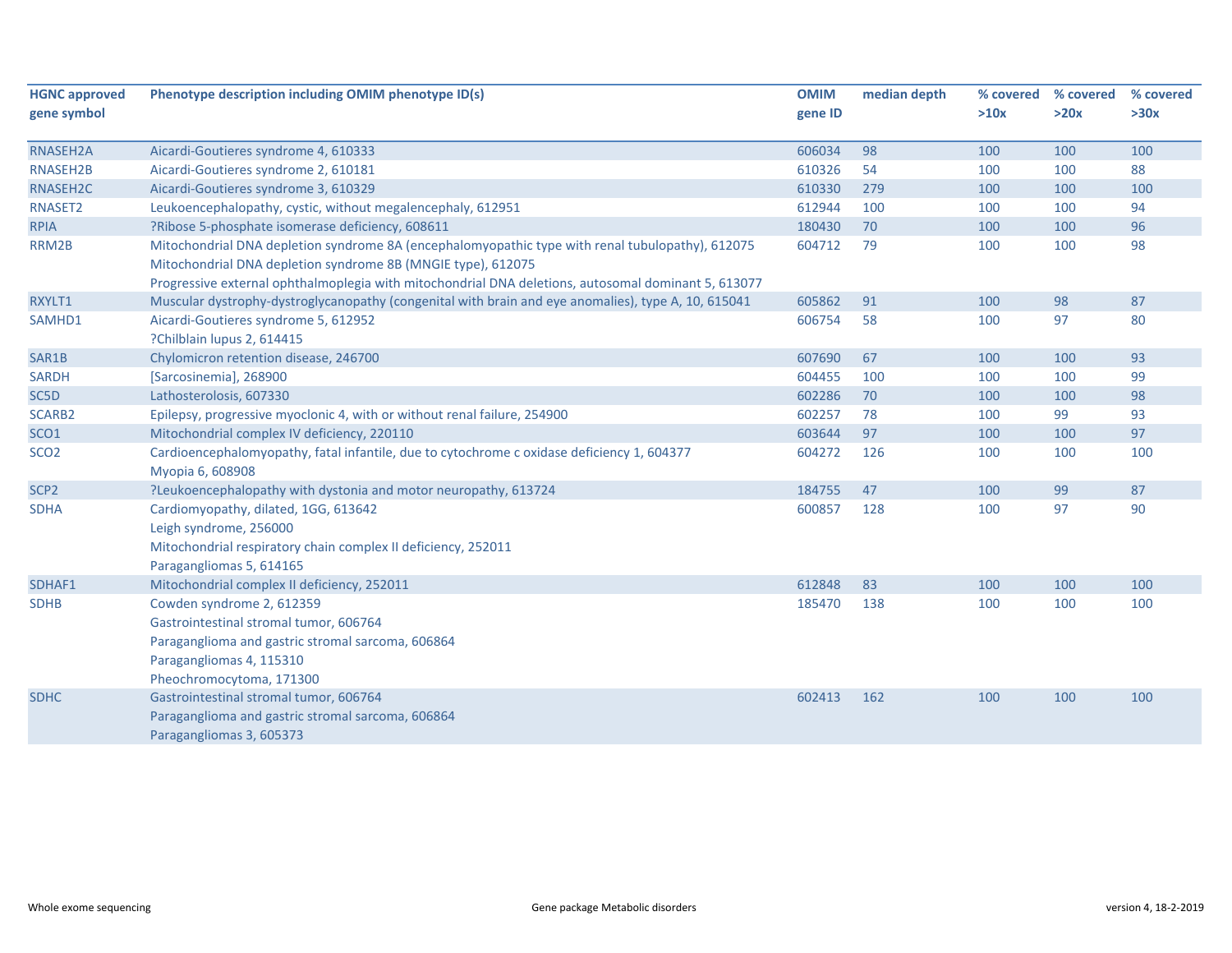| <b>HGNC approved</b><br>gene symbol | Phenotype description including OMIM phenotype ID(s)                                               | <b>OMIM</b><br>gene ID | median depth | % covered<br>>10x | % covered<br>>20x | % covered<br>>30x |
|-------------------------------------|----------------------------------------------------------------------------------------------------|------------------------|--------------|-------------------|-------------------|-------------------|
| <b>SDHD</b>                         | Carcinoid tumors, intestinal, 114900                                                               | 602690                 | 155          | 100               | 100               | 100               |
|                                     | Cowden syndrome 3, 615106                                                                          |                        |              |                   |                   |                   |
|                                     | Merkel cell carcinoma, somatic                                                                     |                        |              |                   |                   |                   |
|                                     | Mitochondrial complex II deficiency, 252011                                                        |                        |              |                   |                   |                   |
|                                     | Paraganglioma and gastric stromal sarcoma, 606864                                                  |                        |              |                   |                   |                   |
|                                     | Paragangliomas 1, with or without deafness, 168000                                                 |                        |              |                   |                   |                   |
|                                     | Pheochromocytoma, 171300                                                                           |                        |              |                   |                   |                   |
| SEC23B                              | Cowden syndrome 7, 616858                                                                          | 610512                 | 62           | 100               | 99                | 91                |
|                                     | Dyserythropoietic anemia, congenital, type II, 224100                                              |                        |              |                   | 99                | 91                |
| <b>SEPSECS</b>                      | Pontocerebellar hypoplasia type 2D, 613811                                                         | 613009                 | 65           | 100               |                   |                   |
| SERAC1                              | 3-methylglutaconic aciduria with deafness, encephalopathy, and Leigh-like syndrome, 614739         | 614725                 | 56           | 100               | 95                | 79                |
| <b>SGSH</b>                         | Mucopolysaccharidosis type IIIA (Sanfilippo A), 252900                                             | 605270                 | 102          | 100               | 95                | 89                |
| SI                                  | Sucrase-isomaltase deficiency, congenital, 222900                                                  | 609845                 | 50           | 100               | 97                | 83                |
| <b>SLC12A3</b>                      | Gitelman syndrome, 263800<br>Erythrocyte lactate transporter defect, 245340                        | 600968<br>600682       | 105<br>74    | 100<br>100        | 100<br>100        | 99<br>97          |
| <b>SLC16A1</b>                      | Hyperinsulinemic hypoglycemia, familial, 7, 610021                                                 |                        |              |                   |                   |                   |
|                                     |                                                                                                    |                        |              |                   |                   |                   |
|                                     | Monocarboxylate transporter 1 deficiency, 616095                                                   | 604322                 | 73           |                   | 100               | 94                |
| <b>SLC17A5</b>                      | Salla disease, 604369<br>Sialic acid storage disorder, infantile, 269920                           |                        |              | 100               |                   |                   |
| <b>SLC19A2</b>                      | Thiamine-responsive megaloblastic anemia syndrome, 249270                                          | 603941                 | 58           | 100               | 100               | 96                |
| <b>SLC19A3</b>                      | Thiamine metabolism dysfunction syndrome 2 (biotin- or thiamine-responsive encephalopathy type 2), | 606152                 | 61           | 100               | 100               | 96                |
|                                     | 607483                                                                                             |                        |              |                   |                   |                   |
| SLC1A1                              | Dicarboxylic aminoaciduria, 222730                                                                 | 133550                 | 84           | 100               | 100               | 95                |
|                                     | {?Schizophrenia susceptibility 18}, 615232                                                         |                        |              |                   |                   |                   |
| SLC1A3                              | Episodic ataxia, type 6, 612656                                                                    | 600111                 | 90           | 100               | 100               | 100               |
| <b>SLC22A5</b>                      | Carnitine deficiency, systemic primary, 212140                                                     | 603377                 | 97           | 100               | 100               | 99                |
| SLC25A1                             | Combined D-2- and L-2-hydroxyglutaric aciduria, 615182                                             | 190315                 | 100          | 100               | 100               | 100               |
| <b>SLC25A12</b>                     | Epileptic encephalopathy, early infantile, 39, 612949                                              | 603667                 | 79           | 100               | 100               | 96                |
| <b>SLC25A13</b>                     | Citrullinemia, adult-onset type II, 603471                                                         | 603859                 | 87           | 100               | 98                | 87                |
|                                     | Citrullinemia, type II, neonatal-onset, 605814                                                     |                        |              |                   |                   |                   |
| <b>SLC25A15</b>                     | Hyperornithinemia-hyperammonemia-homocitrullinemia syndrome, 238970                                | 603861                 | 121          | 100               | 100               | 96                |
| <b>SLC25A19</b>                     | Microcephaly, Amish type, 607196                                                                   | 606521                 | 99           | 100               | 100               | 99                |
|                                     | Thiamine metabolism dysfunction syndrome 4 (progressive polyneuropathy type), 613710               |                        |              |                   |                   |                   |
| <b>SLC25A20</b>                     | Carnitine-acylcarnitine translocase deficiency, 212138                                             | 613698                 | 54           | 100               | 100               | 92                |
| <b>SLC25A22</b>                     | Epileptic encephalopathy, early infantile, 3, 609304                                               | 609302                 | 111          | 100               | 100               | 100               |
| <b>SLC25A3</b>                      | Mitochondrial phosphate carrier deficiency, 610773                                                 | 600370                 | 90           | 100               | 100               | 98                |
| <b>SLC25A32</b>                     | ?Exercise intolerance, riboflavin-responsive, 616839                                               | 610815                 | 51           | 100               | 93                | 69                |
| <b>SLC25A38</b>                     | Anemia, sideroblastic, 2, pyridoxine-refractory, 205950                                            | 610819                 | 103          | 100               | 100               | 100               |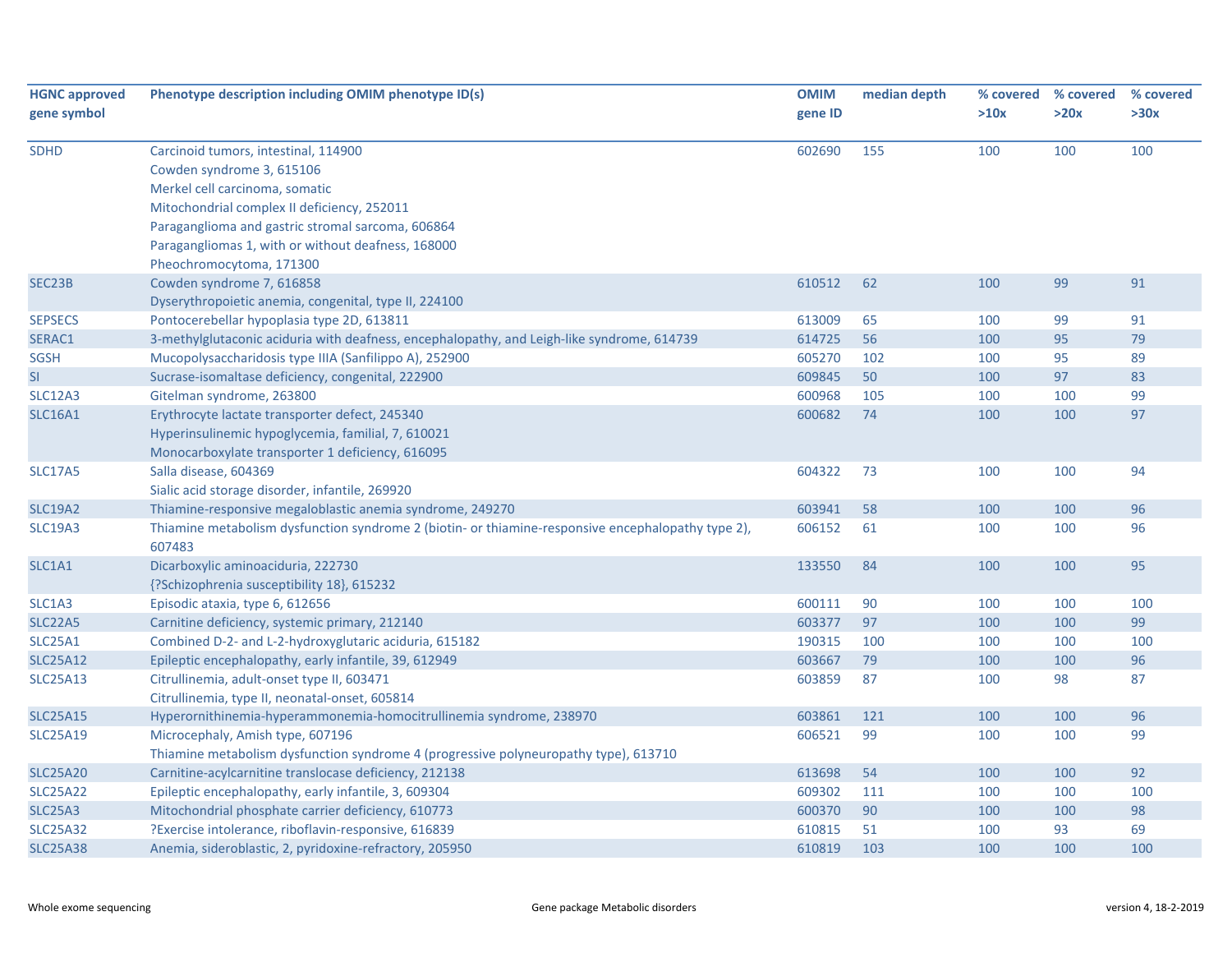| <b>HGNC approved</b><br>gene symbol | Phenotype description including OMIM phenotype ID(s)                                                                                                                                                                                                                                   | <b>OMIM</b><br>gene ID | median depth | % covered<br>>10x | % covered<br>>20x | % covered<br>>30x |
|-------------------------------------|----------------------------------------------------------------------------------------------------------------------------------------------------------------------------------------------------------------------------------------------------------------------------------------|------------------------|--------------|-------------------|-------------------|-------------------|
| <b>SLC25A4</b>                      | Mitochondrial DNA depletion syndrome 12A (cardiomyopathic type) AD, 617184<br>Mitochondrial DNA depletion syndrome 12B (cardiomyopathic type) AR, 615418<br>Progressive external ophthalmoplegia with mitochondrial DNA deletions, autosomal dominant 2, 609283                        | 103220                 | 96           | 100               | 100               | 100               |
| SLC <sub>2</sub> A <sub>1</sub>     | Dystonia 9, 601042<br>{Epilepsy, idiopathic generalized, susceptibility to, 12}, 614847<br>GLUT1 deficiency syndrome 1, infantile onset, severe, 606777<br>GLUT1 deficiency syndrome 2, childhood onset, 612126<br>Stomatin-deficient cryohydrocytosis with neurologic defects, 608885 | 138140                 | 117          | 100               | 100               | 100               |
| SLC <sub>2</sub> A <sub>2</sub>     | {Diabetes mellitus, noninsulin-dependent}, 125853<br>Fanconi-Bickel syndrome, 227810                                                                                                                                                                                                   | 138160                 | 54           | 100               | 99                | 92                |
| <b>SLC30A10</b>                     | Hypermanganesemia with dystonia 1, 613280                                                                                                                                                                                                                                              | 611146                 | 127          | 100               | 100               | 99                |
| SLC33A1                             | Congenital cataracts, hearing loss, and neurodegeneration, 614482<br>Spastic paraplegia 42, autosomal dominant, 612539                                                                                                                                                                 | 603690                 | 60           | 100               | 96                | 81                |
| <b>SLC35A1</b>                      | Congenital disorder of glycosylation, type IIf, 603585                                                                                                                                                                                                                                 | 605634                 | 60           | 100               | 100               | 93                |
| <b>SLC35A3</b>                      | ?Arthrogryposis, mental retardation, and seizures, 615553                                                                                                                                                                                                                              | 605632                 | 62           | 100               | 96                | 84                |
| <b>SLC35C1</b>                      | Congenital disorder of glycosylation, type IIc, 266265                                                                                                                                                                                                                                 | 605881                 | 133          | 100               | 100               | 100               |
| <b>SLC35D1</b>                      | Schneckenbecken dysplasia, 269250                                                                                                                                                                                                                                                      | 610804                 | 51           | 100               | 97                | 77                |
| <b>SLC36A2</b>                      | Hyperglycinuria, 138500<br>Iminoglycinuria, digenic, 242600                                                                                                                                                                                                                            | 608331                 | 92           | 100               | 100               | 99                |
| <b>SLC37A4</b>                      | Glycogen storage disease Ib, 232220<br>Glycogen storage disease Ic, 232240                                                                                                                                                                                                             | 602671                 | 87           | 100               | 99                | 93                |
| <b>SLC39A14</b>                     | Hypermanganesemia with dystonia 2, 617013<br>?Hyperostosis cranalis interna, 144755                                                                                                                                                                                                    | 608736                 | 85           | 100               | 99                | 95                |
| <b>SLC39A4</b>                      | Acrodermatitis enteropathica, 201100                                                                                                                                                                                                                                                   | 607059                 | 122          | 100               | 100               | 100               |
| <b>SLC39A8</b>                      | Congenital disorder of glycosylation, type IIn, 616721                                                                                                                                                                                                                                 | 608732                 | 67           | 100               | 99                | 90                |
| SLC3A1                              | Cystinuria, 220100                                                                                                                                                                                                                                                                     | 104614                 | 79           | 100               | 99                | 94                |
| <b>SLC40A1</b>                      | Hemochromatosis, type 4, 606069                                                                                                                                                                                                                                                        | 604653                 | 54           | 100               | 99                | 93                |
| <b>SLC46A1</b>                      | Folate malabsorption, hereditary, 229050                                                                                                                                                                                                                                               | 611672                 | 113          | 100               | 100               | 100               |
| <b>SLC52A1</b>                      | Riboflavin deficiency, 615026                                                                                                                                                                                                                                                          | 607883                 | 180          | 100               | 100               | 100               |
| SLC52A2                             | Brown-Vialetto-Van Laere syndrome 2, 614707                                                                                                                                                                                                                                            | 607882                 | 166          | 100               | 100               | 100               |
| <b>SLC52A3</b>                      | Brown-Vialetto-Van Laere syndrome 1, 211530<br>?Fazio-Londe disease, 211500                                                                                                                                                                                                            | 613350                 | 103          | 100               | 100               | 100               |
| SLC5A1                              | Glucose/galactose malabsorption, 606824                                                                                                                                                                                                                                                | 182380                 | 94           | 100               | 99                | 93                |
| SLC5A2                              | Renal glucosuria, 233100                                                                                                                                                                                                                                                               | 182381                 | 108          | 100               | 100               | 100               |
| <b>SLC6A19</b>                      | Hartnup disorder, 234500<br>Hyperglycinuria, 138500                                                                                                                                                                                                                                    | 608893                 | 109          | 100               | 100               | 100               |
|                                     | Iminoglycinuria, digenic, 242600                                                                                                                                                                                                                                                       |                        |              |                   |                   |                   |
| SLC6A8                              | Cerebral creatine deficiency syndrome 1, 300352                                                                                                                                                                                                                                        | 300036                 | 91           | 100               | 99                | 96                |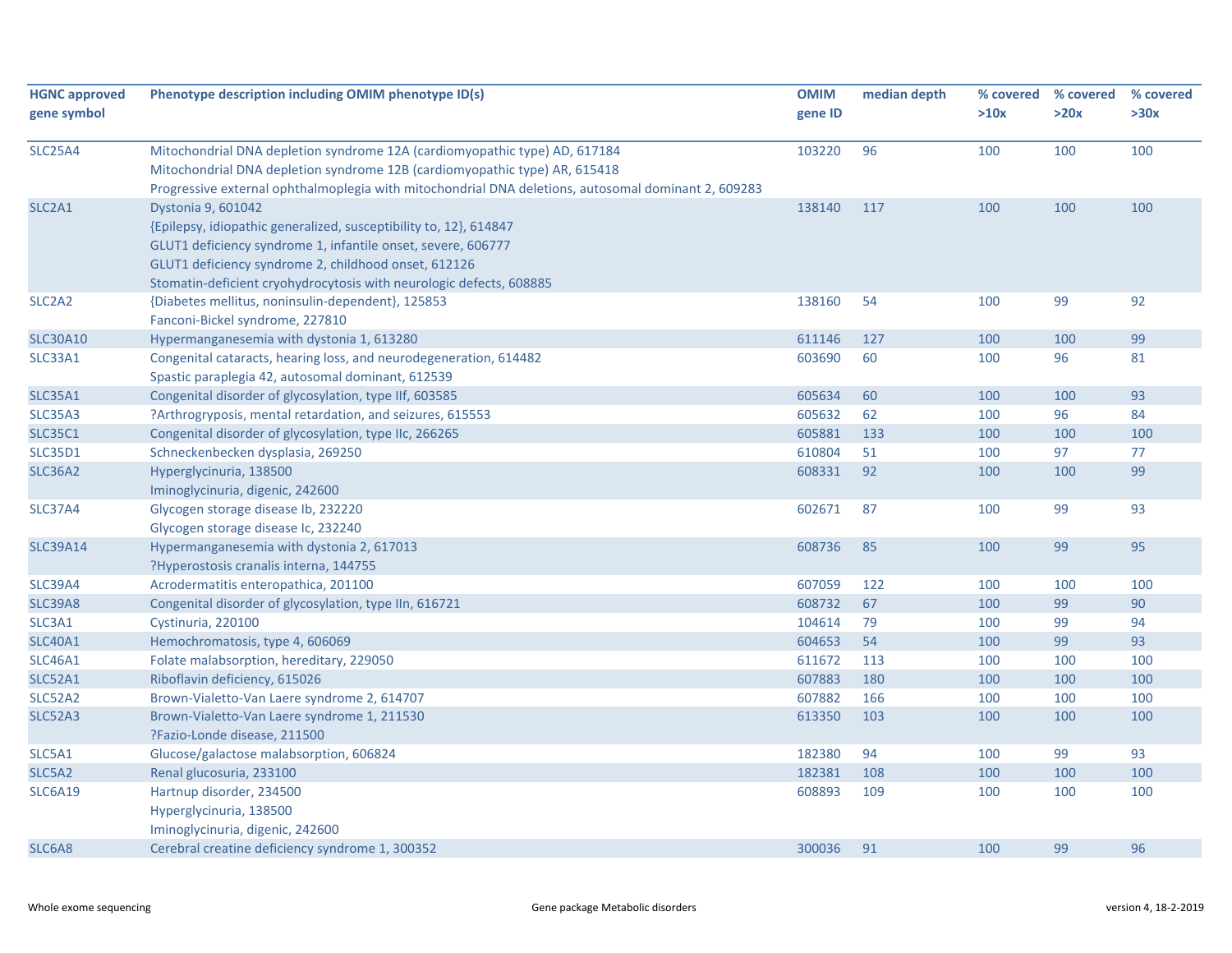| <b>HGNC approved</b> | Phenotype description including OMIM phenotype ID(s)                                                 | <b>OMIM</b> | median depth | % covered | % covered | % covered |
|----------------------|------------------------------------------------------------------------------------------------------|-------------|--------------|-----------|-----------|-----------|
| gene symbol          |                                                                                                      | gene ID     |              | >10x      | >20x      | >30x      |
|                      |                                                                                                      |             |              |           |           |           |
| SLC7A7               | Lysinuric protein intolerance, 222700                                                                | 603593      | 67           | 100       | 99        | 94        |
| SLC7A9               | Cystinuria, 220100                                                                                   | 604144      | 92           | 100       | 100       | 98        |
| SLCO1B1              | Hyperbilirubinemia, Rotor type, digenic, 237450                                                      | 604843      | 53           | 100       | 98        | 83        |
| SLCO1B3              | Hyperbilirubinemia, Rotor type, digenic, 237450                                                      | 605495      | 58           | 100       | 96        | 88        |
| SMPD1                | Niemann-Pick disease, type A, 257200                                                                 | 607608      | 130          | 100       | 100       | 98        |
|                      | Niemann-Pick disease, type B, 607616                                                                 |             |              |           |           |           |
| SOD <sub>1</sub>     | Amyotrophic lateral sclerosis 1, 105400                                                              | 147450      | 67           | 100       | 100       | 99        |
| <b>SPR</b>           | Dystonia, dopa-responsive, due to sepiapterin reductase deficiency, 612716                           | 182125      | 100          | 100       | 100       | 100       |
| SPTLC1               | Neuropathy, hereditary sensory and autonomic, type IA, 162400                                        | 605712      | 57           | 100       | 98        | 91        |
| SPTLC <sub>2</sub>   | Neuropathy, hereditary sensory and autonomic, type IC, 613640                                        | 605713      | 71           | 100       | 99        | 90        |
| SRD5A3               | Congenital disorder of glycosylation, type Iq, 612379                                                | 611715      | 107          | 100       | 99        | 95        |
|                      | Kahrizi syndrome, 612713                                                                             |             |              |           |           |           |
| SSR3                 | No OMIM phenotype                                                                                    | 606213      | 59           | 92        | 76        | 55        |
| SSR4                 | Congenital disorder of glycosylation, type Iy, 300934                                                | 300090      | 73           | 100       | 100       | 98        |
| ST3GAL3              | ?Epileptic encephalopathy, early infantile, 15, 615006                                               | 606494      | 71           | 100       | 99        | 94        |
|                      | Mental retardation, autosomal recessive 12, 611090                                                   |             |              |           |           |           |
| ST3GAL5              | Salt and pepper developmental regression syndrome, 609056                                            | 604402      | 47           | 99        | 90        | 77        |
| <b>STAR</b>          | Lipoid adrenal hyperplasia, 201710                                                                   | 600617      | 106          | 100       | 100       | 100       |
| <b>STS</b>           | Ichthyosis, X-linked, 308100                                                                         | 300747      | 77           | 97        | 97        | 91        |
| STT3A                | ?Congenital disorder of glycosylation, type Iw, 615596                                               | 601134      | 52           | 100       | 99        | 95        |
| STT3B                | ?Congenital disorder of glycosylation, type Ix, 615597                                               | 608605      | 79           | 100       | 99        | 93        |
| <b>SUCLA2</b>        | Mitochondrial DNA depletion syndrome 5 (encephalomyopathic with or without methylmalonic aciduria),  | 603921      | 51           | 100       | 96        | 81        |
|                      | 612073                                                                                               |             |              |           |           |           |
| SUCLG1               | Mitochondrial DNA depletion syndrome 9 (encephalomyopathic type with methylmalonic aciduria), 245400 | 611224      | 82           | 100       | 100       | 99        |
| <b>SUGCT</b>         | Glutaric aciduria III, 231690                                                                        | 609187      | 64           | 100       | 98        | 90        |
| SUMF1                | Multiple sulfatase deficiency, 272200                                                                | 607939      | 83           | 100       | 100       | 96        |
| <b>SUOX</b>          | Sulfite oxidase deficiency, 272300                                                                   | 606887      | 124          | 100       | 100       | 100       |
| SURF1                | Charcot-Marie-Tooth disease, type 4K, 616684                                                         | 185620      | 78           | 95        | 89        | 87        |
|                      | Leigh syndrome, due to COX IV deficiency, 256000                                                     |             |              |           |           |           |
| TACO1                | Mitochondrial complex IV deficiency, 220110                                                          | 612958      | 73           | 100       | 100       | 100       |
| TALDO1               | Transaldolase deficiency, 606003                                                                     | 602063      | 128          | 100       | 100       | 100       |
| TANGO <sub>2</sub>   | Metabolic encephalomyopathic crises, recurrent, with rhabdomyolysis, cardiac arrhythmias, and        | 616830      | 87           | 100       | 100       | 99        |
|                      | neurodegeneration, 616878                                                                            |             |              |           |           |           |
| <b>TAT</b>           | Tyrosinemia, type II, 276600                                                                         | 613018      | 54           | 100       | 100       | 94        |
| <b>TAZ</b>           | Barth syndrome, 302060                                                                               | 300394      | 89           | 100       | 97        | 90        |
| TBXAS1               | Ghosal hematodiaphyseal syndrome, 231095                                                             | 274180      | 68           | 100       | 98        | 90        |
|                      | ?Thromboxane synthase deficiency, 614158                                                             |             |              |           |           |           |
| TCIRG1               | Osteopetrosis, autosomal recessive 1, 259700                                                         | 604592      | 116          | 100       | 100       | 99        |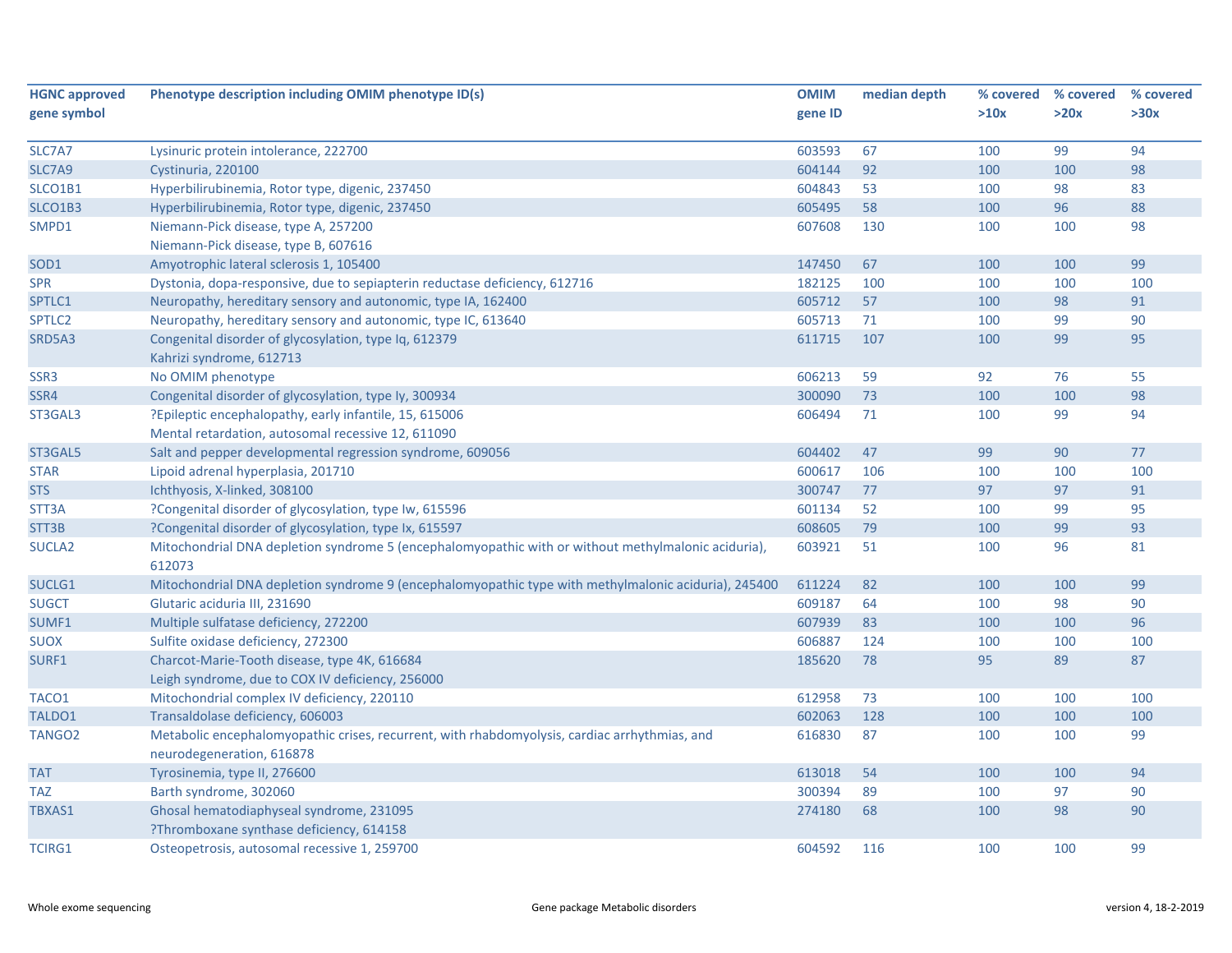| <b>HGNC approved</b> | Phenotype description including OMIM phenotype ID(s)                                                  | <b>OMIM</b> | median depth | % covered | % covered | % covered |
|----------------------|-------------------------------------------------------------------------------------------------------|-------------|--------------|-----------|-----------|-----------|
| gene symbol          |                                                                                                       | gene ID     |              | >10x      | >20x      | >30x      |
|                      |                                                                                                       |             |              |           |           |           |
| TCN1                 | No OMIM phenotype                                                                                     | 189905      | 53           | 100       | 98        | 90        |
| TCN2                 | Transcobalamin II deficiency, 275350                                                                  | 613441      | 107          | 100       | 100       | 100       |
| <b>TDO2</b>          | [?Hypertryptophanemia], 600627                                                                        | 191070      | 42           | 100       | 97        | 81        |
| <b>TECR</b>          | Mental retardation, autosomal recessive 14, 614020                                                    | 610057      | 135          | 100       | 100       | 99        |
| TFR <sub>2</sub>     | Hemochromatosis, type 3, 604250                                                                       | 604720      | 92           | 100       | 100       | 97        |
| <b>TH</b>            | Segawa syndrome, recessive, 605407                                                                    | 191290      | 92           | 100       | 99        | 94        |
| <b>TIMM8A</b>        | Mohr-Tranebjaerg syndrome, 304700                                                                     | 300356      | 131          | 100       | 100       | 100       |
| TK <sub>2</sub>      | Mitochondrial DNA depletion syndrome 2 (myopathic type), 609560                                       | 188250      | 58           | 100       | 100       | 95        |
|                      | ?Progressive external ophthalmoplegia with mitochondrial DNA deletions, autosomal recessive 3, 617069 |             |              |           |           |           |
| <b>TMEM165</b>       | Congenital disorder of glycosylation, type IIk, 614727                                                | 614726      | 109          | 100       | 100       | 98        |
| <b>TMEM199</b>       | Congenital disorder of glycosylation, type IIp, 616829                                                | 616815      | 78           | 100       | 100       | 99        |
| TMEM70               | Mitochondrial complex V (ATP synthase) deficiency, nuclear type 2, 614052                             | 612418      | 81           | 100       | 100       | 93        |
| TPI1                 | Hemolytic anemia due to triosephosphate isomerase deficiency, 615512                                  | 190450      | 112          | 100       | 99        | 96        |
| <b>TPMT</b>          | {Thiopurines, poor metabolism of, 1}, 610460                                                          | 187680      | 73           | 100       | 100       | 81        |
| TPP1                 | Ceroid lipofuscinosis, neuronal, 2, 204500                                                            | 607998      | 87           | 100       | 100       | 99        |
|                      | Spinocerebellar ataxia, autosomal recessive 7, 609270                                                 |             |              |           |           |           |
| TRAPPC11             | Muscular dystrophy, limb-girdle, type 2S, 615356                                                      | 614138      | 51           | 100       | 96        | 84        |
| <b>TREH</b>          | Trehalase deficiency, 612119                                                                          | 275360      | 104          | 100       | 100       | 100       |
| TREX1                | Aicardi-Goutieres syndrome 1, dominant and recessive, 225750                                          | 606609      | 217          | 100       | 100       | 100       |
|                      | Chilblain lupus, 610448                                                                               |             |              |           |           |           |
|                      | {Systemic lupus erythematosus, susceptibility to}, 152700                                             |             |              |           |           |           |
|                      | Vasculopathy, retinal, with cerebral leukodystrophy, 192315                                           |             |              |           |           |           |
| TRIM37               | Mulibrey nanism, 253250                                                                               | 605073      | 52           | 100       | 98        | 87        |
| <b>TRMU</b>          | {Deafness, mitochondrial, modifier of}, 580000                                                        | 610230      | 92           | 100       | 100       | 97        |
|                      | Liver failure, transient infantile, 613070                                                            |             |              |           |           |           |
| TRPM6                | Hypomagnesemia 1, intestinal, 602014                                                                  | 607009      | 62           | 100       | 99        | 92        |
| <b>TSFM</b>          | Combined oxidative phosphorylation deficiency 3, 610505                                               | 604723      | 70           | 100       | 100       | 100       |
| <b>TTC19</b>         | Mitochondrial complex III deficiency, nuclear type 2, 615157                                          | 613814      | 46           | 100       | 93        | 72        |
| <b>TTPA</b>          | Ataxia with isolated vitamin E deficiency, 277460                                                     | 600415      | 54           | 100       | 97        | 87        |
| <b>TUFM</b>          | Combined oxidative phosphorylation deficiency 4, 610678                                               | 602389      | 151          | 100       | 100       | 100       |
| TUSC3                | Mental retardation, autosomal recessive 7, 611093                                                     | 601385      | 64           | 100       | 100       | 91        |
| <b>TWNK</b>          | Mitochondrial DNA depletion syndrome 7 (hepatocerebral type), 271245                                  | 606075      | 130          | 100       | 100       | 100       |
|                      | Perrault syndrome 5, 616138                                                                           |             |              |           |           |           |
|                      | Progressive external ophthalmoplegia with mitochondrial DNA deletions, autosomal dominant 3, 609286   |             |              |           |           |           |
| <b>TYMP</b>          | Mitochondrial DNA depletion syndrome 1 (MNGIE type), 603041                                           | 131222      | 92           | 100       | 100       | 100       |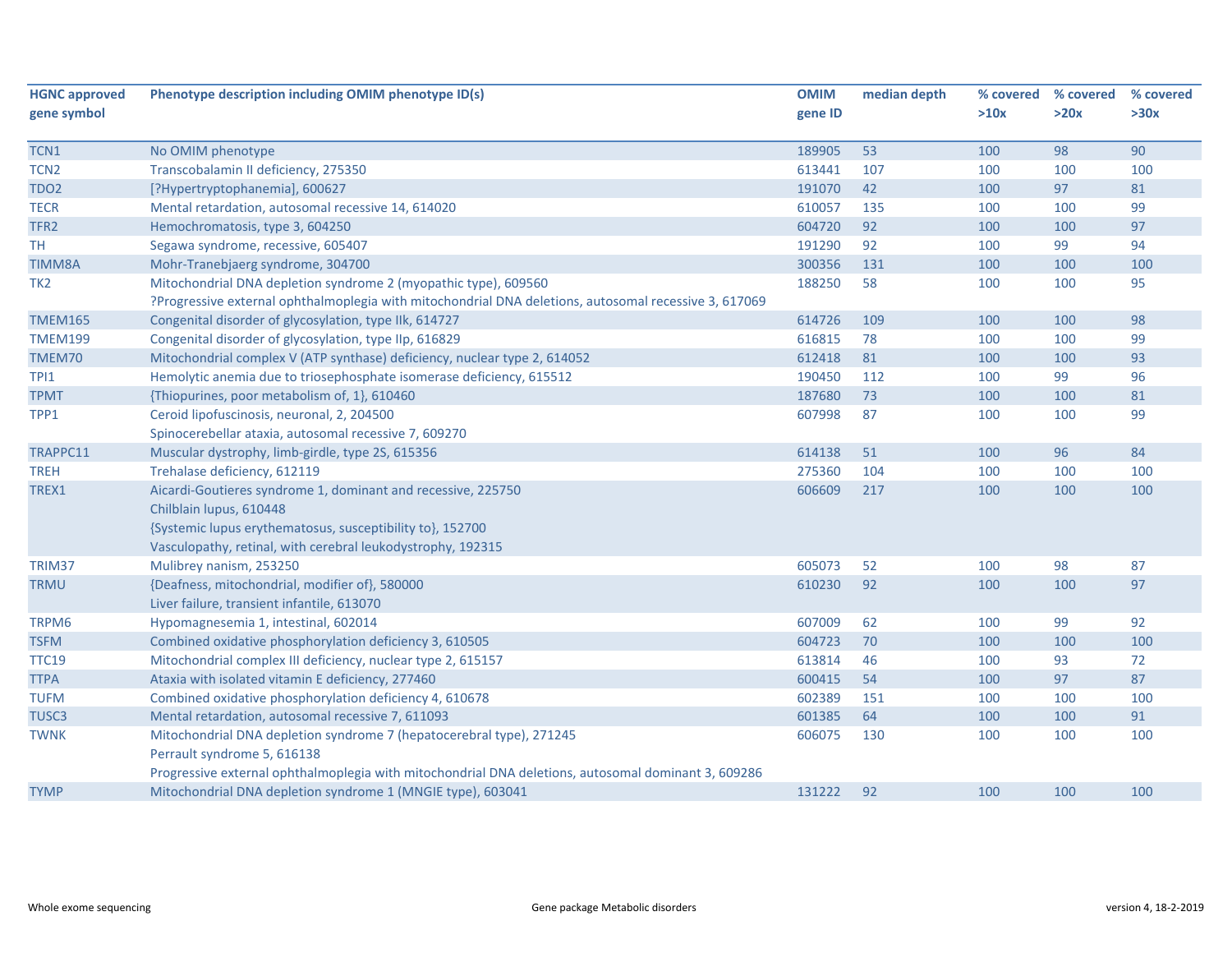| <b>HGNC approved</b><br>gene symbol | Phenotype description including OMIM phenotype ID(s)                                                                                                                                                                      | <b>OMIM</b><br>gene ID | median depth | % covered<br>>10x | % covered<br>>20x | % covered<br>>30x |
|-------------------------------------|---------------------------------------------------------------------------------------------------------------------------------------------------------------------------------------------------------------------------|------------------------|--------------|-------------------|-------------------|-------------------|
| <b>TYR</b>                          | Albinism, oculocutaneous, type IA, 203100<br>Albinism, oculocutaneous, type IB, 606952<br>{Melanoma, cutaneous malignant, susceptibility to, 8}, 601800<br>[Skin/hair/eye pigmentation 3, blue/green eyes], 601800        | 606933                 | 77           | 100               | 100               | 96                |
|                                     | [Skin/hair/eye pigmentation 3, light/dark/freckling skin], 601800<br>Waardenburg syndrome/albinism, digenic, 103470                                                                                                       |                        |              |                   |                   |                   |
| TYRP1                               | Albinism, oculocutaneous, type III, 203290<br>[Skin/hair/eye pigmentation, variation in, 11 (Melanesian blond hair)], 612271                                                                                              | 115501                 | 65           | 100               | 100               | 96                |
| UGT1A1                              | [Bilirubin, serum level of, QTL1], 601816<br>Crigler-Najjar syndrome, type I, 218800<br>Crigler-Najjar syndrome, type II, 606785<br>[Gilbert syndrome], 143500<br>Hyperbilirubinemia, familial transient neonatal, 237900 | 191740                 | 111          | 100               | 100               | 100               |
| <b>UMOD</b>                         | Glomerulocystic kidney disease with hyperuricemia and isosthenuria, 609886<br>Hyperuricemic nephropathy, familial juvenile 1, 162000<br>Medullary cystic kidney disease 2, 603860                                         | 191845                 | 85           | 100               | 100               | 93                |
| <b>UMPS</b>                         | Orotic aciduria, 258900                                                                                                                                                                                                   | 613891                 | 63           | 100               | 100               | 95                |
| UPB1                                | Beta-ureidopropionase deficiency, 613161                                                                                                                                                                                  | 606673                 | 91           | 100               | 100               | 99                |
| <b>UQCRB</b>                        | Mitochondrial complex III deficiency, nuclear type 3, 615158                                                                                                                                                              | 191330                 | 69           | 100               | 100               | 100               |
| <b>UQCRQ</b>                        | Mitochondrial complex III deficiency, nuclear type 4, 615159                                                                                                                                                              | 612080                 | 120          | 100               | 100               | 100               |
| UROC1                               | ?Urocanase deficiency, 276880                                                                                                                                                                                             | 613012                 | 107          | 100               | 100               | 99                |
| <b>UROD</b>                         | Porphyria cutanea tarda, 176100<br>Porphyria, hepatoerythropoietic, 176100                                                                                                                                                | 613521                 | 77           | 100               | 100               | 94                |
| <b>UROS</b>                         | Porphyria, congenital erythropoietic, 263700                                                                                                                                                                              | 606938                 | 57           | 100               | 100               | 93                |
| USF1                                | {Hyperlipidemia, familial combined, susceptibility to}, 602491                                                                                                                                                            | 191523                 | 110          | 100               | 100               | 100               |
| VKORC1                              | Vitamin K-dependent clotting factors, combined deficiency of, 2, 607473<br>Warfarin resistance, 122700                                                                                                                    | 608547                 | 94           | 100               | 100               | 100               |
| <b>VPS13B</b>                       | Cohen syndrome, 216550                                                                                                                                                                                                    | 607817                 | 63           | 100               | 98                | 91                |
| <b>XDH</b>                          | Xanthinuria, type I, 278300                                                                                                                                                                                               | 607633                 | 71           | 100               | 99                | 93                |
| XYLT1                               | Desbuquois dysplasia 2, 615777<br>{Pseudoxanthoma elasticum, modifier of severity of}, 264800                                                                                                                             | 608124                 | 97           | 100               | 97                | 92                |
| XYLT <sub>2</sub>                   | {Pseudoxanthoma elasticum, modifier of severity of}, 264800<br>Spondyloocular syndrome, 605822                                                                                                                            | 608125                 | 128          | 100               | 100               | 100               |
| YARS2                               | Myopathy, lactic acidosis, and sideroblastic anemia 2, 613561                                                                                                                                                             | 610957                 | 117          | 100               | 100               | 98                |

‐ Gene symbols according HGCN

‐ OMIM release used: 4‐7‐2018

‐ "No OMIM phenotypes" indicates <sup>a</sup> gene without <sup>a</sup> current OMIM association

‐ OMIM phenotypes between "[ ]", indicate "nondiseases," mainly genetic variations that lead to apparently abnormal laboratory test values

‐ OMIM phenotypes between "{}", indicate risk factors